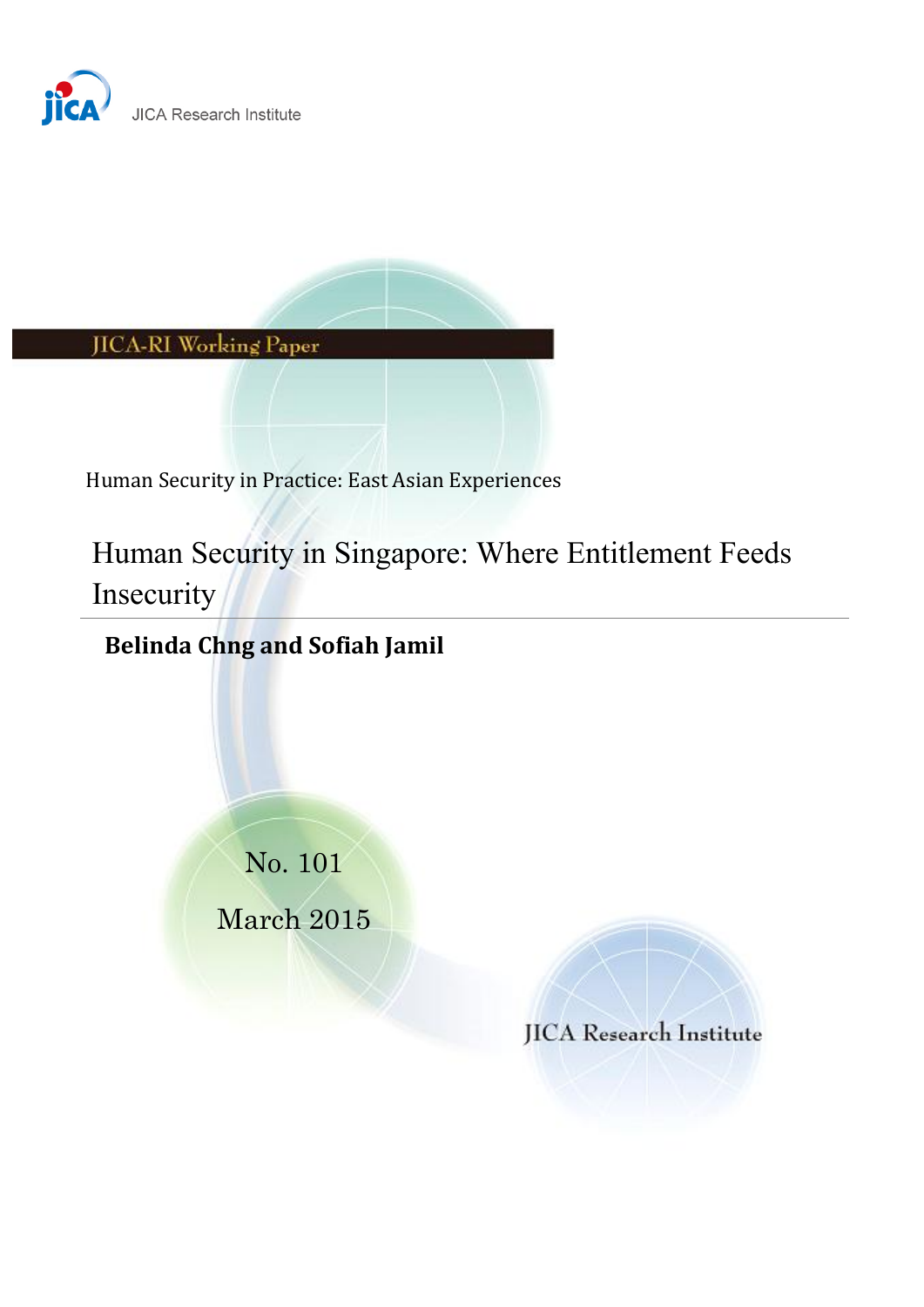

**JICA Research Institute** 

This paper was prepared as part of a research project on "Human Security in Practice: East Asian Experiences," organized by the Japan International Cooperation Agency Research Institute (JICA-RI).

Use and dissemination of this working paper is encouraged; however, the JICA Research Institute requests due acknowledgement and a copy of any publication for which this working paper has provided input. The views expressed in this paper are those of the author(s) and do not necessarily represent the official positions of either the JICA Research Institute or JICA.

JICA Research Institute

10-5 Ichigaya Honmura-cho

Shinjuku-ku

Tokyo 162-8433 JAPAN

TEL: +81-3-3269-3374

FAX: +81-3-3269-2054

Copyright ©2015 Belinda Chng and Sofiah Jamil All rights reserved.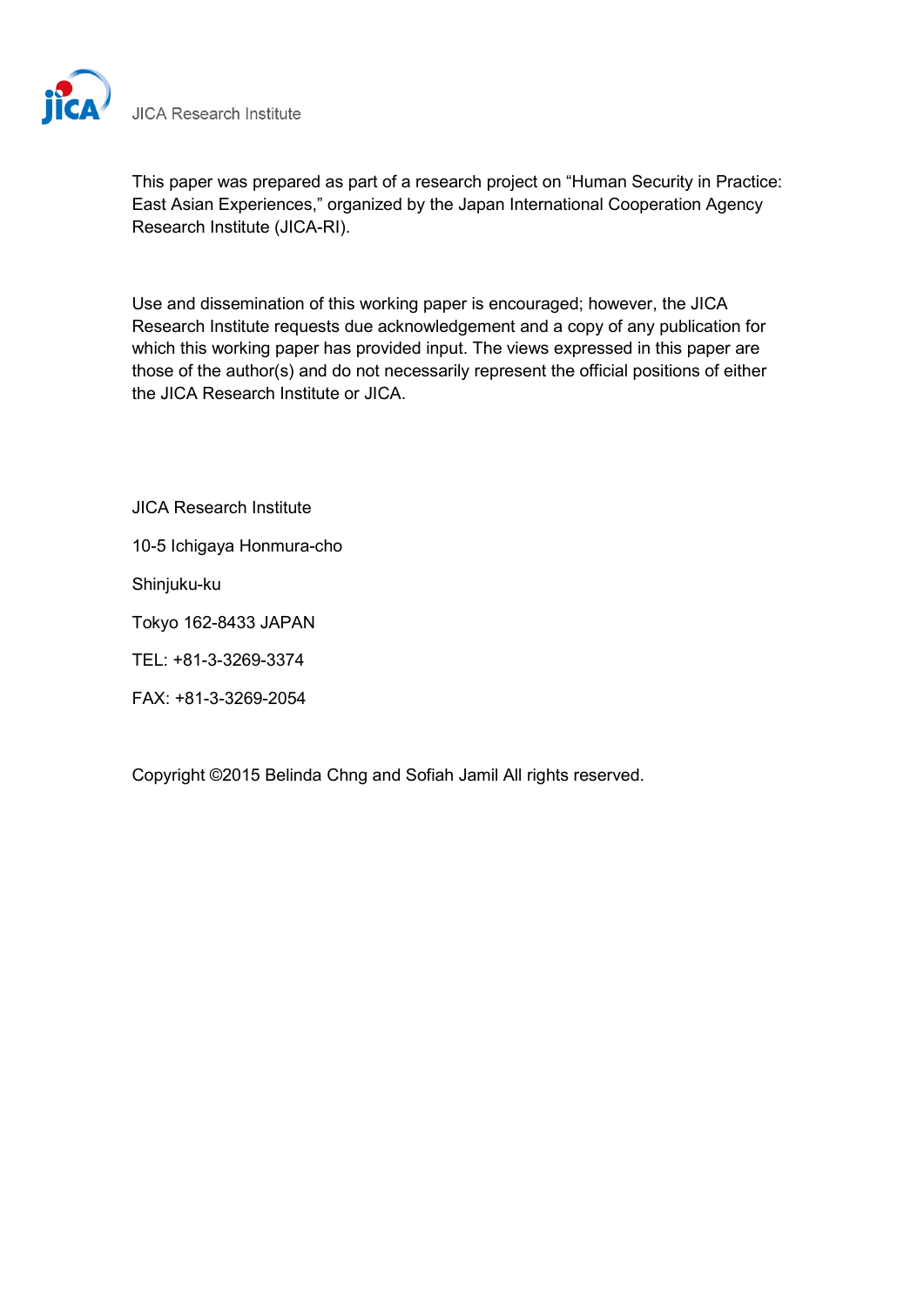#### **Human Security in Singapore: Where Entitlement Feeds Insecurity**

Belinda Chng and Sofiah Jamil

# **Abstract**

This paper examines the paradoxical development of Human Security in Singapore. Despite achieving a high level of human security nationwide, the heavy top-down approach has not sufficiently empowered the Singaporean society to independently cope with risks at the community level. The study covers the following areas. First, a brief background on Singapore's efforts to achieve high levels of human security is presented. Second, we discuss that the downside risks or inadvertent policy implications for human security are the result of uneven access to, or provision of, protection by the state and a lack of empowerment (i.e., actions that enable people to cope with risks). Third, we give a snapshot of the Singapore government's recent efforts in mitigating the downside risks, particularly after the watershed 2011 general elections. Fourth, the study discusses Singapore's policies in mitigating transnational human security risks. Given Singapore's small size and proximity to other states, the city state is aware of its vulnerability and hence needs to take steps to mitigate transnational risks that would have a spillover effect into Singapore.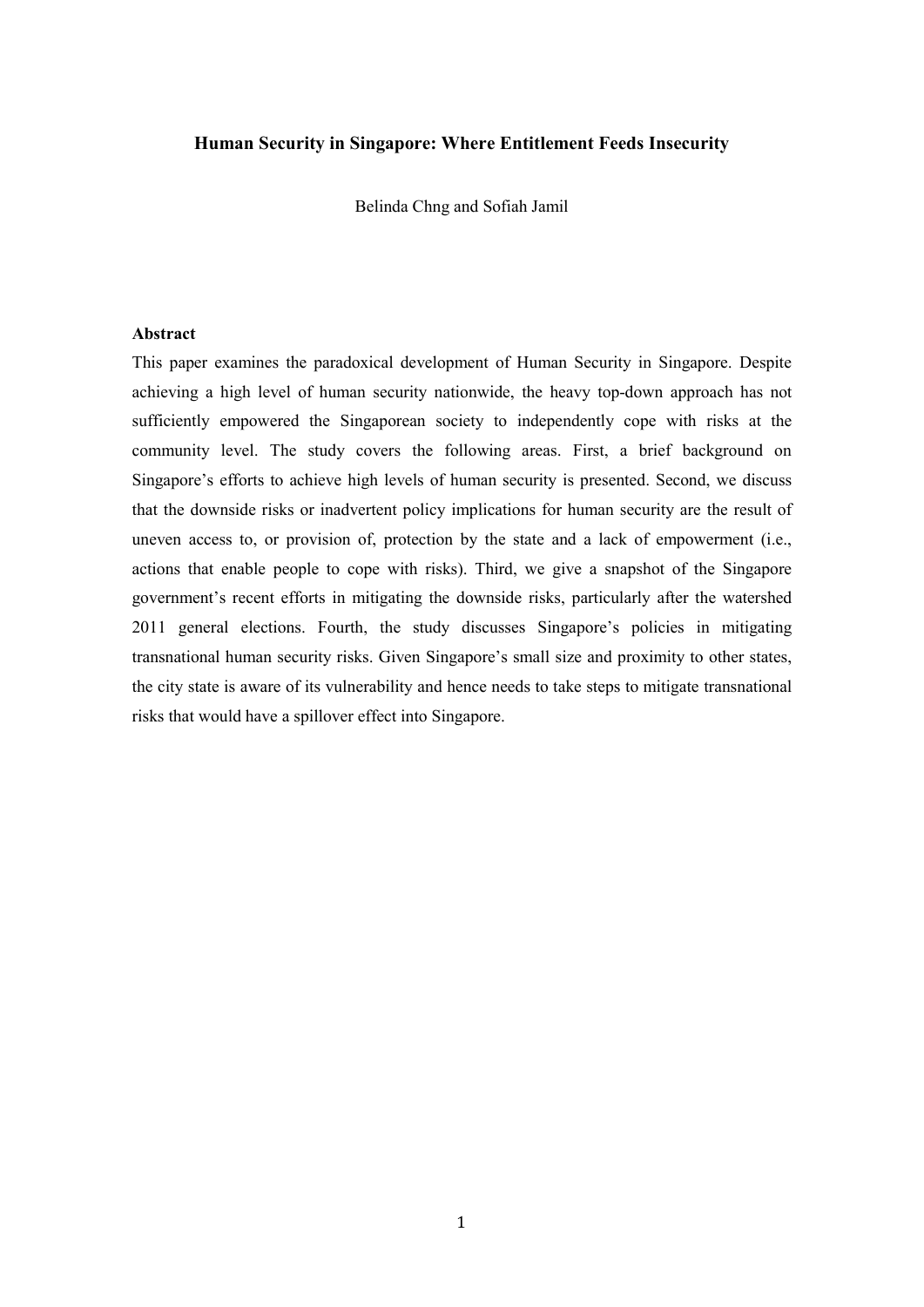#### **Introduction**

-

When asked about Singapore's development plans for the next 10 years, Prime Minister Lee Hsien Loong replied, "The purpose of life is not assurance and security (...but) to use that security in order to go and achieve something new and different, and do better than the people who came before you."<sup>1</sup> Such a remark is reflective of two things. First, it acknowledges the efforts of Singapore's pioneer generations, which have borne fruit to provide the relatively high standards of living that most Singaporeans currently enjoy. Singapore is one of the most developed countries in the region and has been able to provide above and beyond the basic human security (HS) needs to the majority population. Since becoming independent in 1965, the country has made impressive strides in the areas of healthcare and education, achieving a literacy rate of 100%, an average life expectancy of 81 years, and average schooling of 10 years.<sup>2</sup> In 2013, Singapore was ranked  $18<sup>th</sup>$  in the global Human Development Index, above developed countries such as Finland, the United Kingdom, and Italy.

Secondly, the remarks reflects PM Lee's thoughts that Singapore's current generation can do even better by overcoming Singapore's physical challenges through innovation and creativity. But doing more may imply desiring and expecting more in return. As development levels increase, so do consumption patterns and expectations of higher standards of living. As a result, achieving basic human security is insufficient, and those with higher-order needs may not be sensitive to the concerns of other sections of the population—such as the ethnic and gender minority communities, migrant workers, and the burgeoning ageing population—that have not necessarily had access to these taken-for-granted basic needs. These issues have become more acute in recent years and the lack of sensitivity to the needs of marginalized communities is a result of Singapore's predominantly pro-economic growth strategies—particularly since the

<sup>&</sup>lt;sup>1</sup> Dialogue Session at the IIMPACT Gala Dinner, August, 28 2014, accessed October 14, 2014, https://www.youtube.com/watch?v=-i0\_zuGEow0&index=5&list=PLqvAkd0laMfuTGK5KeJMrwr61v4PrE0p. For More, see https://www.youtube.com/playlist?list=PLqvAkd0 laMfuTGK5KeJMrwr61v4PrE0p.

United Nations Development Programme (UNDP), *Human Development Report 2013; The Rise of the South: Human Progress in a Diverse World* (New York: UNDP, 2013),

http://hdr.undp.org/sites/default/files/reports/14/hdr2013\_en\_complete.pdf.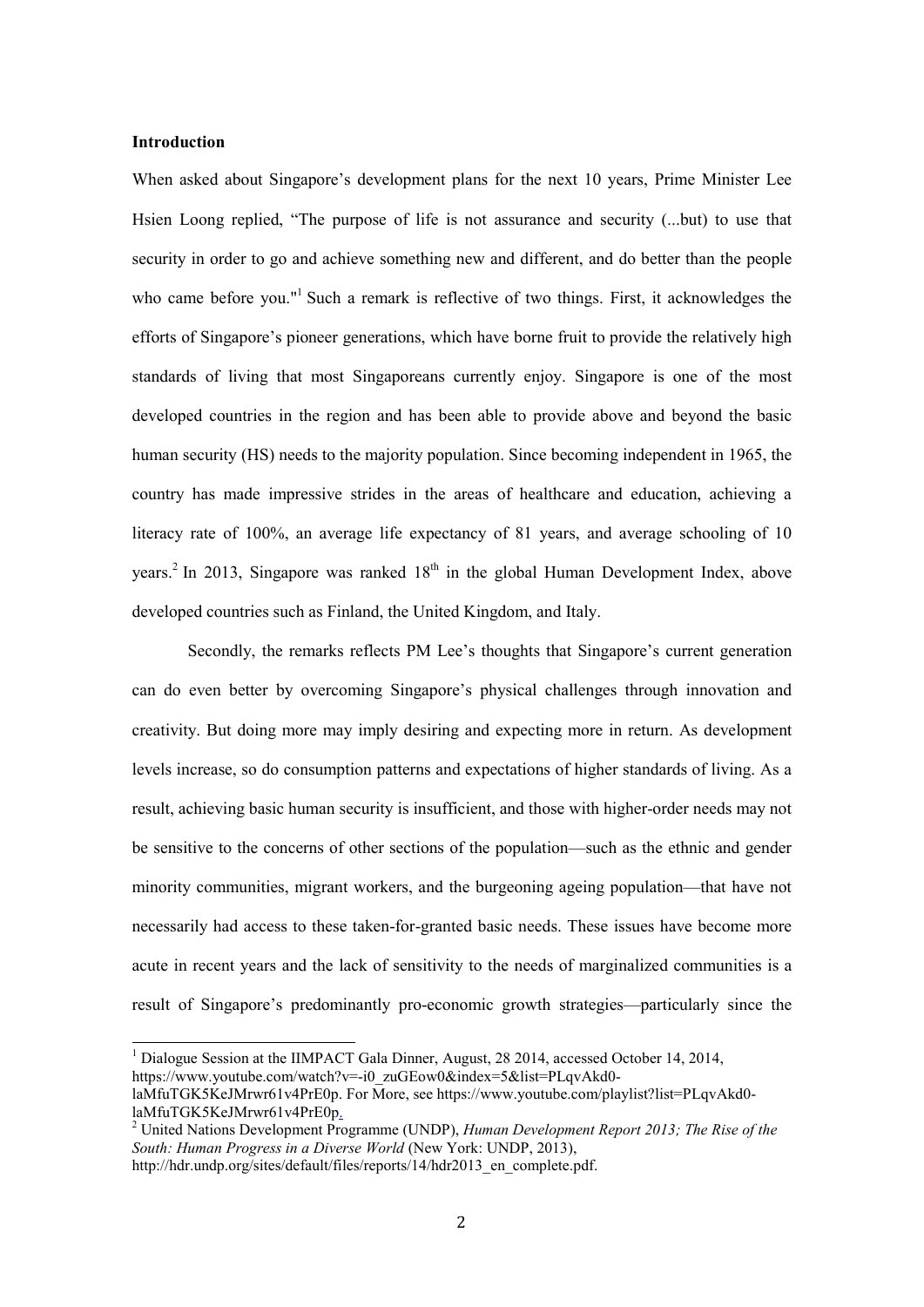1980s—which in a bid to create efficiency and meritocracy has inadvertently perpetuated a culture of elitism and entitlement.

This therefore requires us to revisit the concept of HS and its relevance to Singapore. While the HS pillars of the "Freedom from Want" and the "Freedom from Fear" are wellestablished and reflect the seven dimensions of HS in the *Human Development Report 1994*, 3 the third HS pillar, the "Freedom to live in Dignity"—introduced by former United Nations Secretary General Kofi Annan in 2005—takes into account nuances within the existing HS issues by highlighting the importance of preventing discriminatory actions that often are ignored.<sup>4</sup> This third pillar is thus a significant aspect to consider in the case of Singapore where the creation of a sense of entitlement has bred a sense of insecurity amongst Singapore citizens as well as some migrant communities. In both these sections of Singapore's population, the sense of insecurity has particularly acute effects on marginalized groups, as there are limitations on the freedom to live in dignity which thereby compromise the quality of some dimensions of HS.

Given this context, the study will highlight the paradoxical development of HS in Singapore, where despite having achieved a high level of HS provision nationwide, the heavy top-down approach has not sufficiently empowered Singaporean society to cope with risks at the community level.

The study is divided into the following sections. First, it presents a brief background on Singapore's efforts to achieve high levels of HS. Second, the study discusses that the downside risks or inadvertent policy implications for HS are the result of uneven access to, or provision of, protection by the state and a lack of empowerment (i.e., actions that enable people to cope with

<u>.</u>

 $3$  The seven HS dimensions complement the two pillars of freedoms as advocated by the Commission of HS in 2005. Specifically, the HS pillar on the "Freedom from Want" relates to four HS dimensions that advocate people empowerment — i.e., economic, food, health, and environmental security. The three other HS dimensions — political, personal, and community security — would relate to the HS pillar on the "Freedom from fear" which highlights the importance of protecting communities and individuals from harm.

<sup>4</sup> Kofi Annan, *In Larger Freedom: Towards Development, Security and Human Rights for All* (New York: United Nations Publications, 2005), 127-152.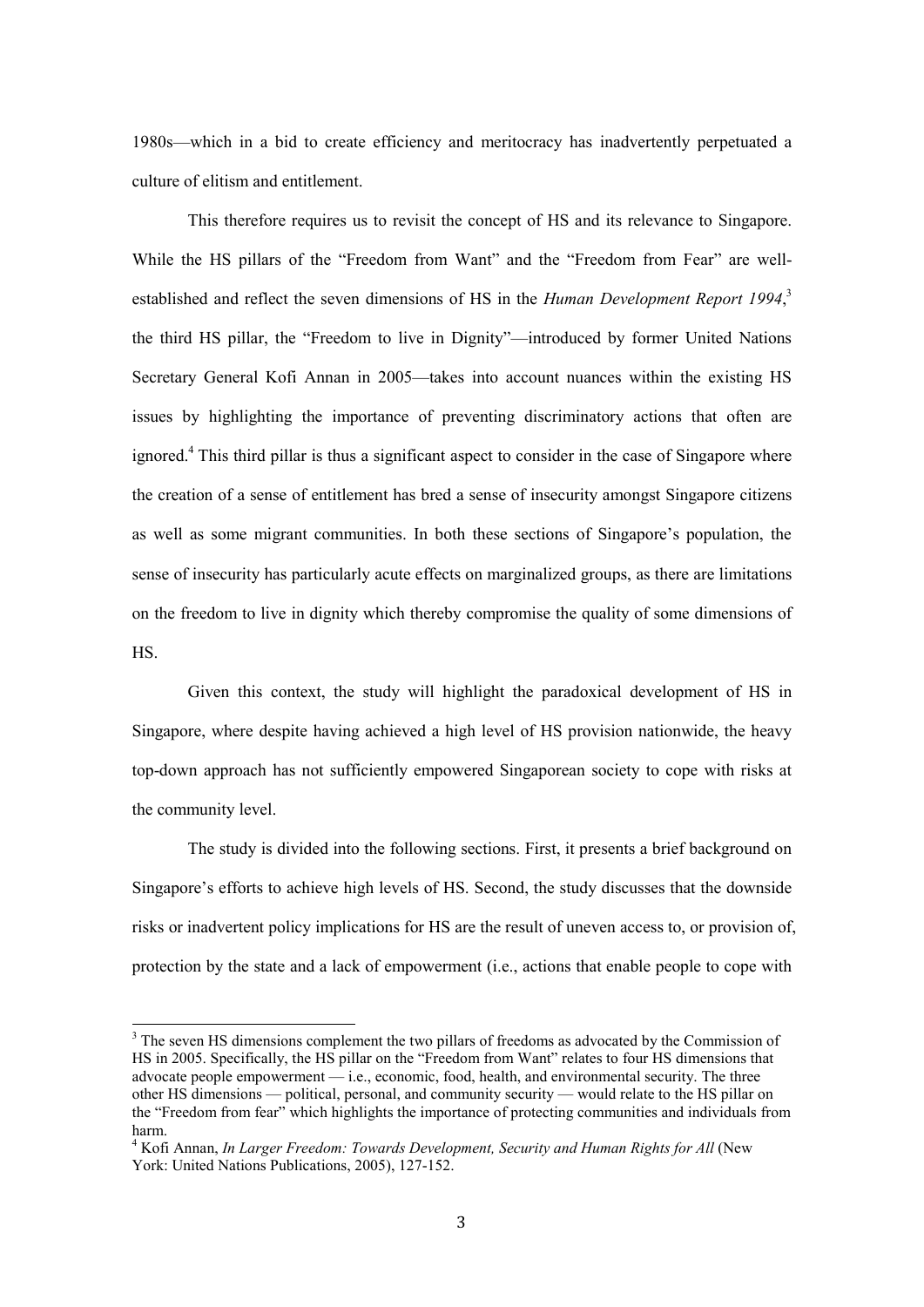risks). Third, it presents a snapshot of the Singapore government's recent efforts to mitigate downside risks, particularly after the watershed 2011 general elections, in which the ruling People's Action Party (PAP) garnered only 60.1% of the popular vote (the lowest in the party's history), and for the first time lost a multi-member constituency to an opposition party.<sup>5</sup> Fourth, the study discusses Singapore's policies in mitigating transnational HS risks. Given Singapore's small size and proximity to other states, the city state is aware of its vulnerability and hence needs to take steps to mitigate transnational risks that have the potential to spill over into Singapore.

Before delving into the study's first section, some words must be said about the methodology used in this research, given Singapore's relatively unique circumstances compared to its regional neighbours. In terms of data gathering, while the research sought to gain perspectives on HS from various stakeholders, attempts to conduct one-on-one interviews with high-level Singapore government officials was particularly challenging. This was largely due to two main factors. First, when approaching the Prime Minister's Office and its coordinating offices, the researchers were directed to resource persons who would speak on specific dimensions of HS that related to the "Freedom from Want," but were reluctant to comment on the HS concept as a whole. This observation is, in itself, interesting as it indicates that the Singapore government prefers to manage HS based on specific issues that come under the scope of various ministries and statutory boards. This approach is perceived to be a pragmatic way of operationalizing a multi-faceted and complex academic concept such as HS. However, this could also suggest that efforts by the United Nations Development Programme and champions of HS (such as Japan and Canada) to mainstream HS has not received sufficient traction in Singapore.

Secondly, the difficulty contacting potential interviewees within the government was exacerbated by the timing of the research that coincided with Parliamentary Budget sessions,

<sup>&</sup>lt;sup>5</sup> Shamim Adam and Weiyi Lim, "Singapore's Lee Retains Power with Smallest Margin Since 1965," *Bloomberg*, May 8, 2011, http://www.bloomberg.com/news/2011-05-07/singapore-s-people-s-actionparty-keeps-parliamentary-majority-state-says.html.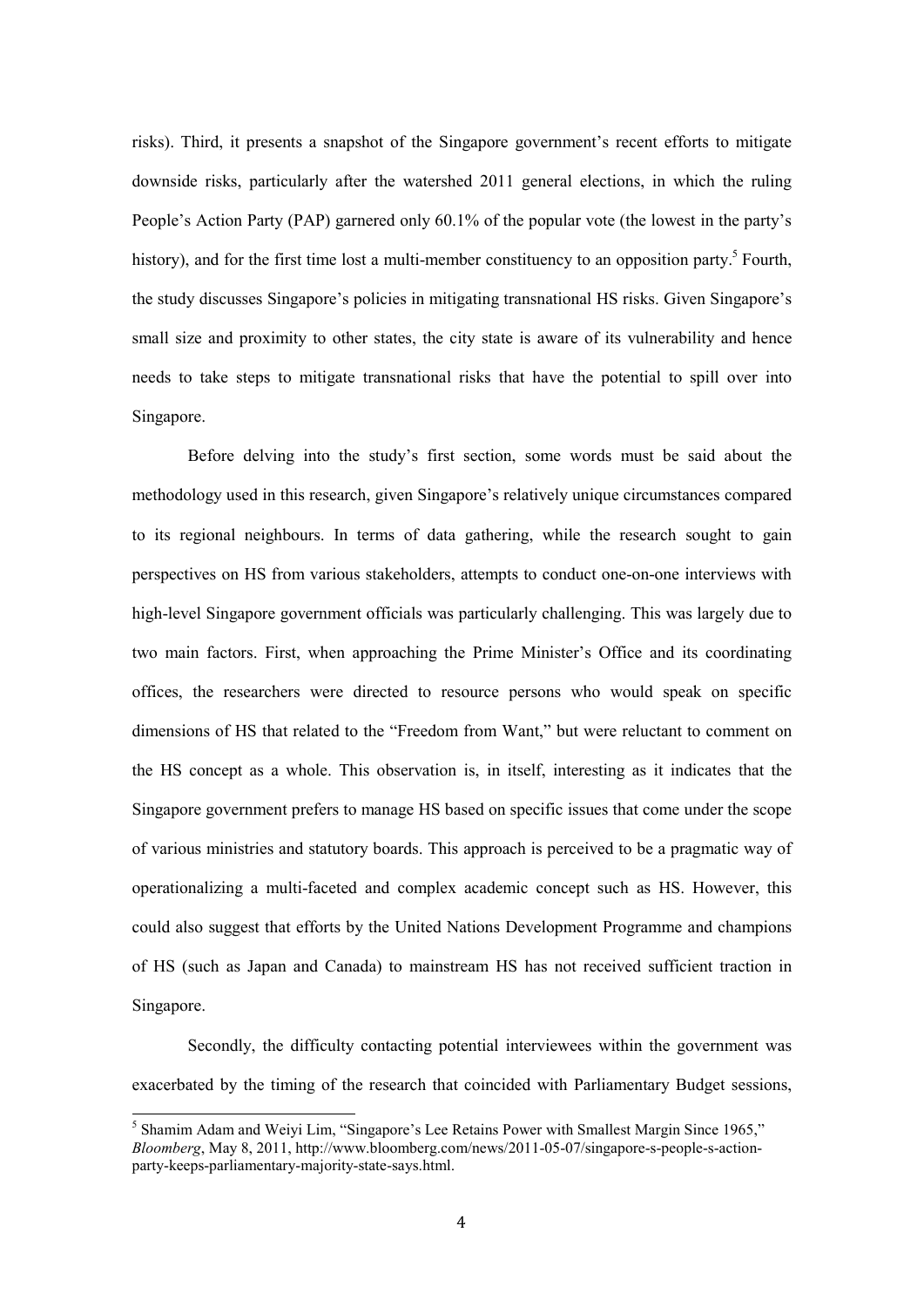which was a busy period for government officials. Nevertheless, other sources of primary and secondary data have been useful in filling this void, such as publicly-viewable Facebook pages6 of Singapore ministers and politicians, government press releases, and news reports. Interviews were conducted with mid-level civil servants as well as members of academia and civil society. The issues covered in this study—such as human trafficking, economic inequality, and social marginalization—were chosen as they are aspects of HS. These issues have gained greater traction in recent years given the attention brought by social media to their ramifications on society, and their resultant consequences to political stability and the credibility of the ruling party.

#### **1. Development of Human Security in Singapore**

-

While HS is advocated in global discourses, the term does not feature in Singapore's policymaking lexicon. Nevertheless, an examination of Singapore's development trajectory reveals that the limited use of HS language has generally not prevented the state from providing strong basic protection for its citizens in the first two pillars—freedom from fear and freedom from want. The PAP, which has been in power since the country's independence in 1965 is highly regarded for transforming Singapore from a Third World to First World<sup>7</sup> nation in just one generation. Given the circumstances surrounding Singapore's forced exit from the Federation of Malaya and the country's lack of natural resources, the government adopted a mix of strong authoritarian leadership and corporatist-style governance for political survival. The ruling party subsequently anchored its political legitimacy to the country's economic performance and focused on providing citizens with the means for upward mobility, largely through an open economic and business environment, and progressive education, health, and

<sup>&</sup>lt;sup>6</sup> Politicians in Singapore, including Prime Minister Lee Hsien Loong, have increasingly been utilizing social media as a means to engage the public and to provide personal views on issues.

<sup>7</sup> Mao-Tze Tung viewed the triad of economic and social development in the world as an industrial-rural divide exploited by capitalism, where the industrial urban developed "First World" societies ruled over rural developing "Third World" societies. See Alexander Cook, "Third World Maoism," in *A Critical Introduction to Mao*, ed. Timothy Cheek (Cambridge, England; New York: Cambridge University, 2011), 290.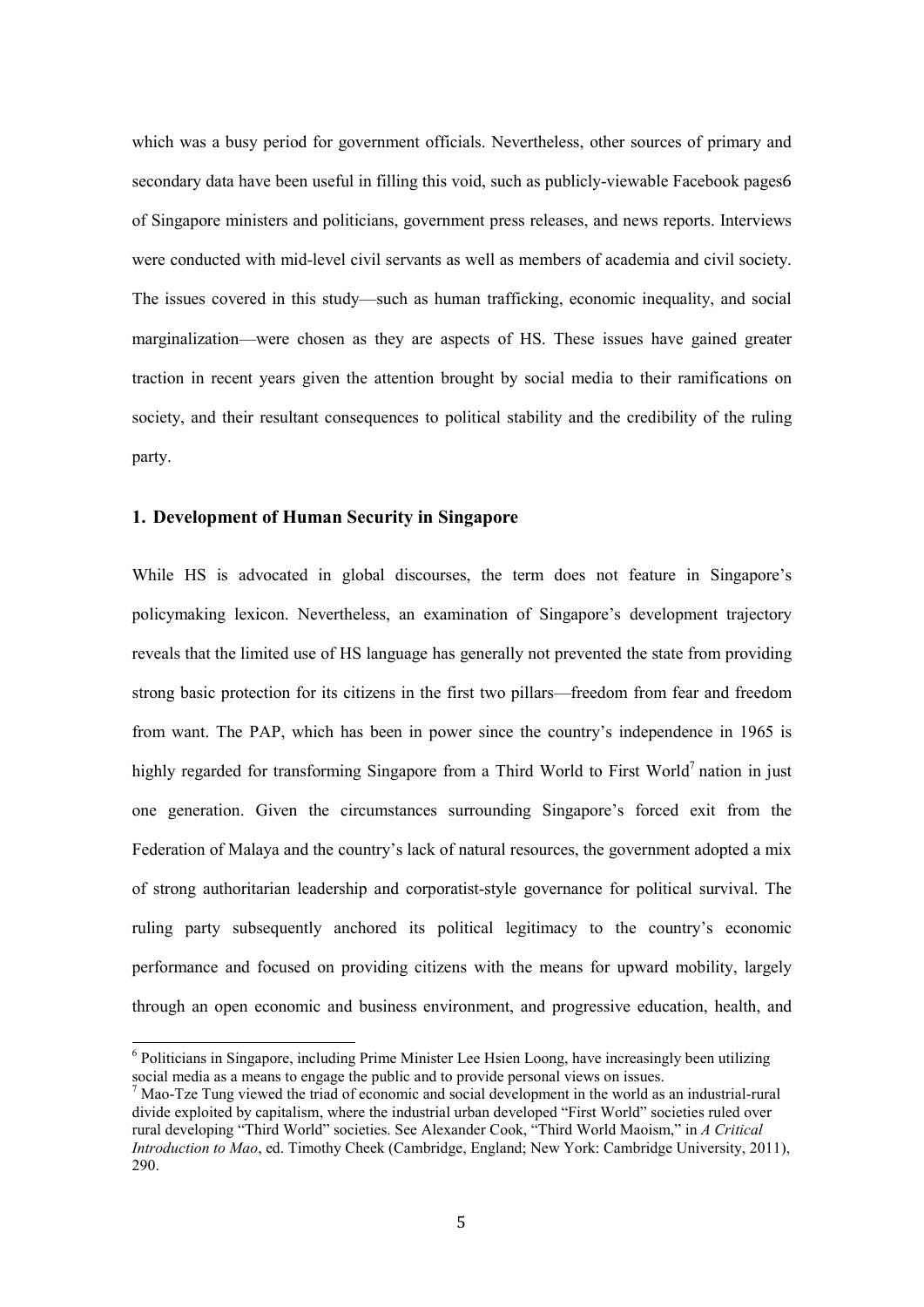housing policies.

<u>.</u>

Although Singapore has achieved the Millennium Development Goals (MDGs) and Singaporeans appear to be "fulfilled and secure" in their needs, there are underlying insecurities that belie its stellar achievements. These insecurities may appear "less serious" when compared to the larger HS challenges faced by neighbors in Southeast Asia. Nonetheless, they have the potential to destabilize Singapore's economy and reduce social cohesion. Similarly, even though Singapore's gross national income per capita nearly doubled from \$27,428 to \$54,040 (in current US Dollars) between 2005 and 2013, $^8$  a PAP grassroots leader noted that "the freedom from want is a moving target and can always be interpreted in varying degrees depending on the state of development of a particular economy."<sup>9</sup> The policies implemented between 2005 and 2010 to sustain economic development in a period of global uncertainty indeed appear to have compromised some aspects of HS, with reverberating effects that continue to persist.

#### **2. Downside Risks of Singapore's Development Policies**

While the above mentioned policies have certainly put Singapore in good stead for development, there are limitations to the predominantly state-driven development policies. What emerges as a dominant thread in these limitations or downside risks is the fact that while Singapore's development policies have been able to ensure Singapore's HS needs at the national level, uneven access to, and provision of, protection by the state, and the lack of community empowerment has resulted in varying degrees of the quality and end-point provision of HS amongst Singaporeans. This is exacerbated by a rapidly changing global landscape and increasing inter-connectedness of the world, which age-old policy thrusts may not be equipped to adapt to.

<sup>&</sup>lt;sup>8</sup> "Singapore," World Bank, accessed May 20, 2014, http://data.worldbank.org/country/singapore.

<sup>&</sup>lt;sup>9</sup> Personal interview with grassroots volunteer and community leader, Singapore, May 19, 2014.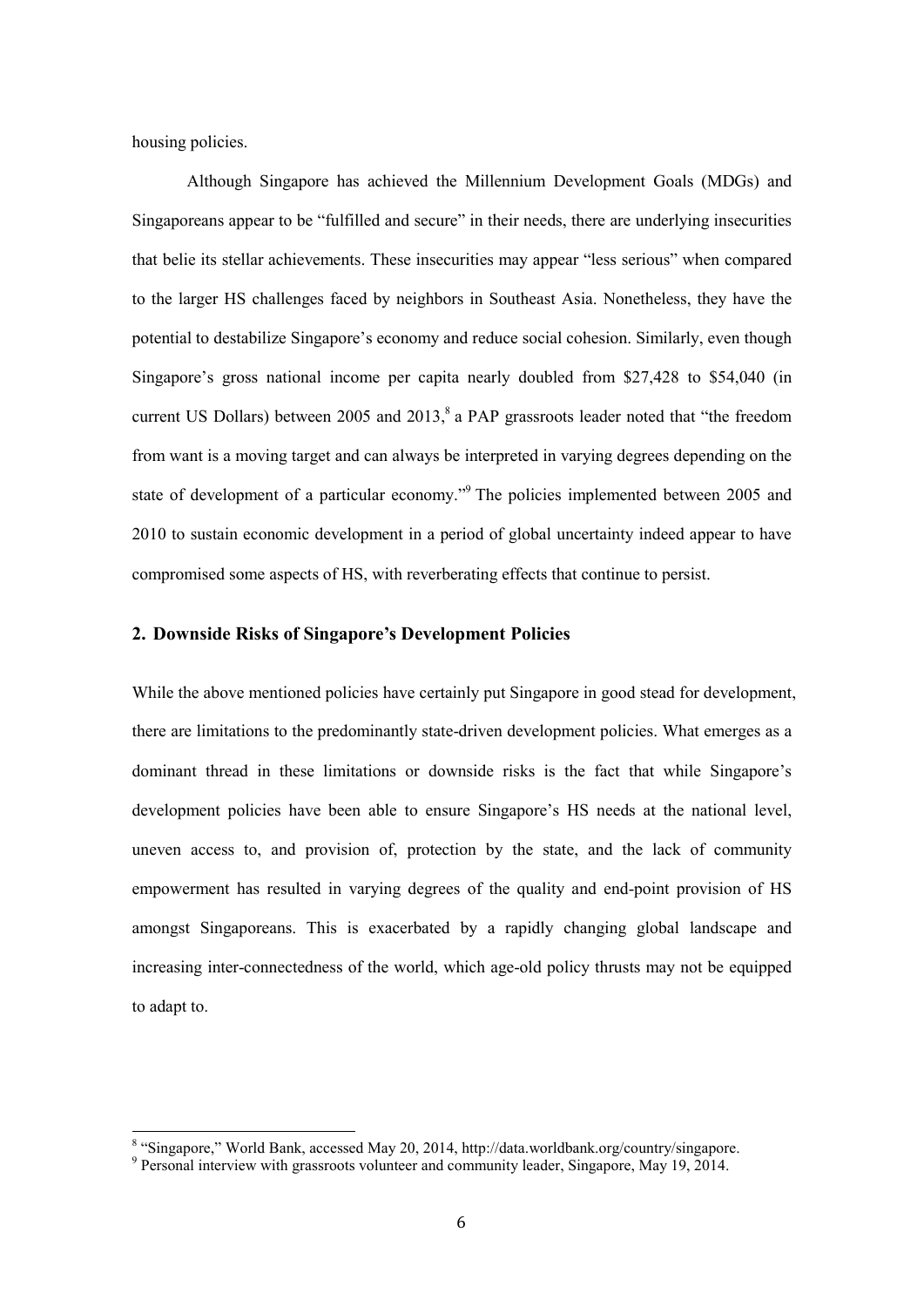#### **2.1 Uneven Access to Protection by the State: Growth for Whom?**

A sense of entitlement that stems from Singapore's success is feeding into the insecurities of younger generation Singaporeans. Much as the state has established the basic pillars of protection in Singapore, there is a question of uneven protection when one examines the state's capacity to meet the higher-order expectations of the younger generation. The acquisition of material wealth and the promise of upward social mobility are no longer a given regardless of how hard one works. The top-down approach by the government and the growth-at-all-cost strategy, coupled with a narrow definition of success over the past four decades, have contributed to increased inequality, contrary to expectations that Singaporeans have of the state.

Similar concerns have been raised by Members of Parliament (MPs). During the reopening of the 2<sup>nd</sup> Parliamentary session in May 2014, MP Inderjit Singh described the growing inequality as a shift "away from growing through motivating and encouraging Singaporeans to importing talent that the government feels will contribute to the nation's bottom-line—our GDP."<sup>10</sup> The growth strategy, which focused more on outcomes than means, particularly since the late 1970s and 80s, has led to Singapore being the fastest place in the world to accumulate wealth and the country with the fifth highest concentration of millionaires in the world.<sup>11</sup> Despite achieving economic growth, the government's chosen means of growth through the importation of foreign capital and wealthy migrants led to an uneven provision of protection for sections of the local population.

This uneven provision of state protection is reflected by an increasing rate and visibility of economic inequality. Statistics from the Ministry of Manpower showed that wages had been stagnant in the last five years as slight increases in median gross monthly income were

<sup>&</sup>lt;sup>10</sup> Inderjit Singh, "Response to the President Address at the Re-Opening of  $2<sup>nd</sup>$  Session of Parliament," *Facebook*, May 26, 2014, accessed June 4, 2014,

https://m.facebook.com/story.php?story\_fbid=864760460217355&id=100000502271288.

<sup>&</sup>lt;sup>11</sup> Barclays Wealth and Investment Management, "Origins and Legacy: The Changing Order of Wealth Creation," *Barclays Wealth Insights* Volume 17, June 2013,

http://www.absawealth.com/Insights/Wealth%20Insights%20from%20Barlcays%20Vol%2017\_Brochure \_Final.pdf.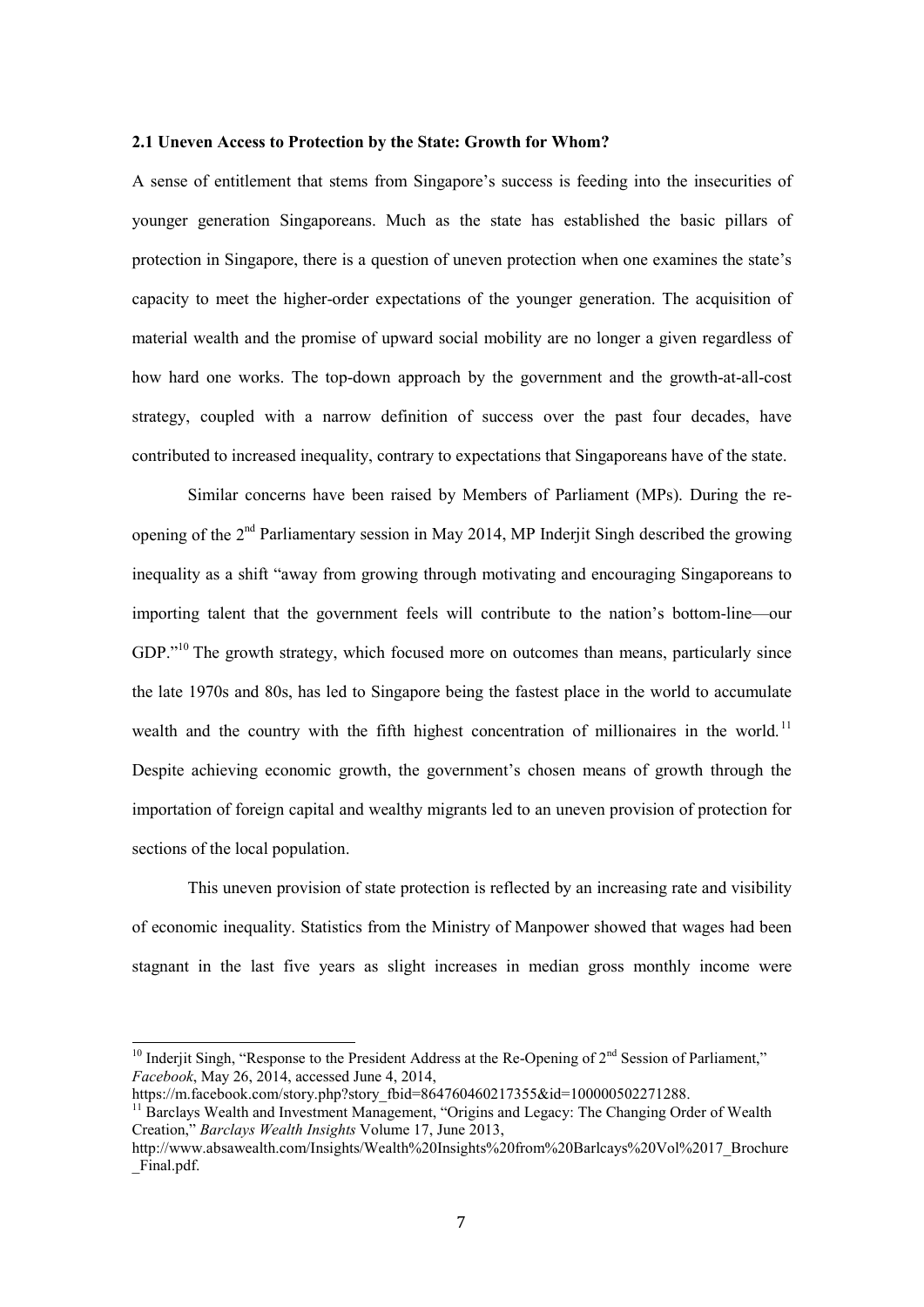diminished by a corresponding rise in inflation between 2008 and  $2013$ <sup>12</sup>. The disproportionate distribution of growth has caused dissatisfaction among a majority of middle-income Singaporeans who expected wages to keep pace with the cost of living. Instead of enjoying a higher standard of living as the economy grew, the majority of the population are now faced with the prospect of working past 65 and foregoing their current lifestyles as increases in the cost of transportation, healthcare, education, housing, and leisure outpace wages.<sup>13</sup>

The sense of feeling worse off is exacerbated by recent international surveys and reports that reaffirm Singapore's high cost of living. In 2013, Singapore was ranked  $26<sup>th</sup>$  out of 136 countries for income inequality,  $14$  and in 2014 became the world's most expensive city to live in, topping perennial cities on the list such as Tokyo, New York, London, and Frankfurt.<sup>15</sup> Even though the Singapore government clarified that the Worldwide Cost of Living Survey bore greater relevance for new migrants and expatriates than for citizens as it sought to assess the cost of moving to Singapore from overseas, the results validated to some extent common perceptions that the cost of living was spiralling upwards. The high living costs could also be attributed to the prohibitive cost of car-ownership aimed at encouraging the use of public transportation, and the cost of buying clothing and importing premium food items such as wine.<sup>16</sup>

These survey results came at a time when the middle-class majority had been facing increasing pressure from a widening income gap, higher costs of living, and increased competition for jobs, schools, and housing. These pressures have largely been attributed to the government's open immigration and employment policies in the past decade, which has drawn

<u>.</u>

<sup>&</sup>lt;sup>12</sup> Ministry of Manpower, "National Wages Council (NWC) Guidelines 2013/2014," May 31, 2013,

accessed June 4, 2014, http://www.mom.gov.sg/newsroom/Pages/PressReleasesDetail.aspx?listid=503. <sup>13</sup> Inderjit Singh, "Speech on the White Paper on Population," February 6, 2013, accessed May 4, 2014, https://www.facebook.com/kbinderjit/posts/598891680137569.

<sup>14</sup> UNDP, *Human Development Report 2013*,

http://hdr.undp.org/sites/default/files/reports/14/hdr2013\_en\_complete.pdf.

<sup>&</sup>lt;sup>15</sup> The Economist Intelligence Unit, "Worldwide Cost of Living Survey 2014," accessed June 4, 2014, http://www.eiu.com/public/topical\_report.aspx?campaignid=Wcol2014.

<sup>&</sup>lt;sup>16 "</sup>Lion City tops Economist Intelligence Unit List for the First Time, Bumping Tokyo from No. 1 Spot," *Today*, March 4, 2014, http://www.todayonline.com/business/singapore-now-worlds-most-expensivecity-economist.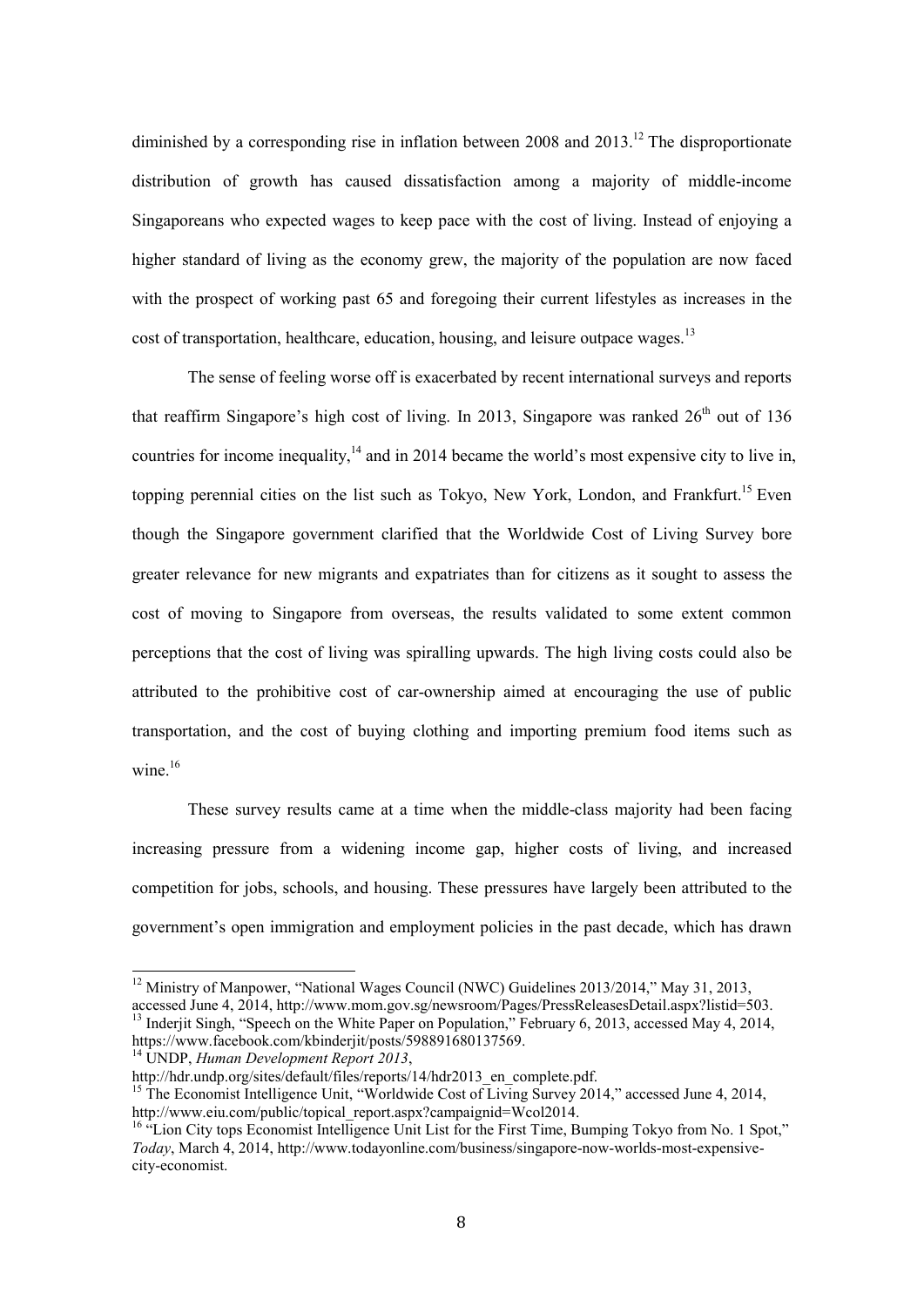criticism from a number of former senior policymakers for its perceived pursuit of economic growth at the expense of the peoples' interests. These developments have affected vulnerable communities, particularly the low-income and elderly. The problem is compounded by the lack of adequate social safety nets due to the government's long-standing emphasis on self-reliance with minimal assistance from the state.

Growing public discontentment with the national compulsory savings scheme known as the Central Provident Fund (CPF)—a key social security pillar in Singapore—is one such example where state-led protection had lacked an effective feedback loop to understand the livelihood concerns of Singapore's ageing population. CPF account holders, comprizing most if not all of Singapore's workforce, are required to set aside an estimated 20% of their monthly income. The CPF Board is entrusted by the government to manage and invest the monies on behalf of account holders who may finance home mortgages and healthcare needs by drawing down these funds or withdrawing their savings at the age of retirement. The CPF system has come under public scrutiny in recent years for investment losses and more generally its inability to perform one of its key functions, to finance the retirements of account holders. According to Yee Ping Yi, chief executive officer of the CPF Board, the CPF system is faced with "global challenges of remaining financially sustainable with an ageing population, and navigating a more challenging and volatile investment environment."  $17$  As a means of managing Singaporeans' higher life expectancy, citizens past the age of 60 are strongly encouraged by the government to continue working on annual contracts, in many cases for lesser pay and as cleaners or kitchen help, while employers are incentivized through subsidies and various schemes to retain and train older workers.

<sup>&</sup>lt;sup>17</sup> "Summary report from the Forum on CPF and Retirement Adequacy," Institute of Policy Studies, Singapore, July 22, 2014, http://lkyspp.nus.edu.sg/ips/wp-content/uploads/sites/2/2014/07/IPS-Forum-on-CPF-and-Retirement-Adequacy\_Summary-Report\_230714.pdf.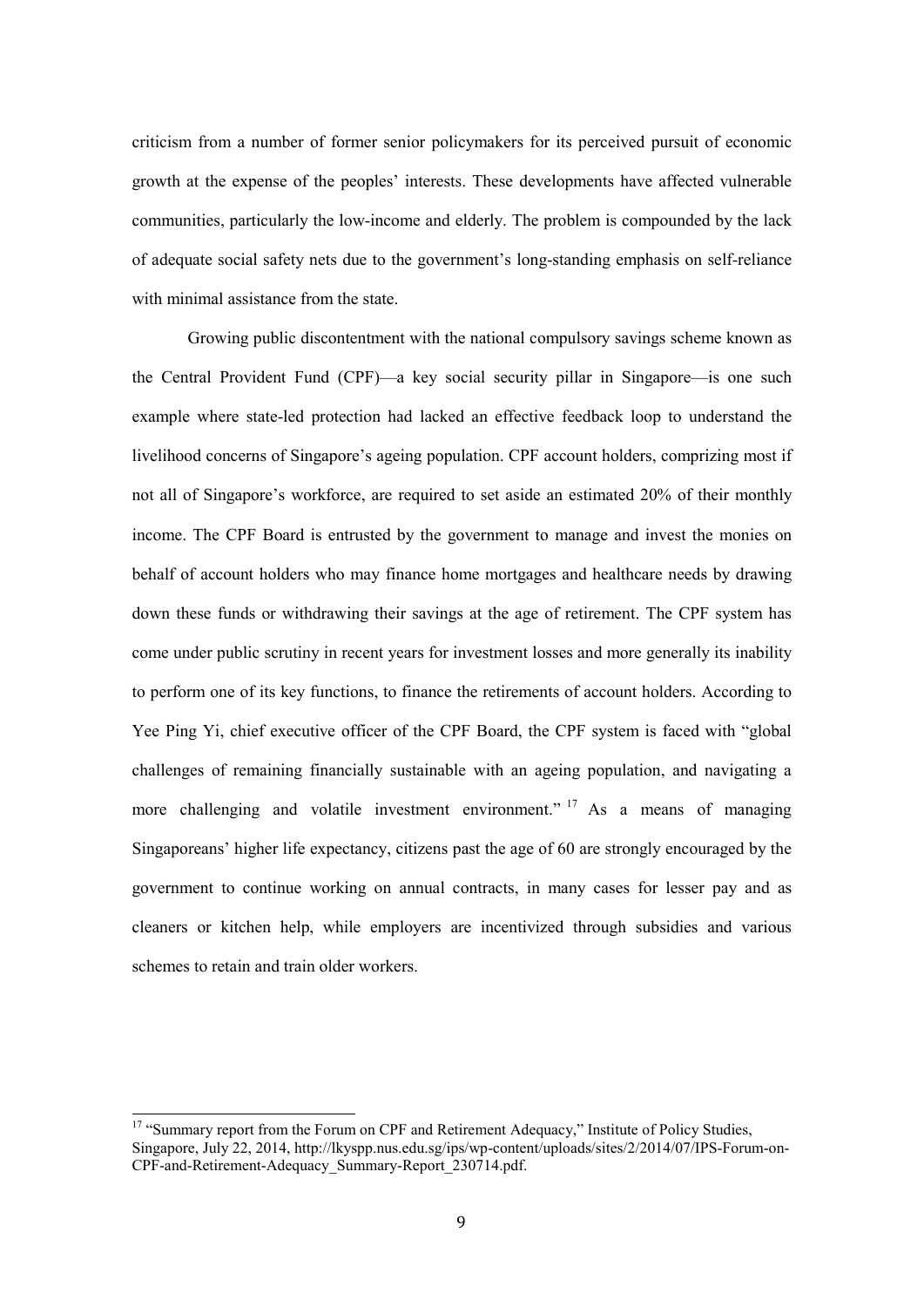#### **2.2 Uneven Protection Causing Imbalance Between Market Efficiency and Resilience**

The emphasis on growth through market efficiency principles had put Singapore in good stead in the past. In recent years however, public services, infrastructure, and social integration have come under stress given changes to Singapore's social landscape and pressures from a burgeoning population. The dominance of state-led measures has also led to a lack of responsiveness in correcting the limits of market efficiency. In the past decade, emphasis had been on de-nationalizing public goods such as transportation, healthcare, and telecommunications, among others. The performance of companies and public institutions are also measured against gains in efficiency and productivity, thereby creating systems that tend to be compromised when unexpected events occur. A former Singaporean civil service scholar has noted that Singapore prides itself on market efficiency, which is predicated on minimizing redundancies in the system.<sup>18</sup> One may therefore argue that Singapore's emphasis on economic development and market efficiency has led to the removal of redundancies that may in fact be necessary if systems were to remain resilient to downside risks.

A case in point is the series of breakdowns in train services run by the SMRT Corporation due to shortcomings in its maintenance regime. More than 127,000 commuters were affected in consecutive service disruptions in December 2011. SMRT was strongly criticized by the government and commuters for managing the situation poorly. Buses deployed to transport commuters between affected stations were unable to accommodate the volume of displaced commuters who were frustrated by a lack of information.<sup>19</sup> In his speech to Parliament, Transport Minister Lui Tuck Yew said the train disruptions exposed crisis response gaps. A Committee of Inquiry established to investigate the disruptions revealed Singapore did not have an integrated Land Transport Emergency Plan articulating response strategies and the roles of

<sup>&</sup>lt;sup>18</sup> Personal interview with former civil service scholar, Singapore, April 11, 2014.

 $19$  Ministry of Transport, "Report on the Committee of Inquiry (COI) into the Disruption of MRT Train Services on 15 and 17 December 2011," July 3, 2012, http://www.mot.gov.sg/news/COI%20report%20- %20Executive%20Summary.pdf.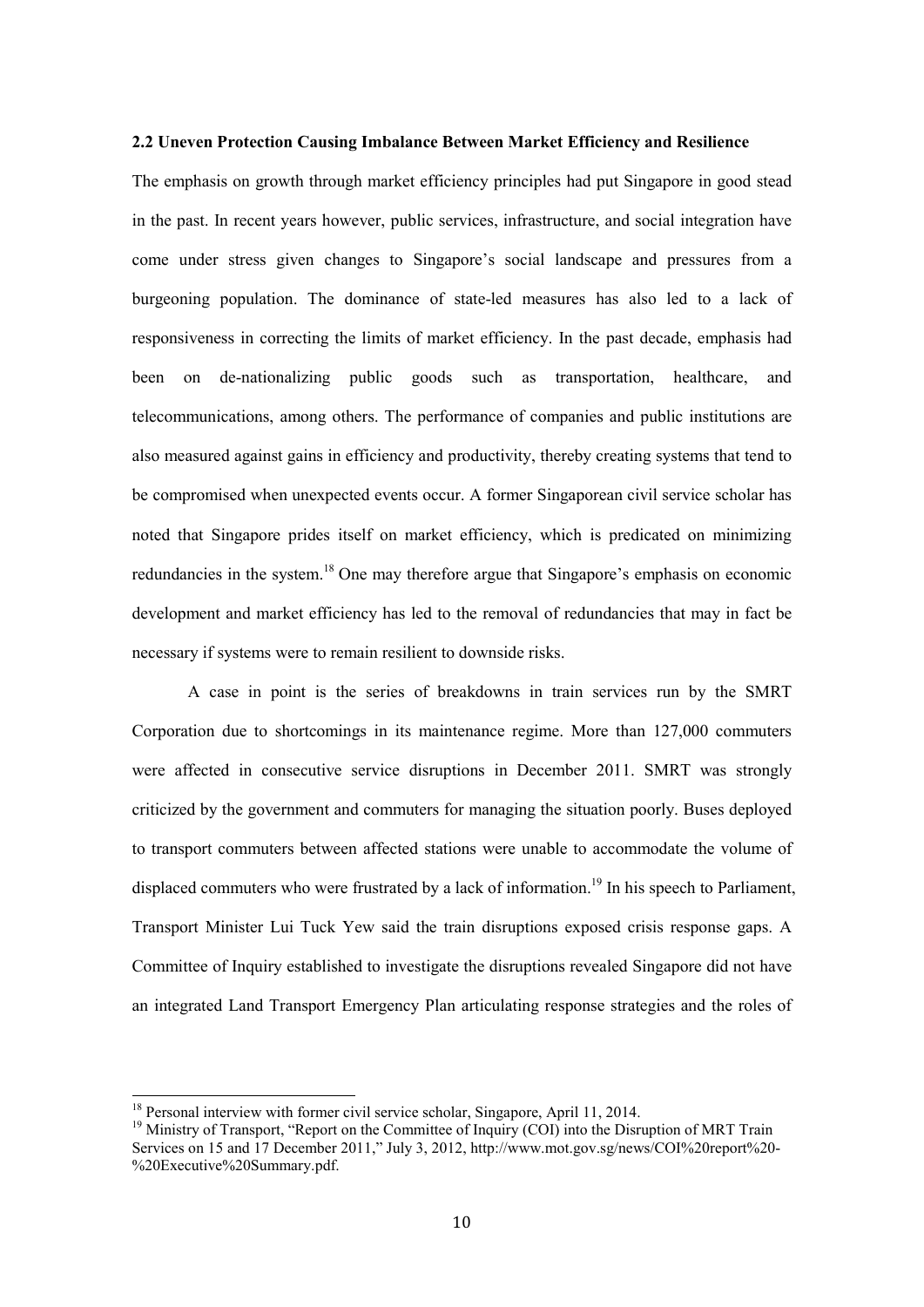various stakeholders and coordination protocols, $^{20}$  which resulted in the poorly coordinated response.

#### **2.3 Uneven Protection for Local Companies**

From the mid-1960s to the late 1980s, Singapore's growth model has largely focused on foreign multinational corporations (MNCs) as an engine of growth, arguably at the expense of local enterprises. Local enterprises were developed as a supporting industry to supply products and services to MNCs and received no domestic protection from foreign competition. For decades, despite forming over 90% of all businesses, small and medium enterprises (SMEs) employed just half the workforce and contributed to one third of value added.<sup>21</sup> Apart from governmentlinked corporations (GLCs), the bulk of domestic enterprises had a peripheral role in export manufacturing, suffered limited capacity for foreign ventures, and lacked the entrepreneurship of SMEs in Hong Kong and Taiwan. The negative effect of foreign-led growth on local enterprises continues to plague the SMEs like those in Singapore.

The reasons often cited for the SMEs' unimpressive growth include the crowding-out effect due to the presence of the dominant GLCs and foreign MNCs in the competition for resources and markets, as well as the regulatory regime that discourages non-conforming behaviour and creativity.<sup>22</sup> After the 1985 economic recession, due to concern that MNCs may withdraw operations in future crises, the government began to take steps to strengthen SMEs by promoting entrepreneurship and technology transfer programs. Nonetheless, the emphasis on providing support to MNCs remained and until 1998, SMEs continued to remain in low productivity and small-scale operations.23

 $20$  Ibid.

<sup>&</sup>lt;sup>21</sup> Chia Siow Yue, "The Singapore Model Of Industrial Policy: Past Evolution and Current Thinking" (paper presented at the Second LAEBA Annual Conference held by Singapore Institute of International Affairs, Buenos Aires, November 28-29, 2005).

 $^{22}$  Ibid.; Henry Wan, Jr., "SMEs in the Globalising Developing Economies: Some Asia-Pacific Examples," in *Globalisation and SMEs in East Asia*, ed. Charles Harvie and Boon-Chye Lee, Volume 1, (Cheltenham, UK: Edward Elgar, 2002), 43-60.

<sup>&</sup>lt;sup>23</sup> Chia Siow Yue, "The Singapore Model Of Industrial Policy: Past Evolution and Current Thinking" (paper for presentation at the Second LAEBA Annual Conference, held by, Singapore Institute of International Affairs, Buenos Aires, November 28-29, 2005).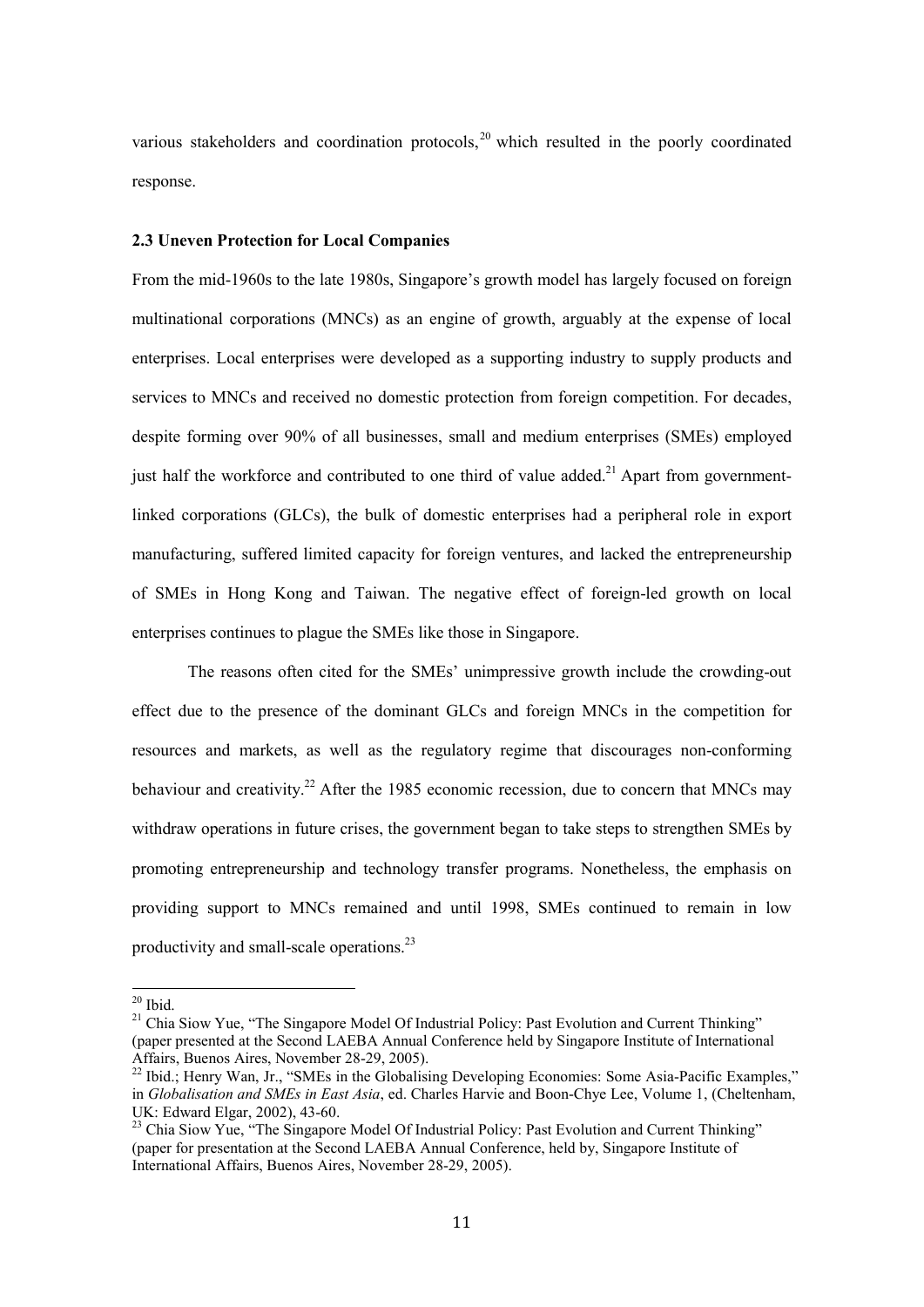It was not until 2000 that the government realized the importance of local enterprises in building economic resilience, innovation, and entrepreneurship, as the world moved towards a knowledge-based economy—decades after oft-compared economies such as Hong Kong, South Korea, and Taiwan. Fourteen years on, the government has turned towards nurturing SMEs to build up their capacity to compete internationally, and encourage productivity enhancements through restructuring, grants and subsidies, as well as create a pro-enterprise environment by supporting innovation. These efforts have shown results, with a handful of local enterprises becoming regional brand names. Nonetheless, the majority of local enterprises in Singapore remain weak. A recent study of local enterprises showed 80% of SMEs have seen a rise in business costs, and continue to expect high rentals and a shortage of labor that impact their competitiveness and productivity negatively.24

#### **2.4 Meritocracy: A Cause for Uneven Protection?**

In the realm of policymaking, a meritocratic approach towards talent-scouting for individuals to be recruited into the civil service has inadvertently led to elitism within the civil bureaucracy with some impact on the quality of policy making. Academically gifted students from the age of 18 are routinely identified and offered government scholarships that fund their university educations in premier overseas universities. The scholarships typically come with a contractual bond of three to ten years. Upon graduation, the scholars are assigned on "fast-track" postings among various ministries, with each stint lasting an average of two to three years. Upon the completion of each stint, the scholars are assessed on their suitability to move up the rungs of the elite civil service based on stringent key performance indicators. Those who reach the apex of the prestigious Administrative Service would enter the "Superscale G" salary where those with the lowest entry grade SR9 are paid an annual salary of USD  $319,000^{25}$  This fast-track

 $24$  Study conducted by the Association of Small and Medium Enterprises (ASME), September 2012, http://www.asme.org.sg/downloads/ED%2045%20COMPLETE%20SET.23.pdf.

 $^{25}$  Prime Minister's Office, "Administrative Officers, Political, Judicial and Statutory Appointment Holders to Get 4% to 21% Pay Increase," December 13, 2007,

http://app.psd.gov.sg/data/Press%20release%20-%2013%20Dec%2007.pdf.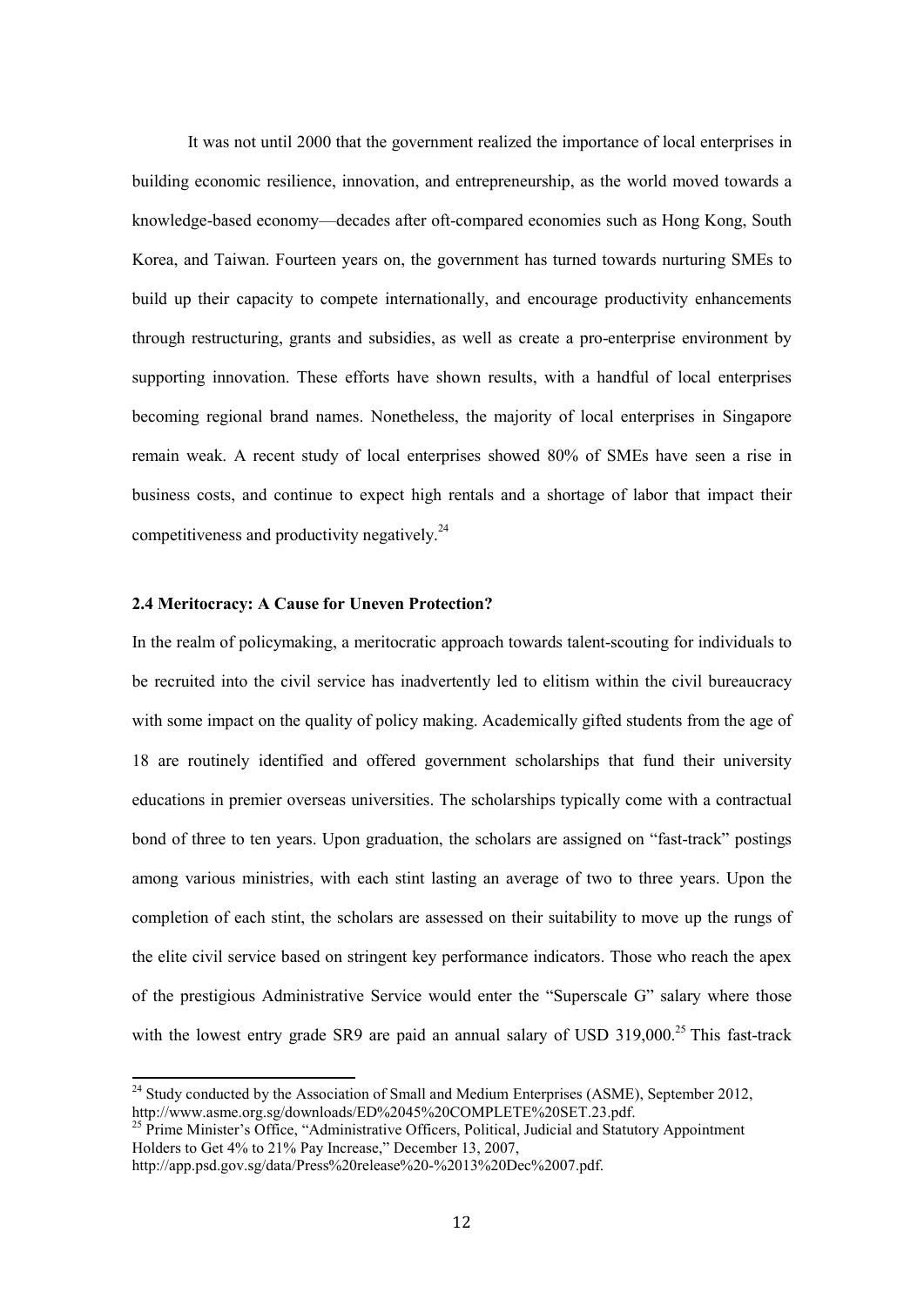system has cultivated a brand of elitism in the civil service, which has contributed to a growing disconnect between policy makers and the average Singaporean.

Instead of training policymakers to craft effective long-term policies that affect a majority of the population, this system runs the risk of "group-think," producing policymakers who lack depth of knowledge and the ability to empathize with inflationary cost pressures felt by ordinary Singaporeans. One may also argue that the pressure to produce sterling results before the end of each stint may run counter to long-term planning. MP Inderjit Singh spoke in favor of a bottom-up approach to policy making and pointed to the tendency for policymakers to "fire-fight," noting that the constant need to manage crises could be a result of policies that do not reflect a diversity of perspectives.<sup>26</sup> Additionally, there is an observable unhealthy division within the civil service, where the differentiation between scholars<sup>27</sup> and non-scholars has created a strong sense of dissatisfaction, as scholars are perceived to be promoted more rapidly by virtue of being on the scholar track.<sup>28</sup>

#### **2.5 Personal and Community Security: Protection for Whom?**

Another consequence of the uneven provision of protection by the state is that protection for some has inadvertently created insecurity for others. Incidents relating to personal and community security reflect this dynamic, whereby society as a whole feels more protected, but specific communities and interest groups feel a lack of protection. This is particularly the case for minority groups and those that have limited means of representation and expression in Singaporean society.

The challenge to personal security comes to the fore when one examines the extent to which migrant workers feel a sense of personal security. While Singapore is touted to have low

<sup>&</sup>lt;sup>26</sup> Inderjit Singh, "Response to the President Address at the Re-Opening of  $2<sup>nd</sup>$  Session of Parliament," *Facebook*, May 26, 2014, accessed June 4, 2014,

https://m.facebook.com/story.php?story\_fbid=864760460217355&id=100000502271288.

 $^{27}$  This refers to recipients of government scholarships, who are then earmarked to fill designated positions within the civil service.

 $28$  Personal interview with former civil service scholar, Singapore, April 11, 2014.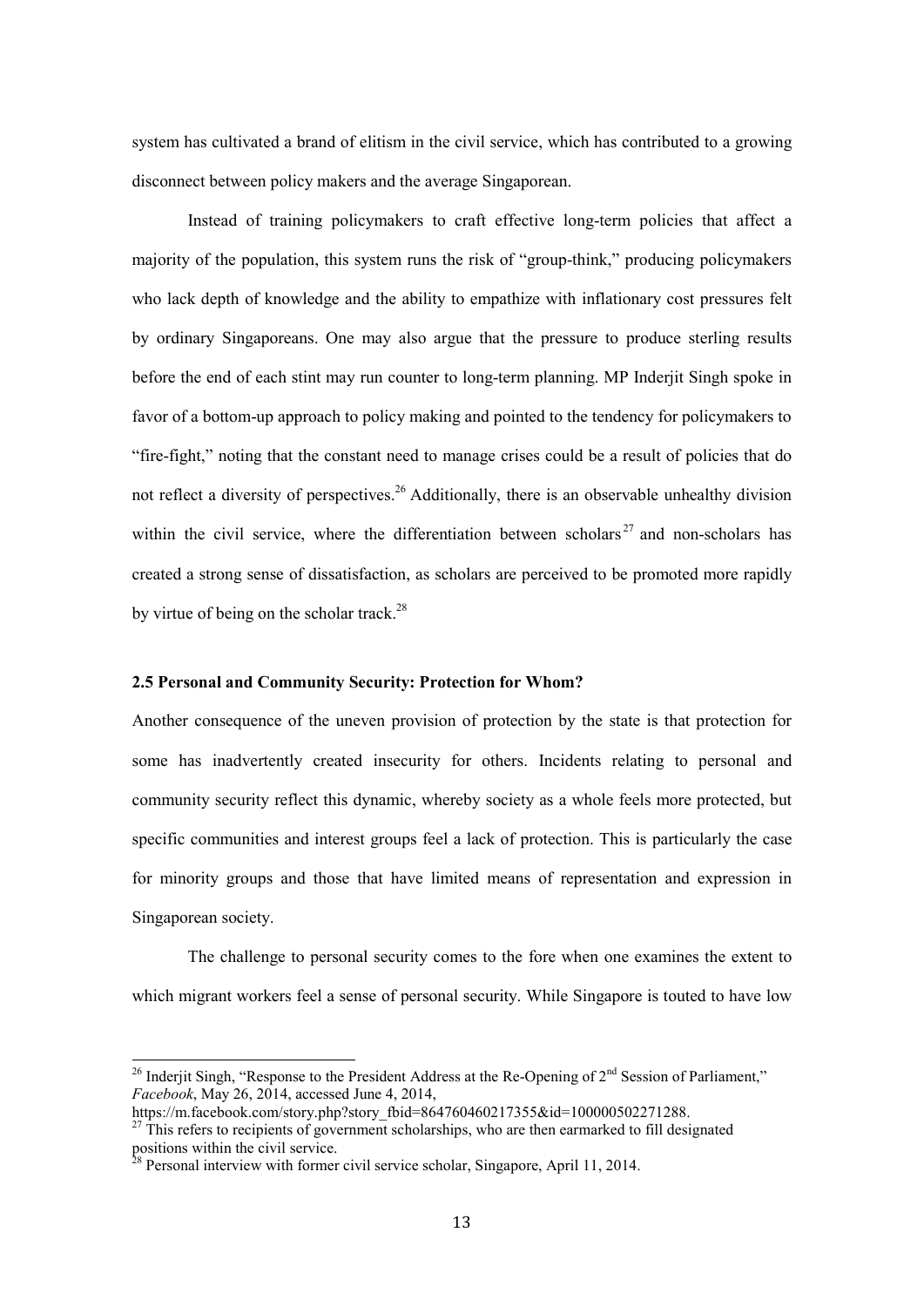rates of crime<sup>29</sup> compared to other countries, there have been recent reports of increased crime and violence, several of which have implicated foreign workers in Singapore as both contributors and victims of the crimes. Two examples in particular are cases that suggest a sense of insecurity caused by the influx of migrant workers. First, there had been concerns over the increasing crime rate in red-light district Geylang—such as illegal gambling, drug sales, and prostitution—coupled with the growing number of foreigners engaged in these activities. According to a statement by the commissioner of the Singapore Police, Geylang presented a "clear and present danger to public order"30 as offenses increased from 34 in 2011 to 38 in 2013 and 49 in 2014.<sup>31</sup>

Secondly, the Little India riot on December 8, 2013 was sparked by the death of a foreign worker who was killed instantly after being hit by a bus along Race Course Road, an area where large groups of South Asian foreign workers congregate on their rest days.32 In a bid to assure Singaporeans of tighter public security after the riot, the government issued a Public Order Act which banned the sale of alcohol and curtailed the freedom of foreign workers to congregate in the Little India precinct. Two months after the incident, a 5-week Committee of Inquiry was convened on February 18, 2014. The main findings from the Committee of Inquiry were:

- 1. Alcohol was the main contributing factor causing the riot to escalate into violence.
- 2. There was no evidence that widespread abuse of foreign workers was a factor contributing to the riot. Workers interviewed did not complain of salary issues or poor living conditions.

<sup>29</sup> Singapore Police Force, "Crime Rate Falls to 30-year Low," *Annual Crime Brief*, February 14, 2014, accessed May 28, 2014, http://www.spf.gov.sg/mic/2014/02/20140214\_others\_crime\_brief.html. 30 Yasmeen Banu, "Geylang—MP Expresses Frustration, Wants 'Major Clean Up'," *The Online Citizen*, April 2, 2014, http://www.theonlinecitizen.com/2014/04/geylang-mp-expresses-frustration-wants-majorclean-up/.

 $31$  Ibid.

<sup>&</sup>lt;sup>32</sup> Ministry of Home Affairs, "Report of the Committee of Inquiry into the Little India Riot on 8 December 2013," June 30, 2014, accessed August 5, 2014,

http://www.mha.gov.sg/news\_details.aspx?nid=MzE5NO%3D%3D-7gL6m3ondpU%3D.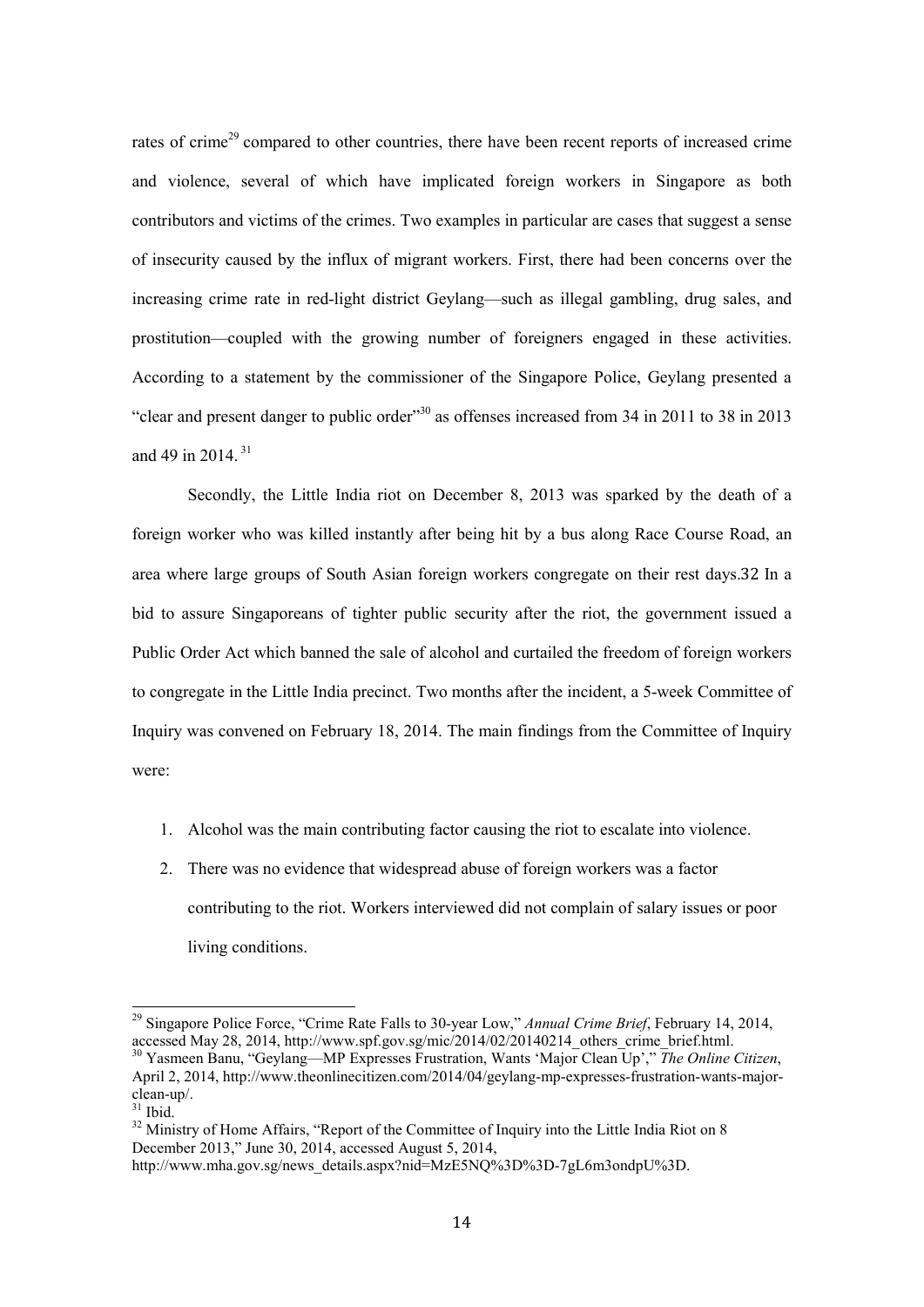- 3. Training improvements were recommended for the Singapore Police Force's officers and auxiliary security officers for better communication with foreign workers and management of areas where foreign workers congregate.
- 4. It was recommended that lighting, safety, and surveillance devices be installed in areas where large congregations of foreign workers gather.
- 5. It was recommended that more services and amenities be made available to foreign workers outside of congregation areas, and measures to reduce congestion at congregation areas be developed in conjuction with local community stakeholders.

These two cases led to the belief that government officials and agencies had been prioritizing traditional security measures (i.e., managed as a law enforcement issue) over other efforts to ease the concerns of migrant workers and civil society advocates.33 As a result, while law enforcement activities seek to improve the security of Singaporean society, the security of the migrant workers can be potentially impinged upon. In addition, referring solely to media reports on these issues would seem to portray foreign workers in a negative light, thus augmenting the degree of stigmatization that is sometimes experienced by these foreign blue collar laborers. Civil society organisations (CSOs)—the most prominent being the Transient Workers Count Two (TWC2) and the Humanitarian Organization for Migration Economics (HOME)—have been active in highlighting the social stigmas as well as challenges faced by migrant workers in Singapore such as delays in salary payments. Fortunately, there has been some effort on the part of the government to engage these CSOs to address some of these concerns (as the study will discuss in the section on mitigating domestic downside risks).

#### **2.6 Downside Risks From the Lack of Empowerment**

-

Downside risks also emerge when the space for civil society to express their concerns is

<sup>&</sup>lt;sup>33</sup> See Alex Au, "Manpower Director Makes Incredible Claims about How Well Migrant Workers are Treated by Ministry," *Yawning Bread*, March 24, 2014, accessed on May 5, 2014,

http://yawningbread.wordpress.com/2014/03/24/manpower-director-makes-incredible-claims-about-howwell-migrant-workers-are-treated-by-ministry/#more-10808.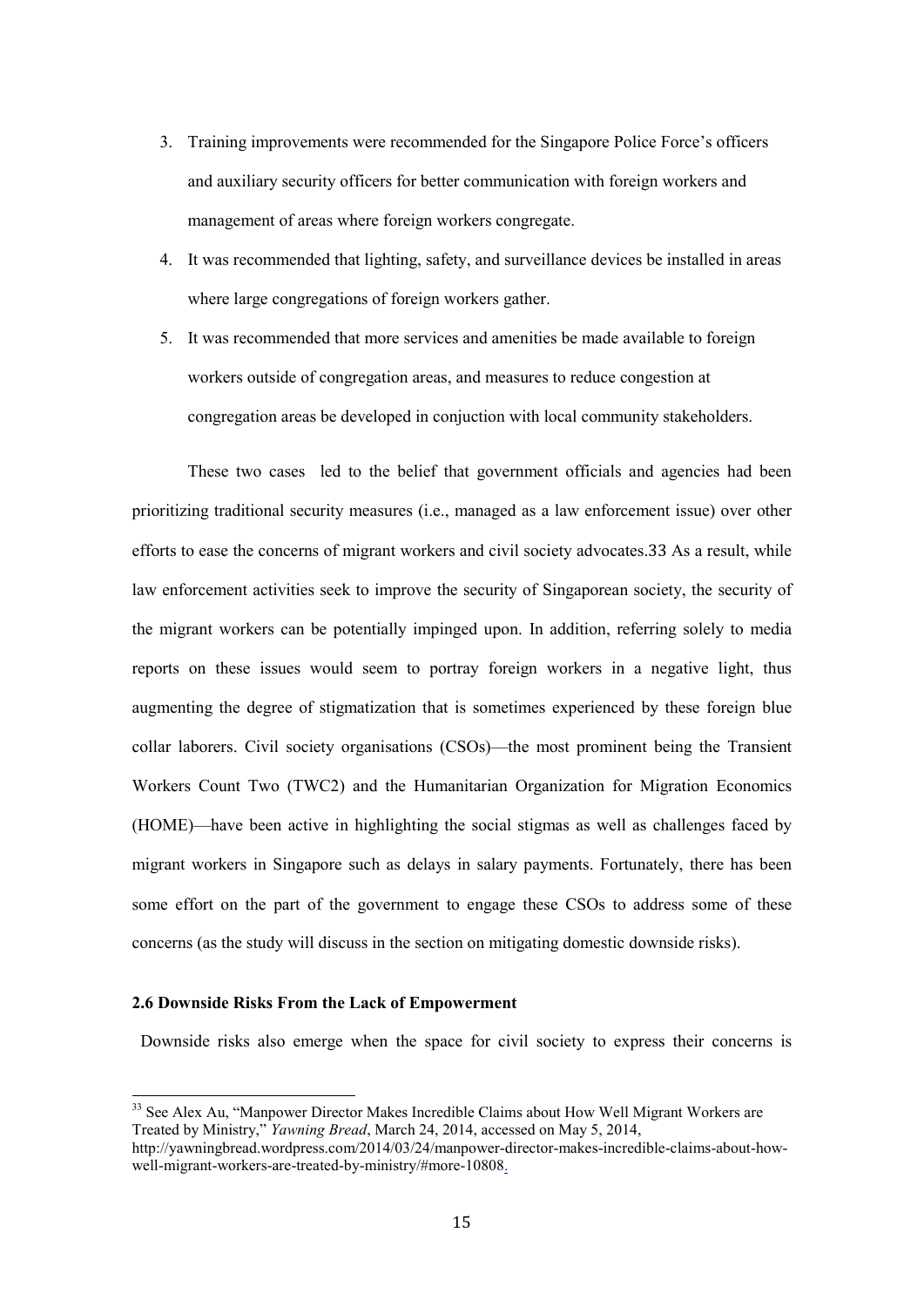curtailed. This is reflected in the limited advocacy abilities of most CSOs in Singapore, as the degree to which the government engages the CSOs is based on their ability to complement the government as service providers. Community self-help groups, for instance, are viewed as complementing efforts by the state to provide protection to vulnerable groups, such as the poor, disabled, and orphans. While there are several ground-up community organizations, state-driven community self-help groups have been formed explicitly along racial lines—i.e., the Singapore Indian Development Association (SINDA) for Indians, the Yayasan Mendaki for Malays, and the Chinese Development Assistance Council (CDAC). The rationale for such distinctions is that each community would be able to support itself and better attend to its own specific needs.

This arrangement of communities looking after themselves, however, has led to downside risks, particularly amongst Singapore's Malay-Muslim minority community, which has experienced a degree of community insecurity. For instance, retrospective statistics have shown that the highest rate of poverty and school dropouts come from the Malay community, as well as high rates of drug abuse in the  $1980s$  to  $1990s$ .<sup>34</sup> This large incidence was found to be disproportionate to the funding that is available from within the community itself, thus making the issue more tedious to address. These trends, amplified by mainstream media reporting, subsequently created a stigma that the prolonged limited social progress is inherently a problem of the Malay community. As such, the lack of empowerment mechanisms available for the Malay-Muslim minority has reduced their ability to achieve HS at an optimal level.

The lack of empowerment and the inability of CSOs to express their views is also due to the fact that CSOs that are seen to behave out of the fold are co-opted or given stern warnings to refrain from taking stances deemed undesirable by the government. Drawing from the experience of the Association of Muslim Professionals (AMP), members of this Malay-Muslim organization (MMOs) have been active in voicing concerns from within the community about the lack of Malay-Muslim political representation, and the fact that socio-economic issues

<sup>&</sup>lt;sup>34</sup> Ministry of Social and Family Development, "Progress of the Malay Community in Singapore since 1980," July 30, 2014, accessed August 2, 2014, http://app.msf.gov.sg/Research-Room-Archives/Progressof-the-Malay-Community-in-Singapore-Since.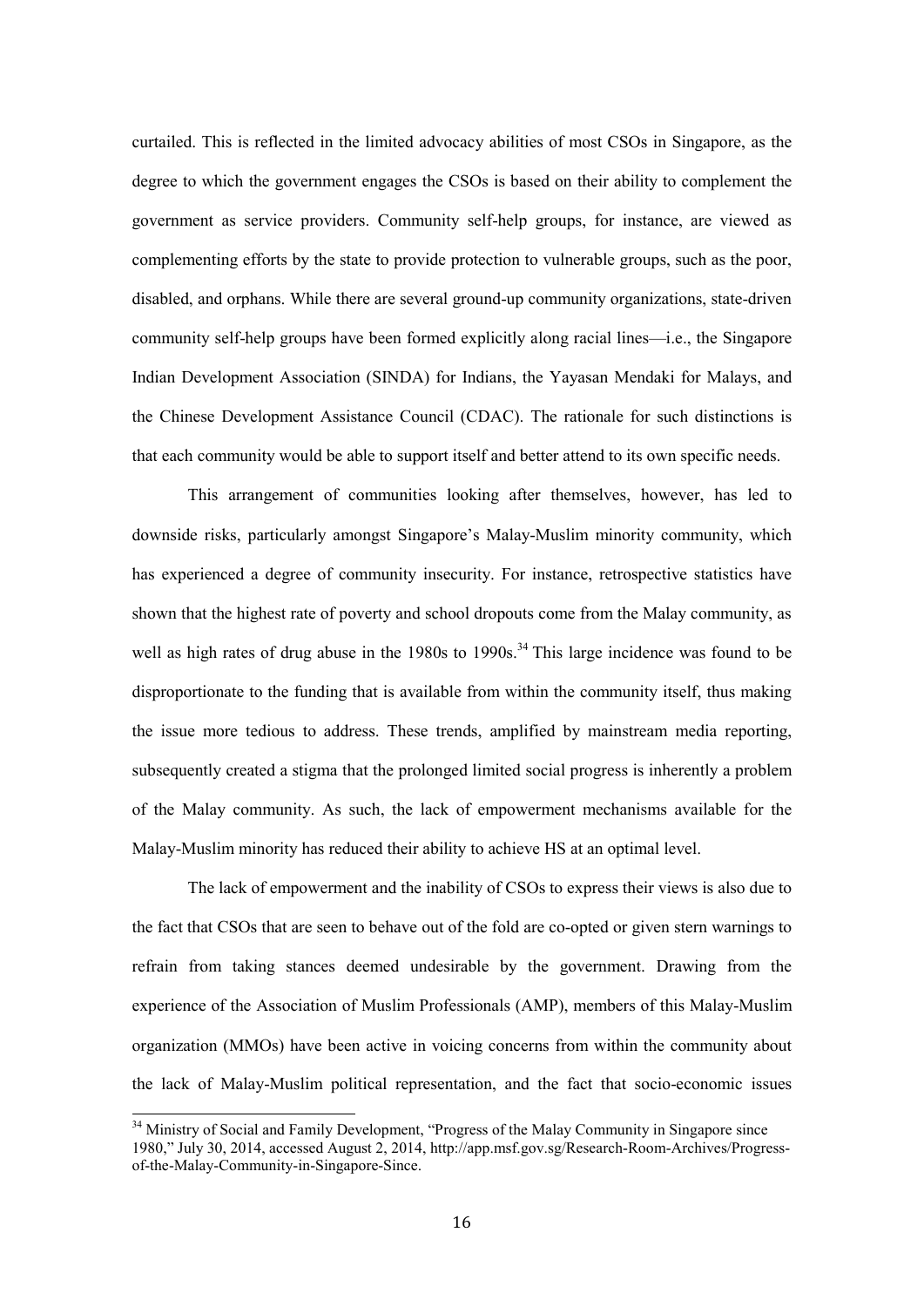facing the Malay-Muslim community are seen as a Malay problem. Rather, the MMOs argues, it is a national issue that is characterized by class differences and not race. AMP's vocal expression was particularly evident during its 2<sup>nd</sup> National Convention in 2000, when it criticized the lack of autonomy that the existing Malay-Muslim leadership faced and started that the "way in which the Malay political leadership were hand-picked and imposed upon the community was not sustainable as such leaders would lack legitimacy in Malay eyes."<sup>35</sup> AMP also pushed the envelope further by suggesting alternative strategies to effectively address the concerns in the Malay-Muslim community, primarily through the formation of an independent, non-partisan collective leadership in the Malay community.<sup>36</sup> The outcomes of the Convention did not sit well with government interests and resulted in heavy punitive action taken against members of AMP, including a cut in funding from government sources for challenging existing political structures.<sup>37</sup> In this regard, the freedom to live in dignity has not been ensured for Singapore's Malay minority, and to an extent has been curtailed by the state.

The lack of empowerment is also because many CSOs in Singapore struggle to achieve financial independence, which invariably limits the extent of their activities. Many MMOs, for instance, get a substantial proportion of funding from the government. While it would be within their comfort zone to refrain from seeking funding from non-governmental sources, financial dependence on the government could prevent MMO members from voicing concerns that would "rock the boat" and threaten a cut in government funding.<sup>38</sup>

Despite the lack of empowerment, recent years have seen a higher level of empowerment through the use of social media. With the internet, Singapore's space for civil society has been much more active and—to a certain degree—noisier. Issues that were previously unaddressed have now come to the forefront, with people being more vocal about

<sup>35</sup>Hussin Mutalib, *Singapore Malays: Being Ethnic Minority and Muslim in a Global City-State* (New York: Routledge, 2012), 88.

<sup>&</sup>lt;sup>36</sup> Association of Malay Professionals, "Malay Professionals Rebutt LKY's policy on Malay Leadership," *Think Centre*, November 1, 2000, http://www.thinkcentre.org/article.cfm?ArticleID=138.<br><sup>37</sup> Personal interview with founding member of AMP, Singapore, April 7, 2014.

<sup>38</sup> Ibid.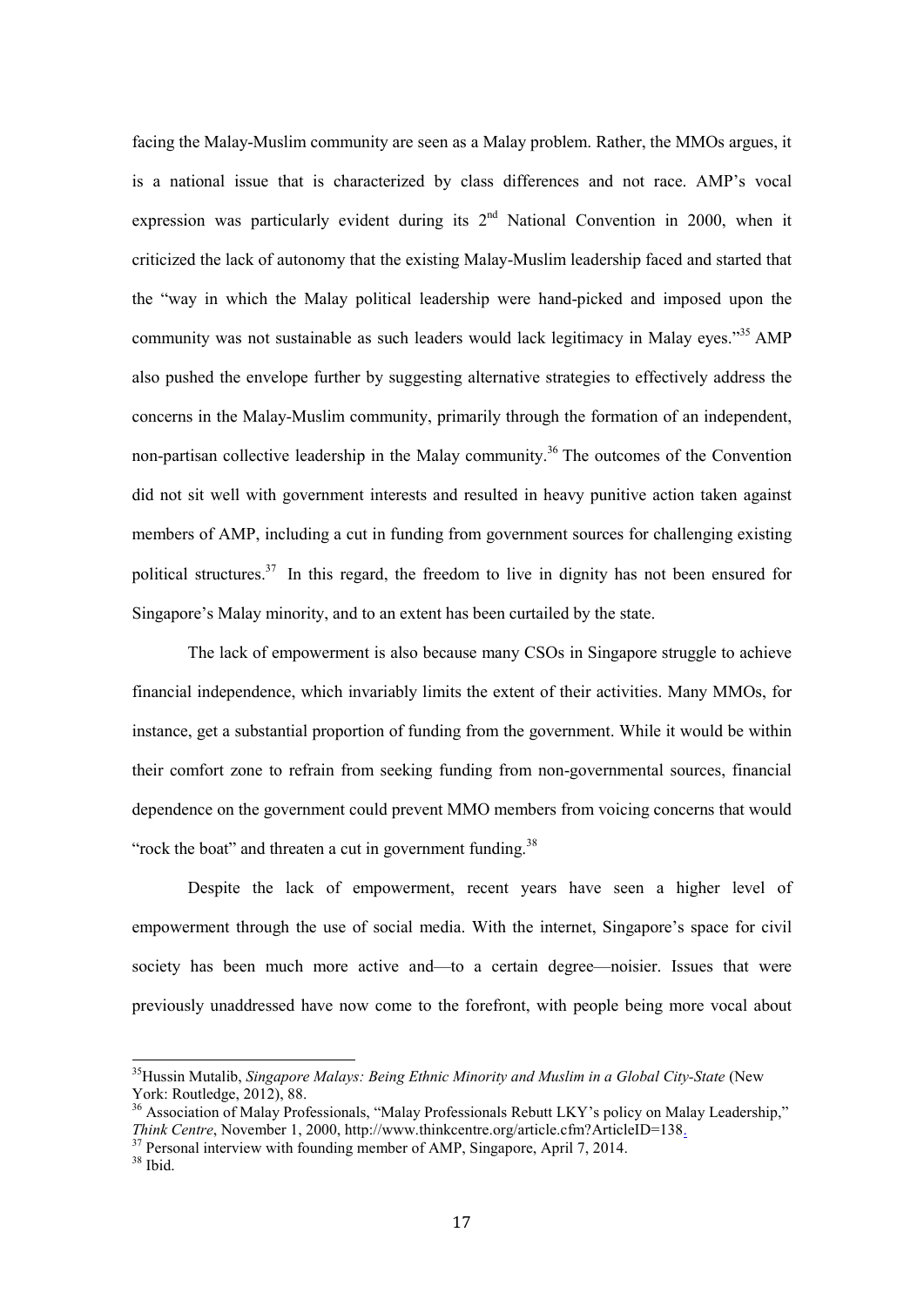their feelings. Because of this increased ability for self-expression, there are more voices competing to be heard in the limited social space.

While the internet is a free-for-all space, the inability of the Singapore government to engage, maneuver and address issues expressed in cyber space can potentially lead to downside risks both online and offline. An example of the challenges in managing an increasingly vocal civil society is the growth of the gay movement in Singapore. The developments can be traced to Prime Minister Goh Chok Tong's term in office, where he spoke about allowing gays to take up jobs in the civil service and attracting the "Pink dollar" in the early 2000s. In this regard, it can be suggested that Singapore's top-down approach in enhancing development has also included efforts to be more accepting of the gay community and tap on their creative talents to support the economy. Fast-forward a decade later, the Pink Dot movement—a non-profit movement open to both straight and gay individuals who support the belief that everyone deserves the freedom to love—has gained traction since 2009, and congregates annually for its Pink Dot event at Hong Lim Park.<sup>39</sup> In 2014, however, the Pink Dot Movement met with overt opposition, particularly from religious groups. The "Wear White" movement—initiated by a small group of Muslims and headed by a young Islamic teacher Ustaz Noor Deros expressed the view that laws of nature should not be violated. The movement encouraged Muslims to wear white, in line with Prophetic practices to the first day of Ramadan, which coincided with the day of the Pink Dot event. The Wear White movement later gained the support of a group of Christians led by Pastor Lawrence Khong of the Faith Community Baptist Church (FCBC) who viewed the Pink Dot movement as a "decline of moral and family values."40

The incident created two polarizing views of being for or against the lesbian, gay, bisexual, and transgender (LGBT) movement, and an impression that the more religious sections of society were intolerant of differences. An example of this was the fact that the Pink

<sup>&</sup>lt;sup>39</sup> See Pink Dot SG website, http://pinkdot.sg/about-pink-dot/.

<sup>40 &</sup>quot;Thousands of Singaporean Christians Wear White to Protest Pink Dot Gay Rally," *Yahoo*, June 29, 2014, https://sg.news.yahoo.com/thousands-of-singaporean-christians-wear-white-to-protest-pink-dotgay-rally-143235694.html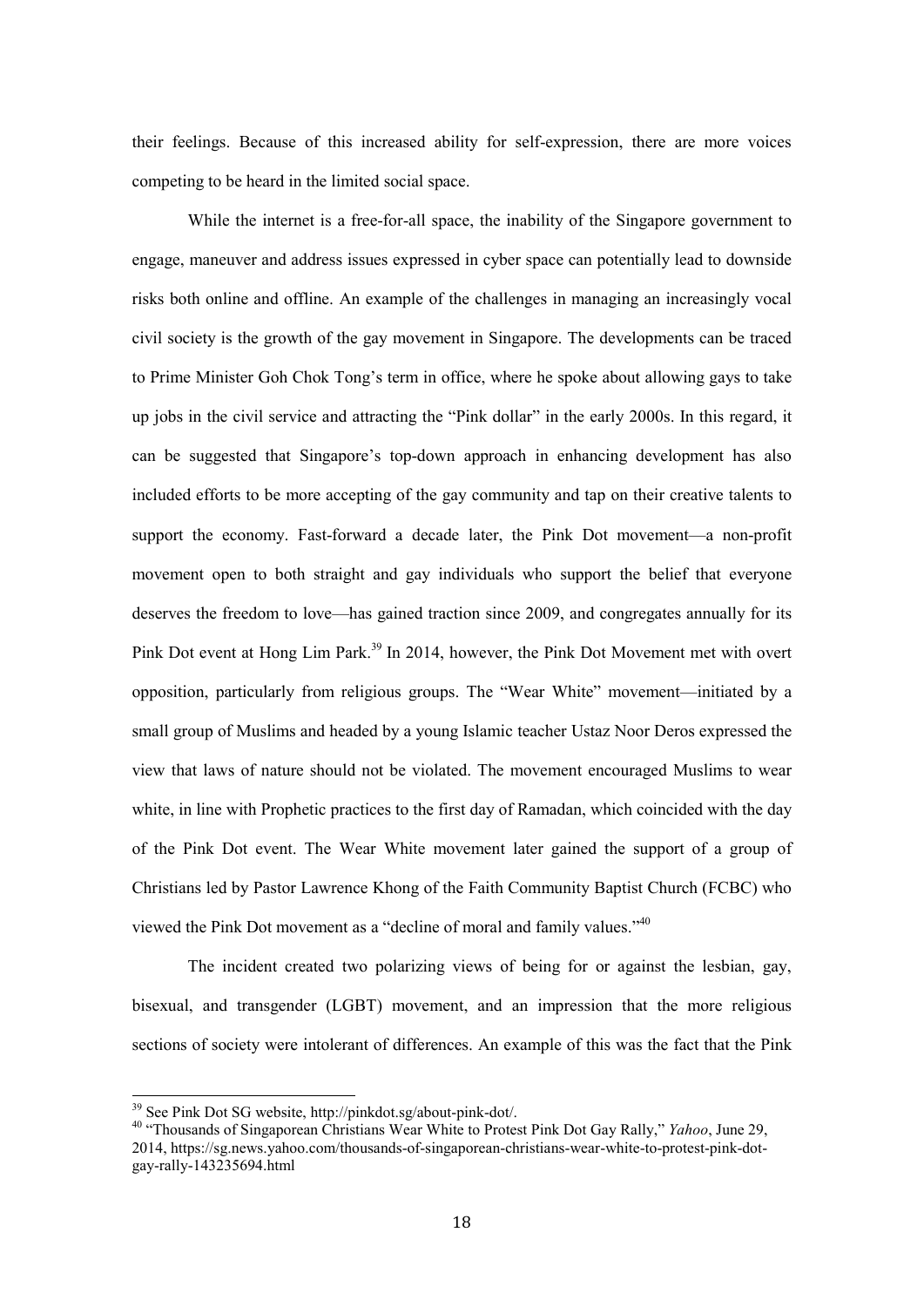Dot 2014 campaign video was criticized online for their inclusion of a hijab-wearing Muslim girl. 41 Some "keyboard warriors" questioned the girl's religiosity and condemned her for misrepresenting Singapore's Muslim community. 42 This incident pushed the religious authorities in Singapore to issue a comment on the matter. The Council of Islamic Scholars in Singapore (MUIS)—a government body administering matters pertaining to the Muslim community—called on Muslims to adopt a non-confrontational stance towards homosexuality and the Pink Dot movement. 43 In addition, the Singapore Islamic Scholars and Religious Teachers Association (PERGAS) released a statement that highlighted the religious standpoint on homosexuality, but also called for Muslims to show compassion and patience when interacting and engaging with those who hold different views on the matter.<sup>44</sup> The Catholic Church, too, reiterated its stance on non-discrimination but also disagreement with homosexual relationships. 45 In this regard, we begin to see a more complex web of understanding of community security in the context of Singapore where on the one hand, the gay minority is afforded increased security to exercise their rights in society, but on the other hand, is perceived by some sections of religious groups as a threat to their community security.

The burgeoning civil society space also has implications on the extent of intellectual freedom and space in Singapore. Building on LGBT concerns in Singapore, a debate ensued when a member of the public wrote to the Forum section of *The Straits Times*, and complained that there were books on the shelves of the children's section in the public library he perceived

<u>.</u>

 $41$  "Pink Dot 2014 - For Family, For Friends, For Love," YouTube video, 4:03, posted by "Pink Dot SG," May 22, 2014, accessed on May 29, 2014, https://www.youtube.com/watch?v=3iGKeIbxDoQ

<sup>42</sup> Trinity Chua, "Pink Dot and Muslims," *The Independent Singapore*, June 27, 2014,

http://theindependent.sg/blog/2014/06/27/pink-dot-and-muslims/. 43 "Don't be Confrontational on LGBT Issues: MUIS," *Channel NewsAsia*, June 20, 2014, http://www.channelnewsasia.com/news/singapore/don-t-be-confrontational/1183582.html.

<sup>&</sup>lt;sup>44</sup> See Laura Elizabeth Philomin, "Muslims Should Not Attend LGBT-related Events: Islamic Group," *Today*, June 21, 2014, http://www.todayonline.com/singapore/muslims-should-not-attend-lgbt-relatedevents-islamic-group; and PERGAS (Persatuan Ulama dan Guru-Guru Agama Islam, Singapore [Singapore Islamic Scholars & Religious Teachers Association]), "PERGAS' Response to HPB's FAQ on Sexuality," February 11, 2014, accessed May 28, 2014, www.pergas.org.sg.

<sup>45</sup> Michelle Kwara, "Catholic Church in Singapore Reiterates 'Consistent' Position on LGBT Issue in Reply to Wijeysingha," *Yahoo*, June 24, 2014, https://sg.news.yahoo.com/vincent-wijeysingha-hits-outat-singapore-archbishop-s-open-letter-about-lgbt-individuals-030444396.html.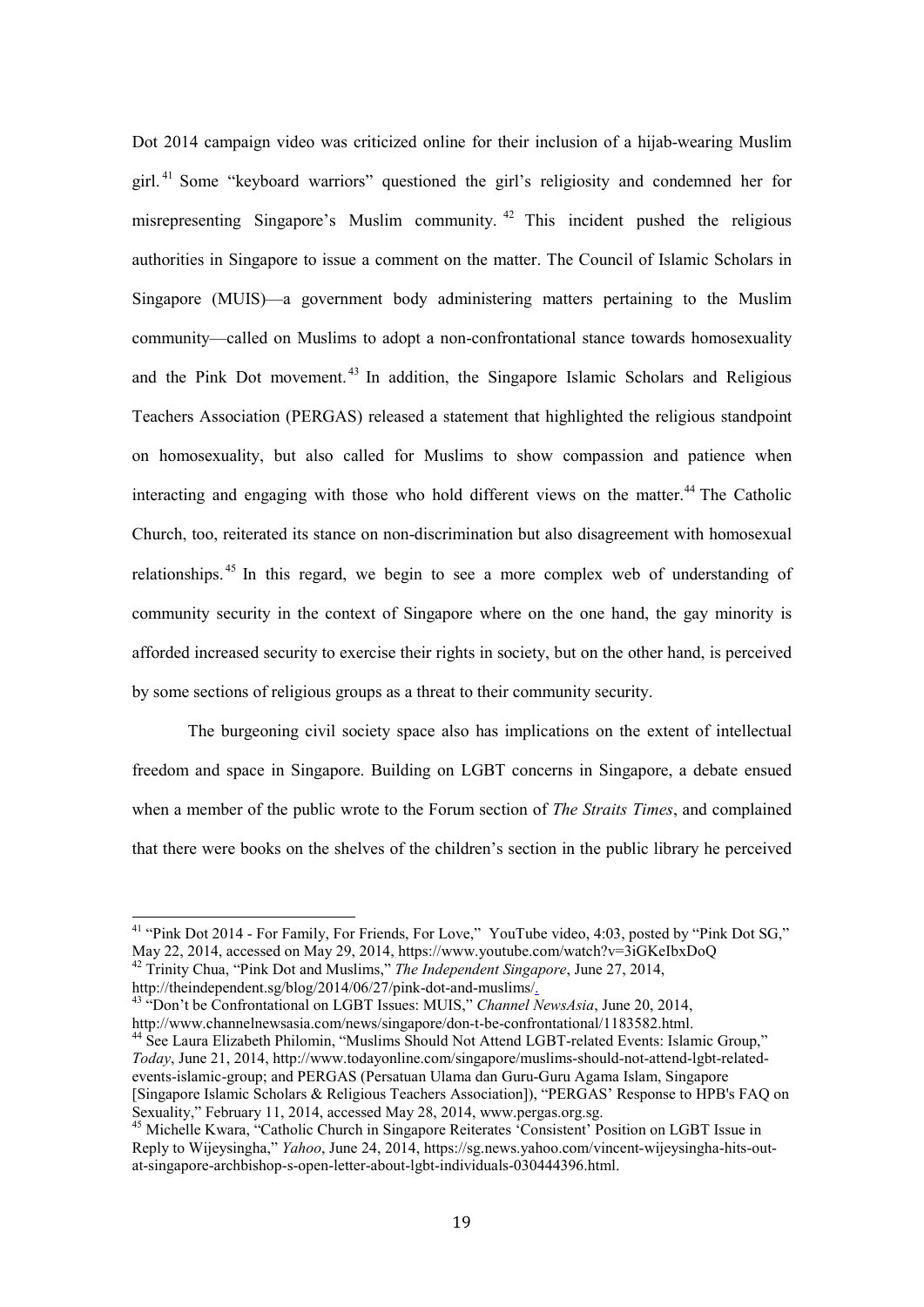to be advocating homosexuality.<sup>46</sup> In what appeared to be a knee-jerk reaction to the public complaint, the National Library Board of Singapore (NLB) immediately removed the three books off the shelves preparatory to their being discarded. This however resulted in a downside risk where the wider section of Singapore society became upset with the removal of the books as it reflected literary censorship, and the perceived failure of the authorities to appreciate the freedom of knowledge. A group of prominent Singaporean writers showed their disapproval for NLB's actions by cancelling their participation in public reading and literature events supported by the NLB.<sup>47</sup> The online support for the books also translated into a sit-in reading event at the library attended by approximately 400 people, and an online petition against the removal of the books that gathered over 25,000 signatures.<sup>48</sup> Following these events, the NLB decided to reinstate the books in the adults section, and noted that it would look into the review process of books with controversial themes, as suggested by some members of parliament and the public.

Many more examples illustrate how social media has provided a form of empowerment, and in some cases a means of complementing or criticizing the lack of protection given by the state. A theme that has often arisen in Singapore's social media scene is the "flaming" of individuals who are deemed to be behaving inappropriately and threatening Singapore's community security. One such incident was that of permanent resident Amy Cheong who posted racist remarks toward the Malay community on Facebook. Her comments that the Malay community was too poor to conduct weddings in hotels and thus held them at the void decks of public housing estates went viral overnight, and culminated with her termination from her job as Assistant Director in a government-led agency, the National Trade Unions Congress (NTUC)

<sup>46</sup> Charlie Campbell, "Singapore Provokes Outrage by Pulping Kids' Books About Gay Families," *Time*, July 11, 2014, http://time.com/2975400/singapore-lgbt-gay-family-library-book-and-tango-makes-threewhite-swan-express-whos-in-my-family/<br><sup>47</sup> "NLB 'Saddened by' Reaction over Its Removal of Three Books with Homosexuality Themes, Says

Chief Executive," *The Straits Times*, July 13, 2014, http://www.straitstimes.com/news/singapore/moresingapore-stories/story/nlb-saddened-criticism-20140713#sthash.jhccMaLp.dpuf. 48 Eileen Poh, "Reading Event in Response to NLB Book Withdrawal Draws a Crowd," *Channel* 

*NewsAsia*, July 13, 2014, http://www.channelnewsasia.com/news/singapore/400-people-attendreading/1258622.html#.U8SQc33SAHs.twitter.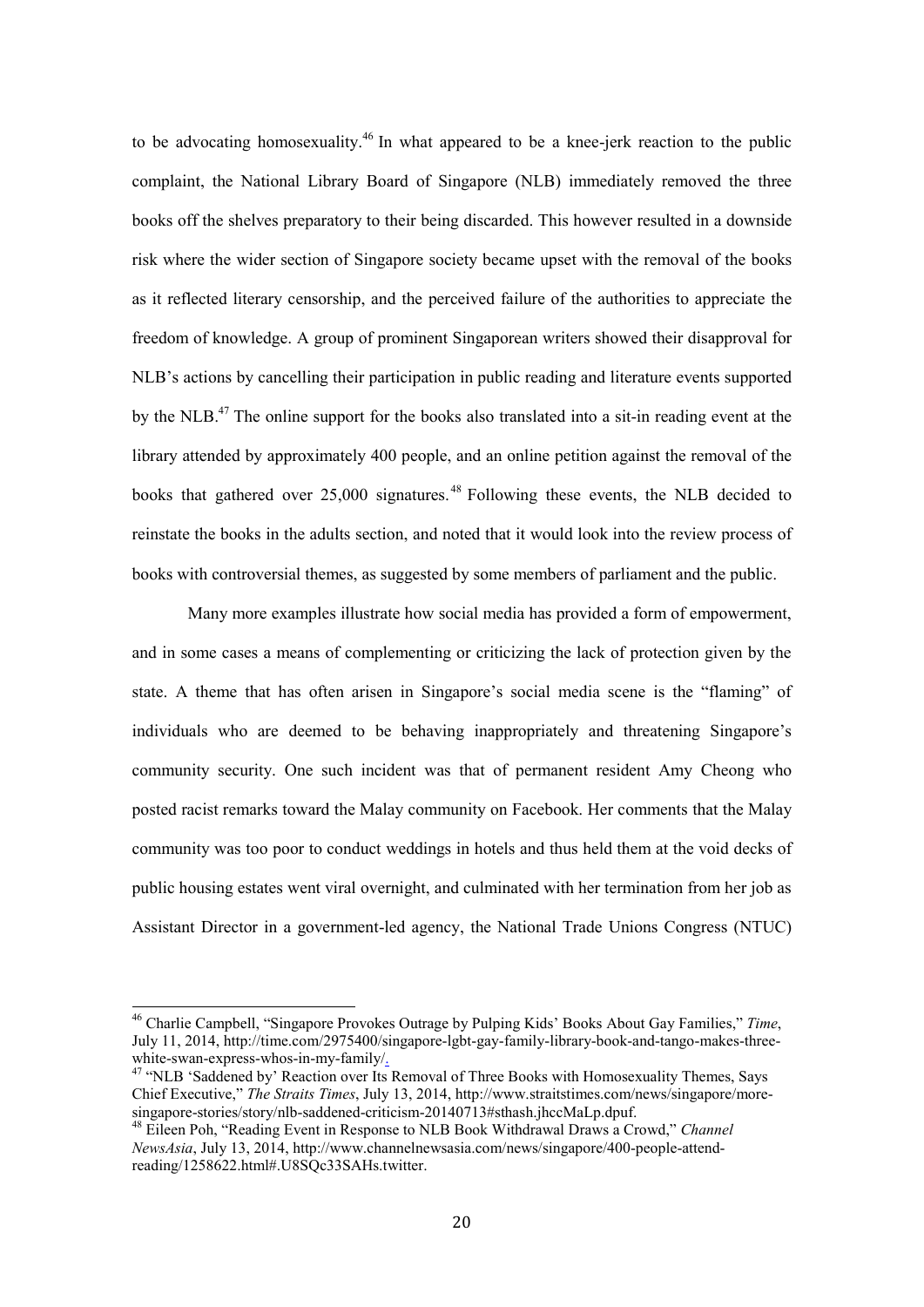within 24 hours.<sup>49</sup> Though her dismissal was certainly a harsh punishment for Ms. Cheong, NTUC Chief and Minister in the Prime Minister's Office Lim Swee Say noted that action was taken on the basis of upholding the Labour Movement's core values and beliefs in terms of inclusiveness and racial harmony.<sup>50</sup>

More recently, in November 2014, social media has been used as a means to mete out social justice. A case in point would be the public response to the video of a Vietnamese tourist being cheated while buying an iPhone 6. The video showed the tourist begging the shop owner, Jover Chew, for a refund at his shop in Sim Lim Square. The public responded in three ways. First, in a vigilante-like response, SMRT Ltd (Feedback),  $51$  a parody page on Facebook known for its "trolling" abilities, launched an online blackmailing campaign by disseminating the personal contact details and pictures of Jover Chew online and committing pranks such as making orders for fast-food to be delivered to Chew's house.<sup>52</sup> Second, the exposure of this incident precipitated previous customers who had been cheated by shops in Sim Lim Square to come forth and lodge complaints.<sup>53</sup> This development triggered a move amongst the wider Singaporean society to take civil action to address commonly known cheating incidents in Sim Lim Square.  $54$  Third, the incident also resulted in an online crowd-funding campaign to compensate the losses incurred by the Vietnamese tourist, which received overwhelming public support and raised SGD 14,000 (USD 11,000) within a day, greatly exceeding the target of USD

<sup>49</sup> Jeanette Tan, "NTUC Fires Assistant Director for Racist Comments," *Yahoo*, October 8, 2012,

https://sg.news.yahoo.com/ntuc-assistant-director-says-sorry-for-racist-post.html<sub>.</sub><br><sup>50</sup> "NTUC Chief Lim Swee Say: Firing Amy Cheong Was One of the Most Difficult Decisions," *Channel NewsAsia* via Facebook, October 9, 2012, accessed May 26, 2014,

https://www.facebook.com/notes/channel-newsasia-singapore/ntuc-chief-lim-swee-say-firing-amycheong-was-one-of-the-most-difficult-decision/10151292389877845.<br>
<sup>51</sup> This troll page on Facebook has no relation with Singapore's Official Mass Rapid Transport system.

See https://www.facebook.com/smrtsg.

<sup>&</sup>lt;sup>52</sup> Martino Tan, "Mega troll SMRT Ltd (Feedback) Pranked Sim Lim Shop Owner, Appears on Wanbao Newspaper," *Mothership.sg*, November 5, 2014, accessed on December 6, 2014,

http://mothership.sg/2014/11/mega-troll-smrt-ltd-feedback-pranked-sim-lim-shop-owner-appears-onwanbao-frontpage/.

<sup>53 &</sup>quot;Mobile Air Attracts More Complaints, Sparks Two Online Campaigns," *Channel NewsAsia*, November 5, 2014, http://www.channelnewsasia.com/news/singapore/mobile-air-attractsmore/1455136.html.

<sup>54 &</sup>quot;Update: Over \$14,000 Raised for Vietnamese Tourist Scammed in Sim Lim Square," *AsiaOne*, November 6, 2014, accessed November 7, 2014, http://news.asiaone.com/news/singapore/over-8000 raised-vietnamese-tourist-scammed-sim-lim-square#sthash.IYz0kpc6.dpuf.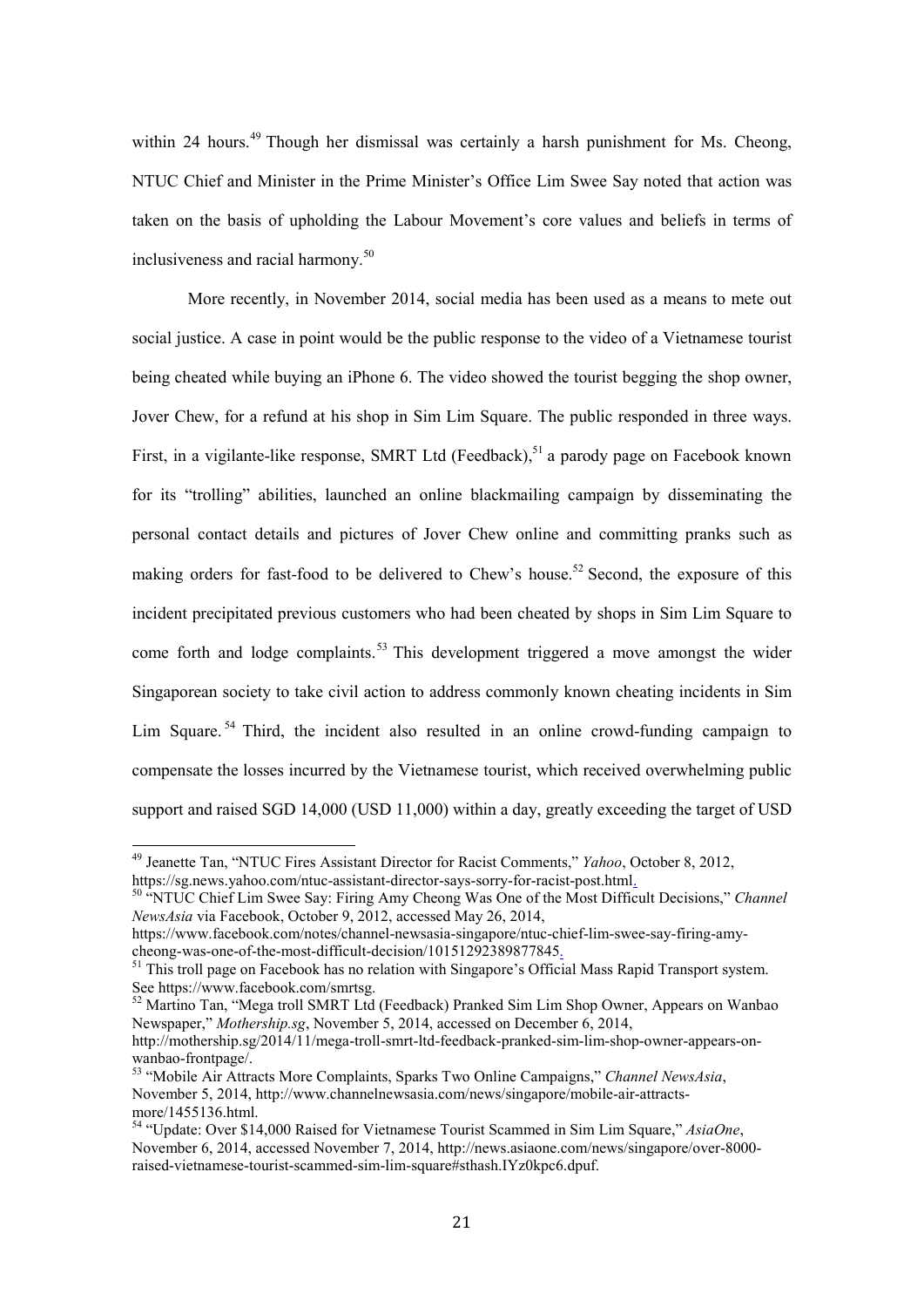1,350.<sup>55</sup> While the two latter responses were commended unanimously across Singapore, the first response met with mixed reactions. On the one hand, the vigilante citizen response was cheered on by sections of the public as a means of filling in the gap where authorities have perceived limitations. On the other hand, others felt that the persistent online harassment was too much. Minister S. Iswaran, for instance, noted that the public should avoid taking matters into their own hands and "let due process take its course."56 Additional media coverage on the issue also highlighted that such acts could be charged under the Miscellaneous Offences (Public Order and Nuisance) Act.<sup>57</sup>

While the above-mentioned example has demonstrated Singaporeans' proactiveness in standing up for the security of non-Singaporean citizens via the use of social media, the internet has also become an arena for Singaporeans to express their resentment towards foreigners. This is largely due to perceived uneven protection by the state in its liberalization of employment and migration policies as a means of maintaining Singapore's economic growth. However, this market logic has created social tension as migrant labor deployed in frontline service positions sometimes lacked English proficiency. The ethnic minorities in Singapore and non-Mandarin speaking Chinese Singaporeans have raised concerns about the increase in service staff from the People's Republic of China and their inability to converse in English. Anecdotal reports of skirmishes with customers on social media add to the escalation of emotions and perceptions that local sensitivities are overlooked.<sup>58</sup> On the one hand, Singaporeans are being portrayed as xenophobic, while on the other the tensions also reflect the predispositions and cultural mindsets of some of the migrant workers.

<sup>&</sup>lt;sup>55</sup> Jalelah Abu Baker, "Indiegogo Fundraiser Wants to Sponsor Trip for Vietnamese Tourist Bullied at Sim Lim Square," *AsiaOne*, November 6, 2014. 56 "Some Individuals Have 'Gone Too Far' in Sim Lim Square Case: Iswaran," *Today*, November 8, 2014,

http://www.todayonline.com/singapore/some-individuals-have-gone-too-far-sim-lim-square-case-iswaran. 57 Jianyue Xue, "Sim Lim Case: Citizen Action May Be Against the Law," *Channel NewsAsia*, November

<sup>7, 2014,</sup> http://www.channelnewsasia.com/news/singapore/sim-lim-case-

citizen/1458478.html?cid=FBSG.

<sup>58</sup> Ian Storey and Lee Poh Onn, eds., *Regional Outlook: Southeast Asia 2009-2010* (Singapore: Institute of Southeast Asian Studies, 2009), 46.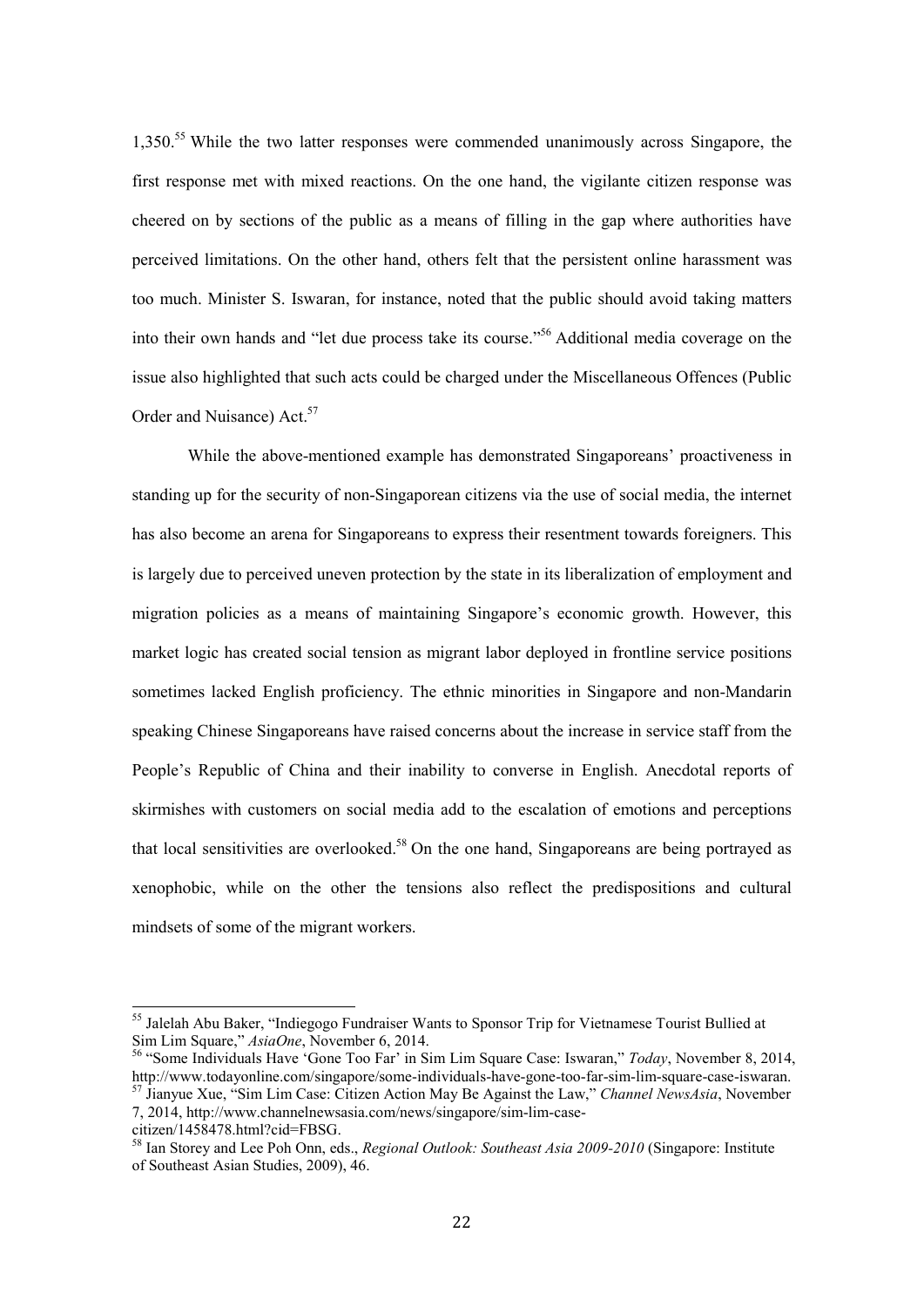As a result, the uneven provision of, and access to, protection and the lack of empowerment has led to downside risks such as a lack of social cohesion and community resilience, with consequences to the credibility of the ruling government. The most acute of these downside risks is best reflected in the 2011 General Elections, when Singaporeans voiced their discontent over the growing economic inequality. The 2011 general election saw the ruling party's poorest performance since 1963, where its overall share of the votes declined by more than 15 percentage points compared to the 2001 elections, which it won by  $75.3\%$ .<sup>59</sup> The poor showing that prompted "soul-searching" was largely attributed to a growing sense of alienation between the government and the electorate.<sup>60</sup> George Yeo, former Minister of Foreign Affairs and PAP member, said that the resentment for the PAP was the result of its arrogance and highhandedness,<sup>61</sup> and the party should "take a hard look at itself."<sup>62</sup> A former civil service scholar observed that the election result signalled the fraying of the social contract because the government has not delivered sufficiently on its promise to provide the population with economic gains and opportunities for upward social mobility.<sup>63</sup> This was a major blow to the ruling PAP party, and has led it to think seriously about how to be more prepared and address these downside risks.

# **3. Mitigating Domestic Downside Risks**

Following the 2011 General Elections, the Singaporean government has taken action to mitigate the domestic downside risks, namely through better engagement with Singaporeans to understand their concerns, and gradual reforms within the public service sector.

<sup>&</sup>lt;sup>59</sup> Elections Department Singapore, "Parliamentary Elections Results," accessed May 25, 2014, http://www.eld.gov.sg/elections\_past\_parliamentary.html.

<sup>&</sup>lt;sup>60</sup> "A win-win election?" *Economist Online*, May 8, 2011,

http://www.economist.com/blogs/banyan/2011/05/singapores\_election.

<sup>61 &</sup>quot;George Yeo: PAP must change," *The New Paper*, RazorTV, May 6, 2011,

http://news.asiaone.com/News/AsiaOne%2BNews/Singapore/Story/A1Story20110506-277414.html. <sup>62</sup> "George Yeo Not Standing for Elections in 5 Years," *AsiaOne*, May 11, 2011, accessed November 7, 2014, http://news.asiaone.com/print/News/Elections/Story/A1Story20110510-277985.html.

 $63$  Personal interview with former civil service scholar, Singapore, April 11, 2014.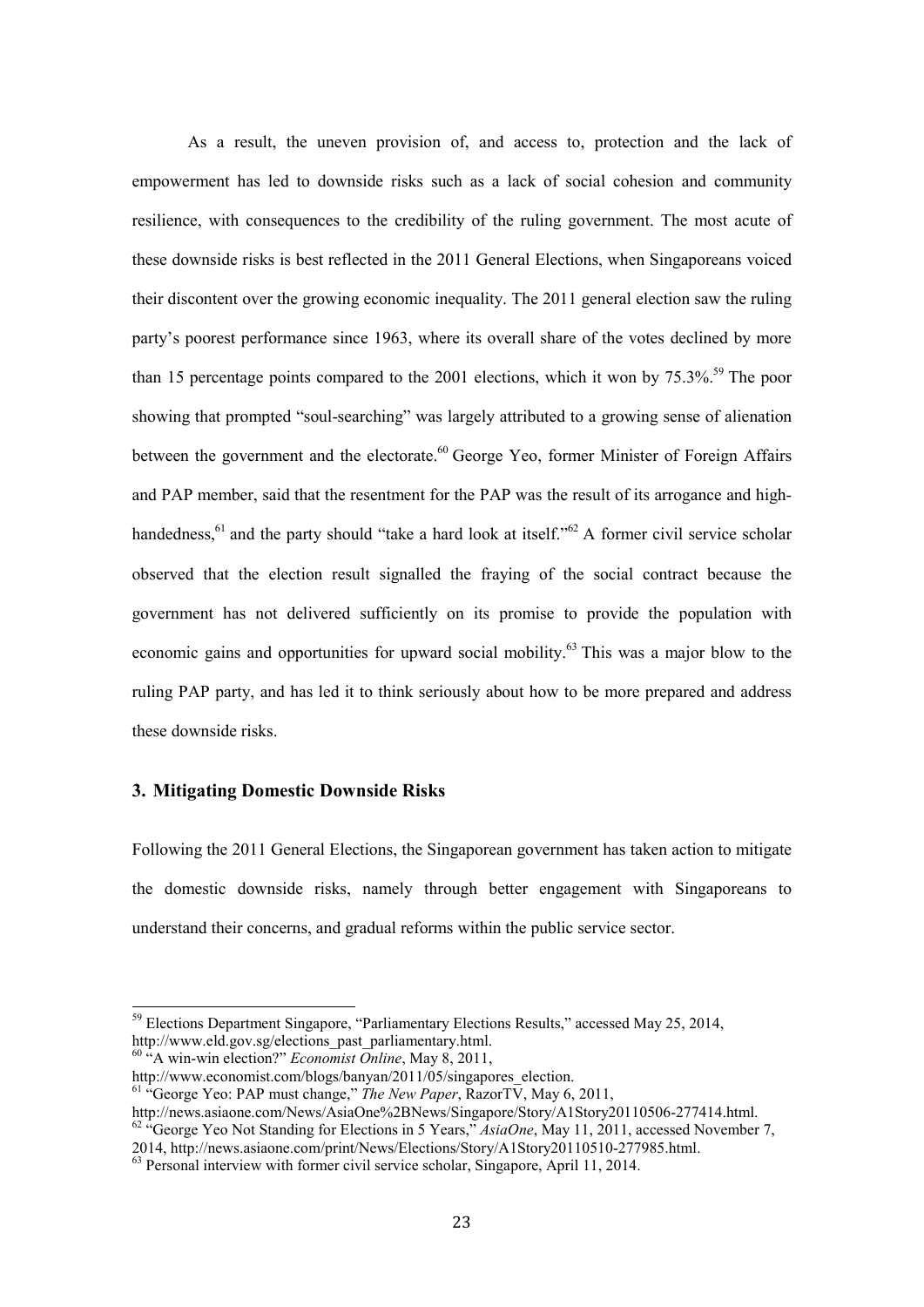To better understand ground sentiments and the aspirations of Singaporeans, the government launched a national survey known as the Singapore Conversation in August 2012. The one-year survey was led by the Education Minister and was comprised of 660 dialogue sessions involving 47,000 participants and 40 non-government organizations.<sup>64</sup> The report published by the Singapore Conversation Secretariat revealed that the aspirations and concerns of Singaporeans revolved around the themes of community security, health security and economic security. The aspirations of Singaporeans can be summarized as follows:

- a. To have opportunities to make a good living, and for all Singaporeans to have chances to realize their potential, regardless of family background.
- b. To be able to access and afford basic needs such as housing, healthcare, and public transport.
- c. To live in a community that celebrates achievements beyond economics, for instance by strengthening of social bonds through Singapore's national heritage, shared memories, and communal spaces.
- d. To build a strong "*kampong*<sup>65</sup>/community spirit" and compassionate society.
- e. To have open, sincere and meaningful engagement with policy makers and with one another.

These aspirations have also been supported by various academics and commentators on Singapore politics. In a co-written article, Donald Low, Associate Dean of the Lee Kuan Yew School of Public Policy and former Director of Fiscal Policy in the Ministry of Finance and the Strategic Policy Office in the Public Service Division, noted that "Singapore also needs to reconstruct its social compact to one led by a more activist and redistributive state—one that

<sup>&</sup>lt;sup>64</sup> "Reflections of Our Singapore Conversation," Our Singapore Conversation Secretariat, October 2013, accessed November 7, 2014, http://www.reach.gov.sg/Portals/0/Microsite/osc/OSC\_Reflection.pdf. <sup>65</sup> An Indonesian and Malay word for a hamlet or village.

<sup>24</sup>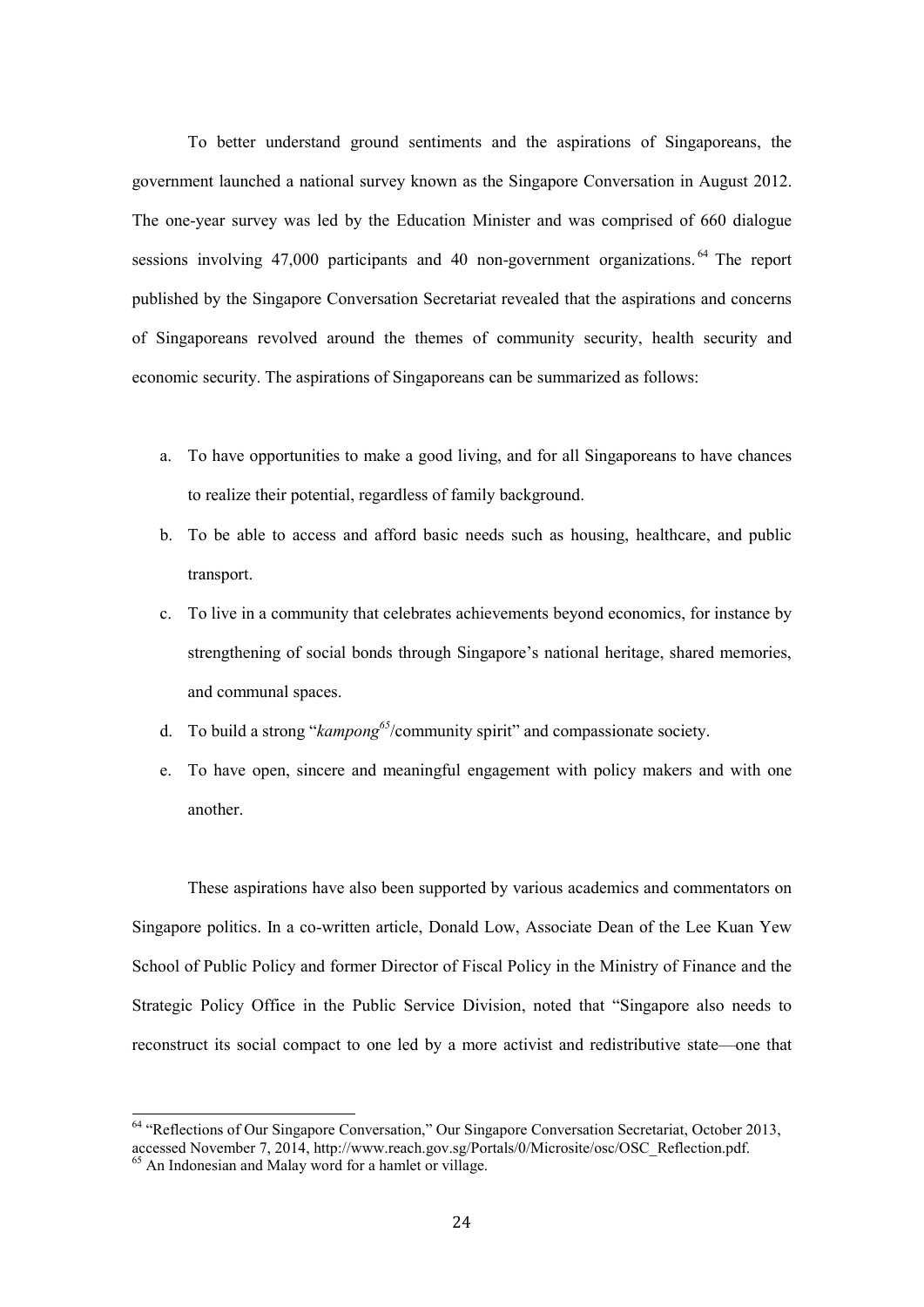strikes a better balance between growth and equity, between social protection and individual responsibility."66

As the Singaporean government attempts to transform its governance approach from an authoritarian top-down style to one that is more consultative and engaging, it is necessary for the initiatives to be seen as genuine efforts for long-term sustainable change. Building on the aspirations of Singaporeans, the government has made several efforts to address the needs of vulnerable sections of society, such as senior citizens and the poor who may have fallen through the cracks. In 2012, the government addressed housing issues for the elderly—through the Enhancement for Active Seniors (EASE) program—"to improve safety and comfort of seniors living in Housing Development Board (HDB) flats."67 These efforts have culminated in the launching of the pioneer generation packages in 2014 for Singaporeans over the age of 65, which includes rebates for healthcare and other social services.

In addition to providing senior citizens with improved social benefits, there has been a greater recognition of pioneering communities that helped to build Singapore in its formative years. In his 2014 National Day Rally speech, PM Lee noted that the First President of Singapore, Yusof Ishak, would be honored in three ways: the naming of a mosque after him, the renaming of the Institute of Southeast Asian Studies (ISEAS) to "ISEAS—the Yusof Ishak Institute," and the creation of a Professorship in social science at the National University of Singapore (NUS). There have also been other efforts to honor pioneers in the Malay Muslim community, such as the renaming of Madrassah Al-Irsyad to Madrassah Irsyad Zuhri, to honor Kiyayi Haji Ahmad Zuhri Mutammim, a prominent Islamic scholar who contributed tremendously to Singapore's Muslim community.<sup>68</sup> While one could argue that these are efforts

<sup>66</sup> Lam Keong Yeoh, Donald Low, and Manu Bhaskaran, "Rethinking Singapore's Social Compact," *Global-is-Asian* No. 13, January-March 2012, http://issuu.com/nuslkyschool/docs/gia\_1.

<sup>67</sup> Robin Chan, "Policy, Implementation Both Vital: Civil Service Chief," *The Straits Times*, March 27, 2014.

<sup>&</sup>lt;sup>68</sup> "Renaming of Madrasah Al-Irsyad in Honour of Kiyai Ahmad Zuhri Mutammim," YouTube video, 1:01, posted by "govsingapore," September 22, 2014, accessed November 6, 2014, http://www.youtube.com/watch?v=LnWFIm2kme4.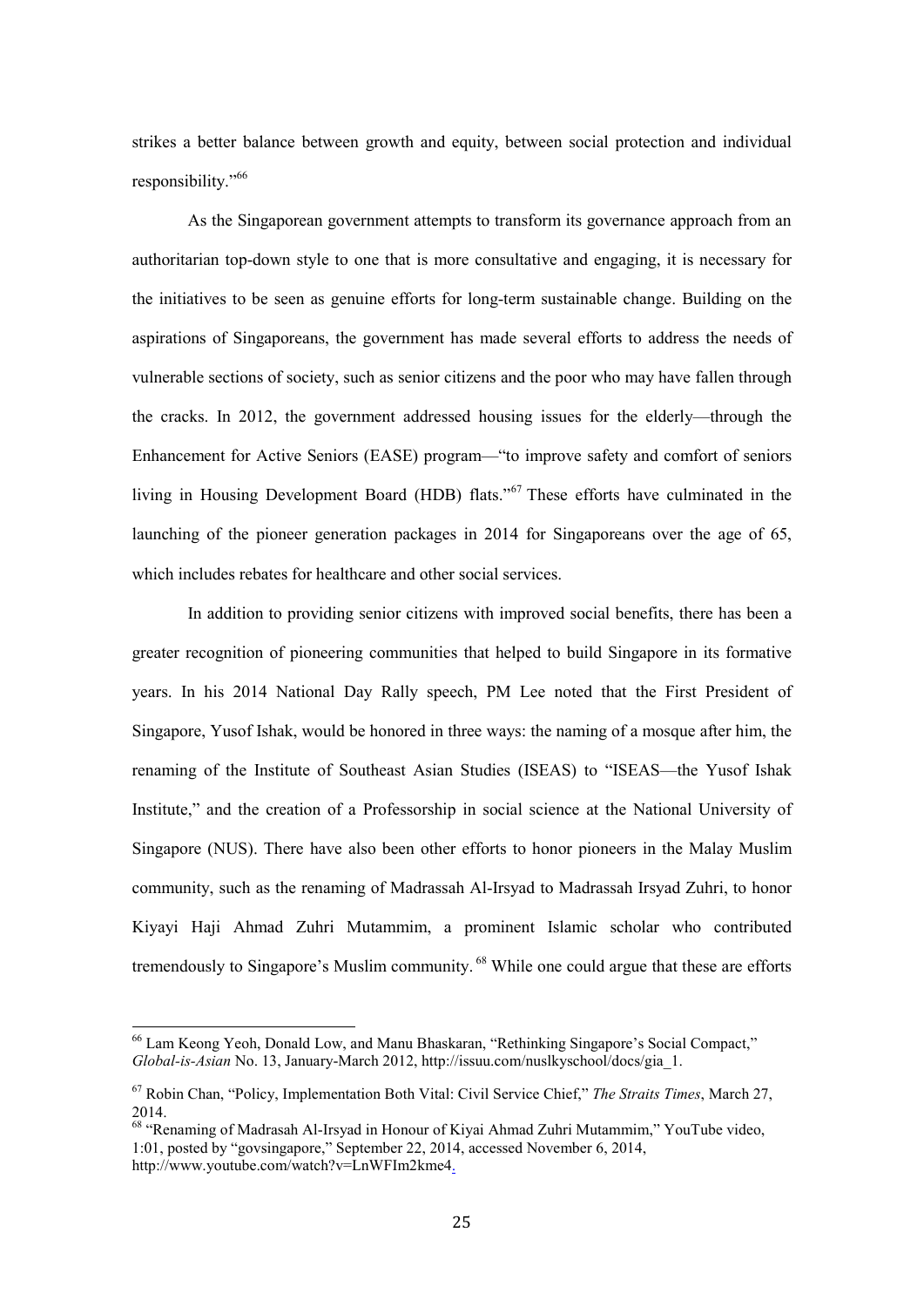to win the hearts and minds of the Malay-Muslim community, overall, it is an important step towards treasuring Singapore's history and a means to build community spirit.

Ensuring a genuine effort for change will require effective ways of communicating policies to the average Singaporean. PM Lee appears to have set an example for this, as seen by his efforts to not only communicate his policies to the people through National Day Rally speeches post-2011, but also his attempt to demonstrate awareness of the issues faced by average Singaporeans. In his 2014 National Day Rally speech, the PM joked about having played the role of a real estate agent in explaining housing issues to Singaporeans in his previous year's speech, and now playing the role of a financial planner in his 2014 speech when explaining the functioning and utility of the CPF system for Singaporeans.<sup>69</sup>

Effective public communication, however, does face the challenge of managing various public perspectives and determining to what degree those perspectives are substantive or just "noise." Permanent Secretary of the Law Ministry, Dr Beh Swan Gin, for instance noted the importance of listening to the silent majority to avoid having the very loud minority voice determine policy directions. Dr Beh cited his experience in overseeing the reform of Singapore's death penalty in 2012. Although there had been vocal expressions for Singapore to do away with the death penalty, post-reform feedback apparently showed that a conservative section of society felt the amendment of the law "signalled a reduced commitment to law and order."<sup>70</sup> This point is crucial in light of the increasing activities in cyberspace. It is therefore necessary for the government to better formulate strategies to block out "noise" while ensuring that it listens to important views from Singapore's civil society. Speaking on his experience of the flash floods in Orchard Road, Public Utilities Board (PUB) Chief Executive Chew Men Leong noted that while having an online government presence is important, that alone would be "superficial" and must be complemented by investing effort in sustained in-depth conversations

 $69$  "National Day Rally 2014 - Full Speech in English," YouTube video, 1:25:41, posted by August 17, 2014, accessed November 6, 2014, https://www.youtube.com/watch?v=x2wsTopymmk. 70 Maryam Mokhtar, "Vital to Listen to Silent Minority's Views…," *The Straits Times*, March 27, 2014,

accessed November 7, 2014, http://news.asiaone.com/news/singapore/vital-listen-silent-majoritys-views.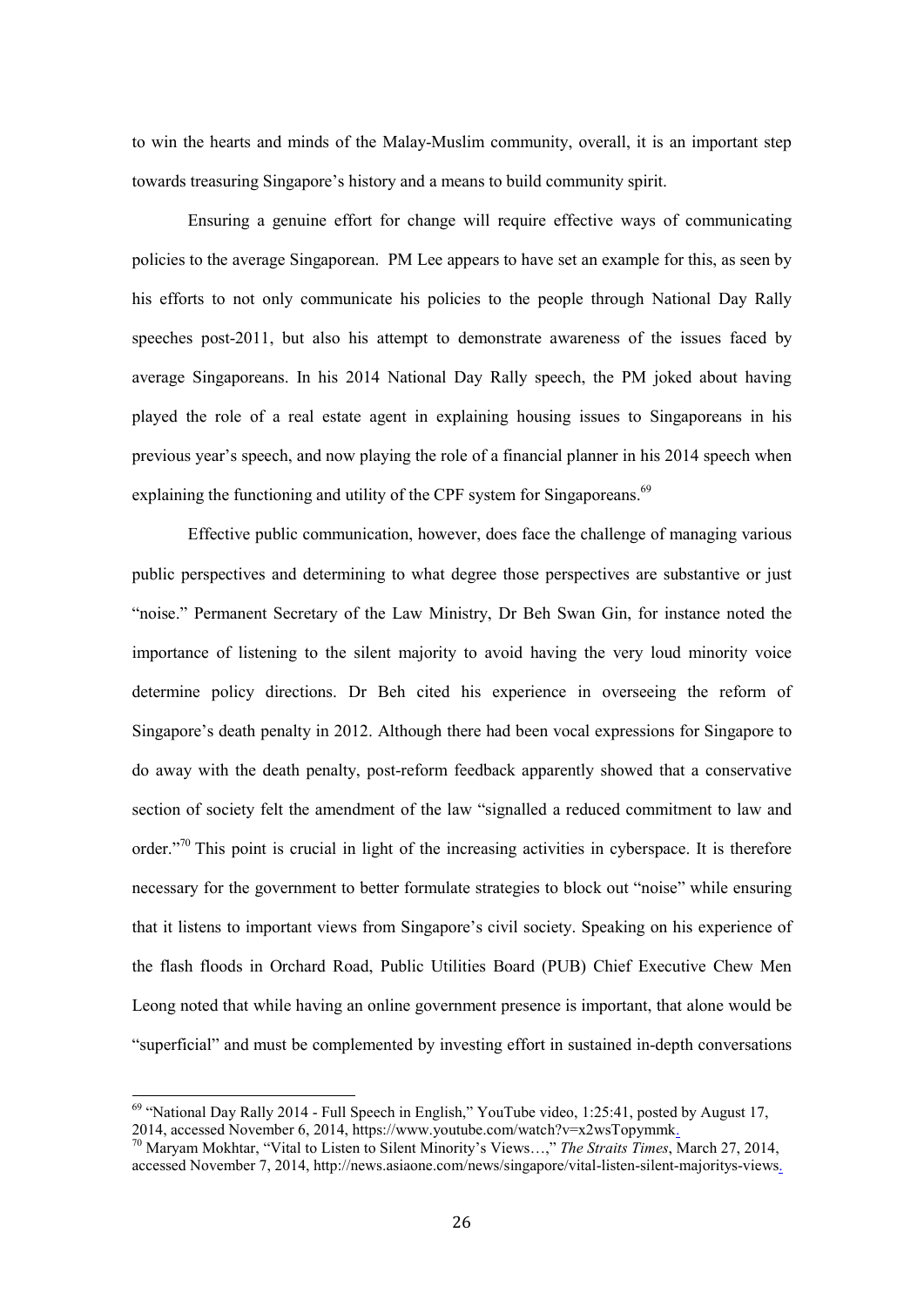offline.<sup>71</sup> Moreover, the Singapore government will also need to get accustomed to increased groupings of people expressing solidarity (such as in the Pink Dot and Wear White movement), while ensuring that the tension from a difference in opinion does not lead to violence.<sup>72</sup>

Efforts to mitigate domestic downside risks have included progressive changes in the civil service. Human resources management, for one, continues to evolve over the years. While top talent were often given security positions in the civil service in the 1960s to early 1980s, the approach in the late 1980s and 1990s differed as top talent were deployed in economics-related positions. In a move to improve policy implementation, Peter Ong, Head of the Civil Service, noted that it was also vital to tap into the wisdom of public sector specialists with in-depth knowledge.<sup>73</sup> As such, a new management scheme has been introduced to enhance skills and capabilities in 5 specialised areas: 1) economy building, 2) infrastructure and environment, 3) security, 4) social work, and 5) central administration. Under this public sector leadership program, civil servants are no longer just generalists but would be equipped with sector relevant capabilities and preparedness to address contemporary issues.<sup>74</sup>

Another area of reform is in exposing administrative officers in the civil service to operational jobs. An example of this would be a six month community attachment program, which has seen a gradual increase in the annual number of participants, from 10 participants in 1980 to 40 participants in 2014. It is said that by the end of 2014, 70% of administrative officers are expected to have undergone the program in their first 15 years.<sup>75</sup> The question that begs, however, is this: to what extent would these temporary "hardship postings" change the quality of the civil service?

There is also a need to increase incentives for social sector professionals, so as to ensure that quality personnel are engaged in addressing the socio-economic concerns of the lower

 $71$  Ibid.

<sup>72</sup> Personal interview with civil servant, Singapore, April 10, 2014.

<sup>73</sup> Robin Chan, "Policy, Implementation Both Vital: Civil Service Chief," *The Straits Times*, March 27, 2014.

 $74$  Personal interview with civil servant via email, March 17, 2014.

<sup>75</sup> Robin Chan, "Policy, Implementation Both Vital: Civil Service Chief," *The Straits Times*, March 27, 2014.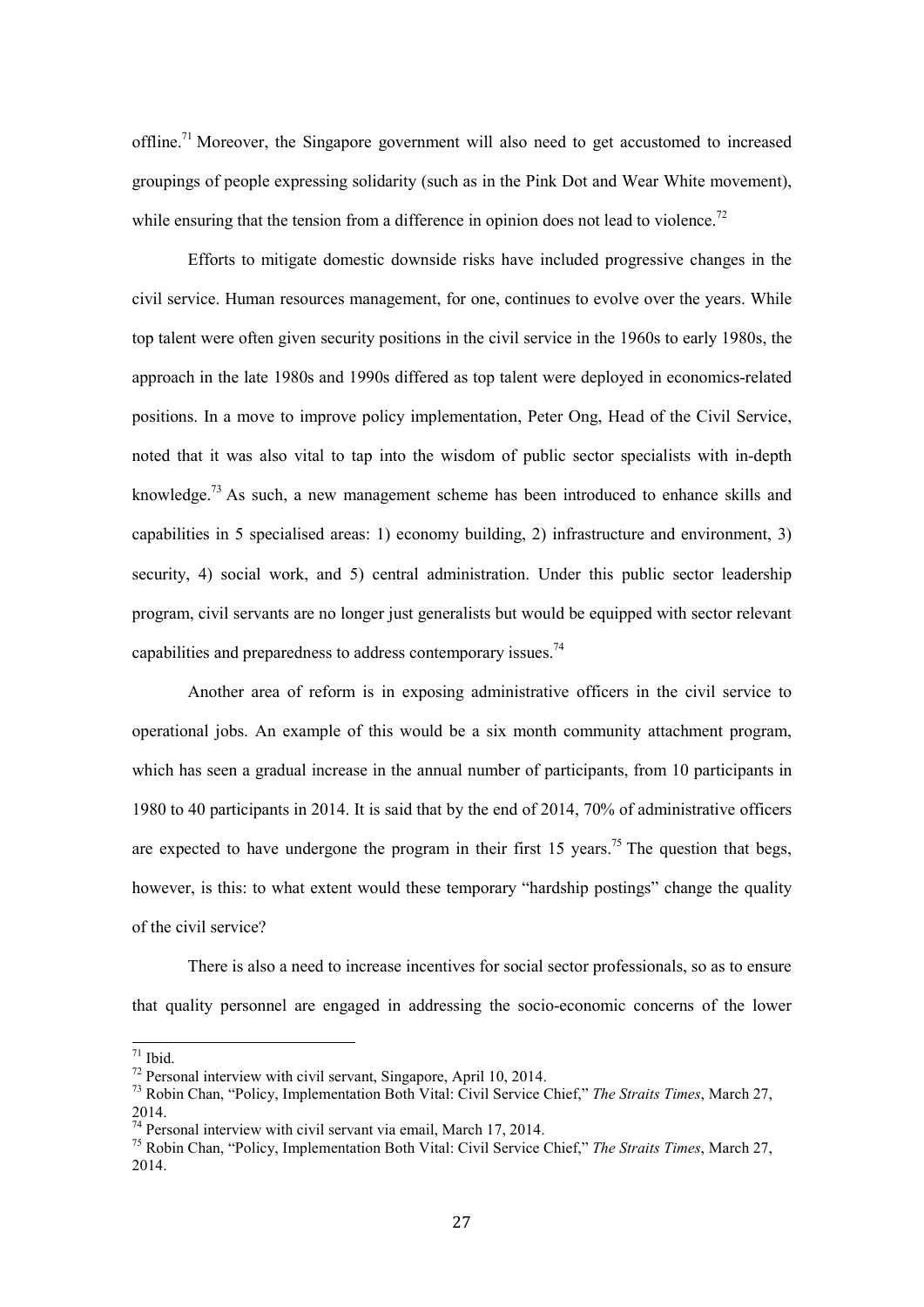sections of Singaporean society. There is a sense that a proportion of civil servants are keen towards social policy, but this must come with better incentives for civil servants to leave their current positions, as social sector positions currently do not provide as much remuneration.<sup>76</sup>

The situation following the 2011 elections has also precipitated a growing internal discussion on the compromises needed to make effective progress on political security. There is a sense within the civil service that the Singaporean government will need to get used to sharing power with members of civil society that are deemed as credible. At the same time, there is a sense that Singaporeans themselves ought to reduce their dependence on the government and exercise more agency over their lives, as the government cannot realistically meet nor sustain higher-order needs.<sup>77</sup> In addition to this, there is a need for education and awareness—for both government and civil society—on the holistic concept of human security rather than as separate dimensions or silos.

#### **4. Mitigating Transnational Risks**

Several efforts have been made by the Singaporean government to address transnational risks, such as human trafficking and migrant worker issues, trans-boundary haze, pandemic outbreaks, and disasters. These efforts can be seen in both the Singaporean government's domestic and international policies.

First, there have been efforts to address human trafficking in Singapore. What was initially a private member's bill, mooted by MP Christopher De Souza in 2008, started to receive government support through the establishment of an inter-ministerial task force in 2010 co-chaired by the Ministry of Manpower and Ministry for Home Affairs. What has been commendable about the process thus far is the series of public consultation events organized to solicit views from the public on the proposed bill.<sup>78</sup> While there has been a range of opinions on

 $76$  Personal interview with civil servant, Singapore, March 17, 2014.

<sup>77</sup> Personal interview with civil servant, Singapore, March 17, 2014.

<sup>78</sup> Andrea Ong, "Christopher de Souza to Introduce Private Member's Bill on Human Trafficking," *The Straits Times*, November 11, 2013, accessed November 7, 2014,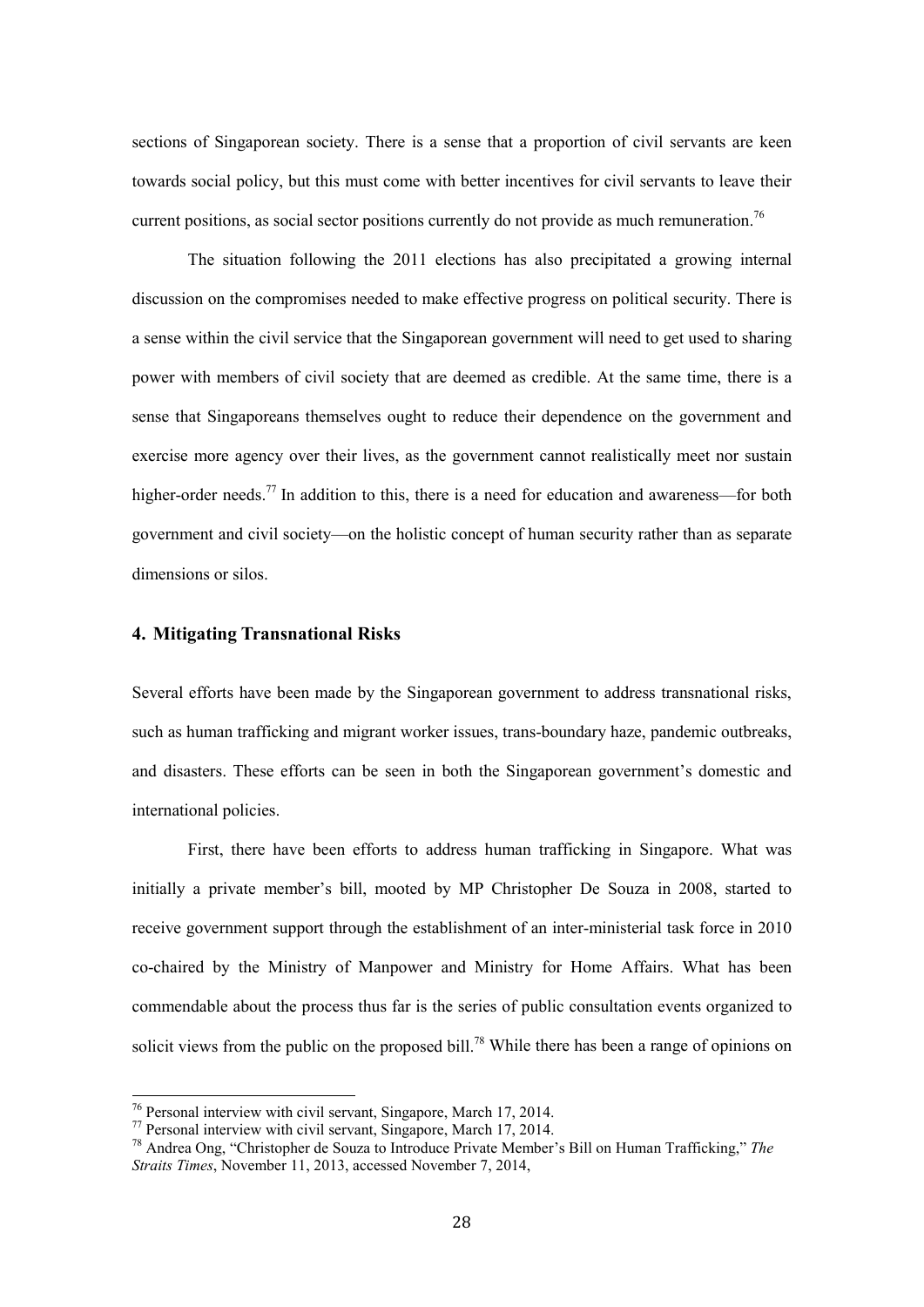the bill, the public consultations have at times been prolonged unnecessarily as some sections of civil society pushed their organizational or individual views without fully balancing the considerations of other stakeholders. This was evident in discussions on migrant rights issues, where proponents attempted to expand the human trafficking debate to include wider migrant issues and lost focus in the effort to create legislation that is specific to human trafficking. Panelists from the Taskforce also explained that while there werepotential causal links between migrant workers' issues and human trafficking, these broader issues could be addressed through other forms of legislation.<sup>79</sup>

Secondly, in terms of migrant worker policies, legislation requiring an official day-off for domestic helpers was passed and began to be enforced in January 2013.<sup>80</sup> In addition to this, tougher penalties would be brought against employers if the payment of salaries to foreign workers were delayed. This has, however, generated some negative reactions due to the perception that enhancing the HS needs of migrant workers may compromise the security of their Singaporean employers. Some sections of Singaporean society have raised concerns that allowing their domestic helper a day off would potentially expose her to undesirable influences, which may risk the security of the employer's home should the helper bring acquaintances into the house without the permission of her employer.<sup>81</sup> While these claims may seem to suggest some amount of paranoia amongst employers, there have been reported cases of theft by domestic helpers or pregnancy which breaches the terms of employment. In such cases, employers are held responsible for their helpers' actions and risk losing their security deposits.<sup>82</sup> The issue of "protection for whom" therefore needs to be discussed and debated not only from

<u>.</u>

http://news.asiaone.com/news/singapore/christopher-de-souza-introduce-private-members-bill-humantrafficking.<br><sup>79</sup> Participatory observation at Public Consultation for Trafficking in Persons (TIP) Bill, April 2014.<br><sup>80</sup> Kate Hodal, "Singapore's Maids to Get a Day Off," *The Guardian*, March 6, 2012, accessed November

<sup>7, 2014,</sup> http://www.theguardian.com/world/2012/mar/06/singapore-maids-one-day-off-a-week. <sup>81</sup> Francesca, "Domestic Workers Cheer New Day-Off Rule, Struggle with Memories of Work without

Rest," Transient Workers Count Too, March 8, 2012, accessed November 7, 2014,

http://twc2.org.sg/2012/03/08/domestic-workers-cheer-new-day-off-rule-struggle-with-memories-ofwork-without-rest/. 82 Hanqing Liew, "100 Pregnant Maids Sent Home a Year," *The Straits Times*, September 29, 2010,

accessed November 7, 2014, http://www.healthxchange.com.sg/News/Pages/100-pregnant-maids-senthome-a-year.aspx.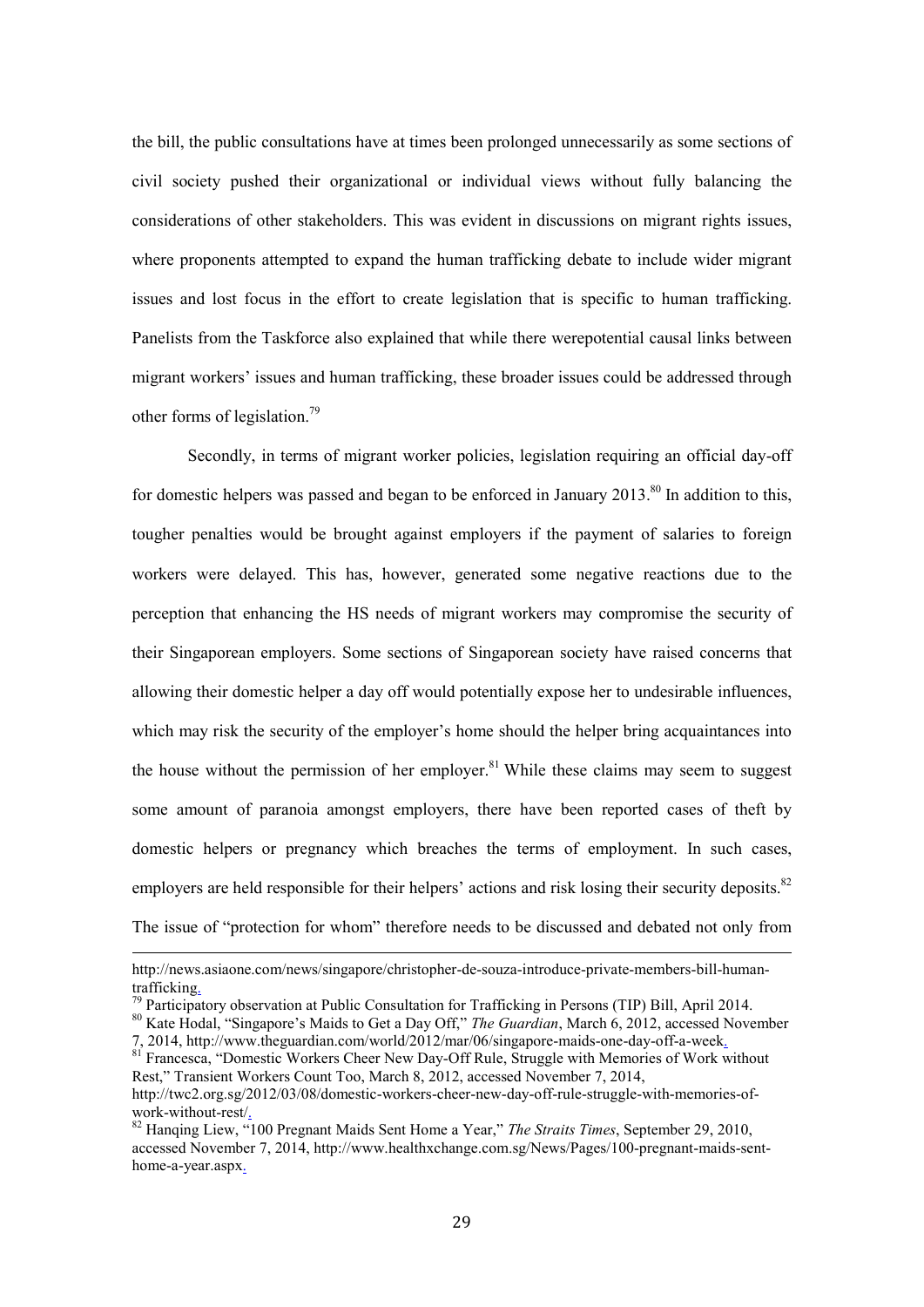the perspective of the migrant workers, but also the issues faced by employers, and the effects of cultural perspectives and stereotypes in influencing employer-employee relations.<sup>83</sup>

Thirdly, substantive efforts have been made in terms of addressing the annual transboundary haze originating from Indonesia's peat land fires.<sup>84</sup> The acute effects of the haze in mid-2013—said to be worse than the peak in 1998 and 2006—prompted the Singapore government to take more decisive action in persecuting culprits of this prolonged transnational environmental crime. Reaching a Pollutant Standards Index (PSI) reading close to 400, the health security of Singaporeans was greatly threatened, in addition to the costs on trade and the economy.<sup>85</sup> While the government attempted to mitigate the effects by making masks widely available, some Singaporeans criticized the fact that the government did not issue a stop-work order, particularly for migrant laborers working in outdoor construction sites. The government's position was that given the possibility of the haze being prolonged, a stop-work order would cause further disruption to Singapore's economy.

On the August 5, 2014, the Singapore Parliament passed the Trans-boundary Haze Bill, which would allow enforcers to impose fines of up to US\$2 million on companies that cause or contribute to trans-boundary haze pollution in Singapore.<sup>86</sup> While this legislation is a milestone in the way Singapore has sought to address the Haze issue—largely through pressuring Indonesia to act and penalizing those responsible for the burning—there are other aspects that Singapore could incorporate in its domestic policies. Several of these issues were raised by

<sup>&</sup>lt;sup>83</sup> Online forums provide insight to the issues discussed by Singapore employers, such as the view that Indonesian domestic helpers from a certain region tend to exhibit bad behavior, and negative experiences with domestic helpers. See online forums such as Kiasu Parents, "About Full-Time Maids," accessed November 7, 2014, http://www.kiasuparents.com/kiasu/forum/viewtopic.php?p=263924; and Singapore Motherhood, "Bad maid? Post here!!!" accessed November 6, 2014,

http://singaporemotherhood.com/forum/threads/bad-maid-post-here.4207/.

 $84$  The complexity of the haze issue is marred by a mix of warmer and drier climates, land clearing practices (which was traditionally used by local farmers, and has progressively been used en masse by major companies as a means of clearing land at low costs), and the effects of the burgeoning palm oil industry.

<sup>85</sup> Rahimah Rashith, "Haze in Singapore Hits PSI All-time Record High of 371," *Yahoo*, June 17, 2013, accessed November 7, 2014, https://sg.news.yahoo.com/haze-reaches--unhealthy--level-in-singapore-085448213.html<u>.</u><br><sup>86</sup> Monica Kotwani, "Parliament Passes Transboundary Haze Pollution Bill," *Channel NewsAsia*, August

<sup>5, 2014,</sup> accessed November 6, 2014, http://www.channelnewsasia.com/news/singapore/parliamentpasses/1297832.html.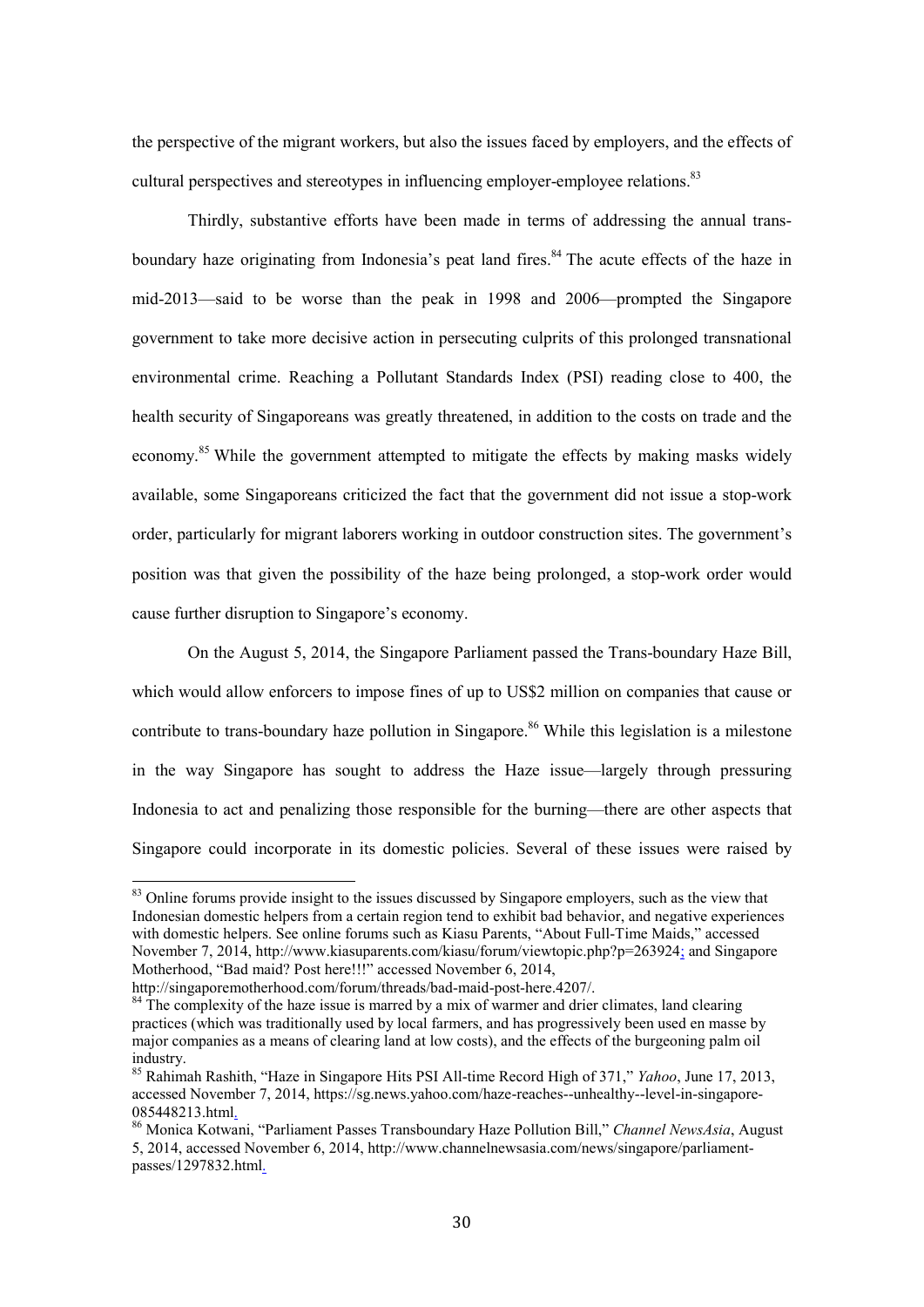Nominated Member of Parliament (NMP) Faizah Jamal.<sup>87</sup> First, the implications of the bill on cooperation and technology (i.e., infringement of privacy) could potentially infringe on Indonesia's sovereignty. Second, fines imposed on companies could adversely affect consumers in Singapore as a result of higher prices on products. In this regard, NMP Faizah emphasized the importance of introducing policies that would change the way large corporations do business, as well as the need for more self-reflection and introspection into our own consumer lifestyles. Finally, she noted the importance of government cooperation with environmental NGOs and members of civil society, who have been constantly engaged in the issue and would be able to provide further input as to how best to address the situation. While these points are certainly valid, the bill does represent a new milestone in addressing the haze and would complement Singapore's existing regional efforts, such as adopting the city of Jambi in Sumatra as a pilot site for implementing sustainable livelihood practices for farmers, and trilateral cooperation with Malaysia and Indonesia in haze mitigation and relief activities.

Fourthly, Singapore plays an important role in supporting disaster preparedness and relief capabilities in the Southeast Asian region. While not a victim of major disasters itself, Singapore—its military as well as humanitarian organisations such as the Red Cross and Mercy Relief—have provided assistance to many if not all of the major disasters in East Asia, and continuously provide input into facilitating more efficient delivery of relief aid and resources. In April 2014, Defence Minister Ng Eng Hean mooted for Singapore's Changi Command and Control (C2) Centre to host a regional Humanitarian Assistance and Disaster Relief (HADR) coordination center.<sup>88</sup> This offer was made during the US-ASEAN Defence Ministers meeting, where Ministers discussed how their respective militaries could work more closely to strengthen

<u>.</u>

<sup>87 &</sup>quot;Consumers Can Play a Role by Choosing Products with Ethical Origin: Faizah Jamal," *Channel NewsAsia*, August 5, 2014, accessed November 7, 2014,

http://www.channelnewsasia.com/news/specialreports/parliament/videos/consumers-can-play-arole/1297678.html.

<sup>&</sup>lt;sup>88</sup> Ministry of Defence (MINDEF), "Singapore Offers to Host Regional HADR Coordination Centre," April 4, 2014, accessed June 16, 2014,

http://www.mindef.gov.sg/imindef/press\_room/official\_releases/nr/2014/apr/04apr14\_nr.html#.U\_tWGm M-mtY.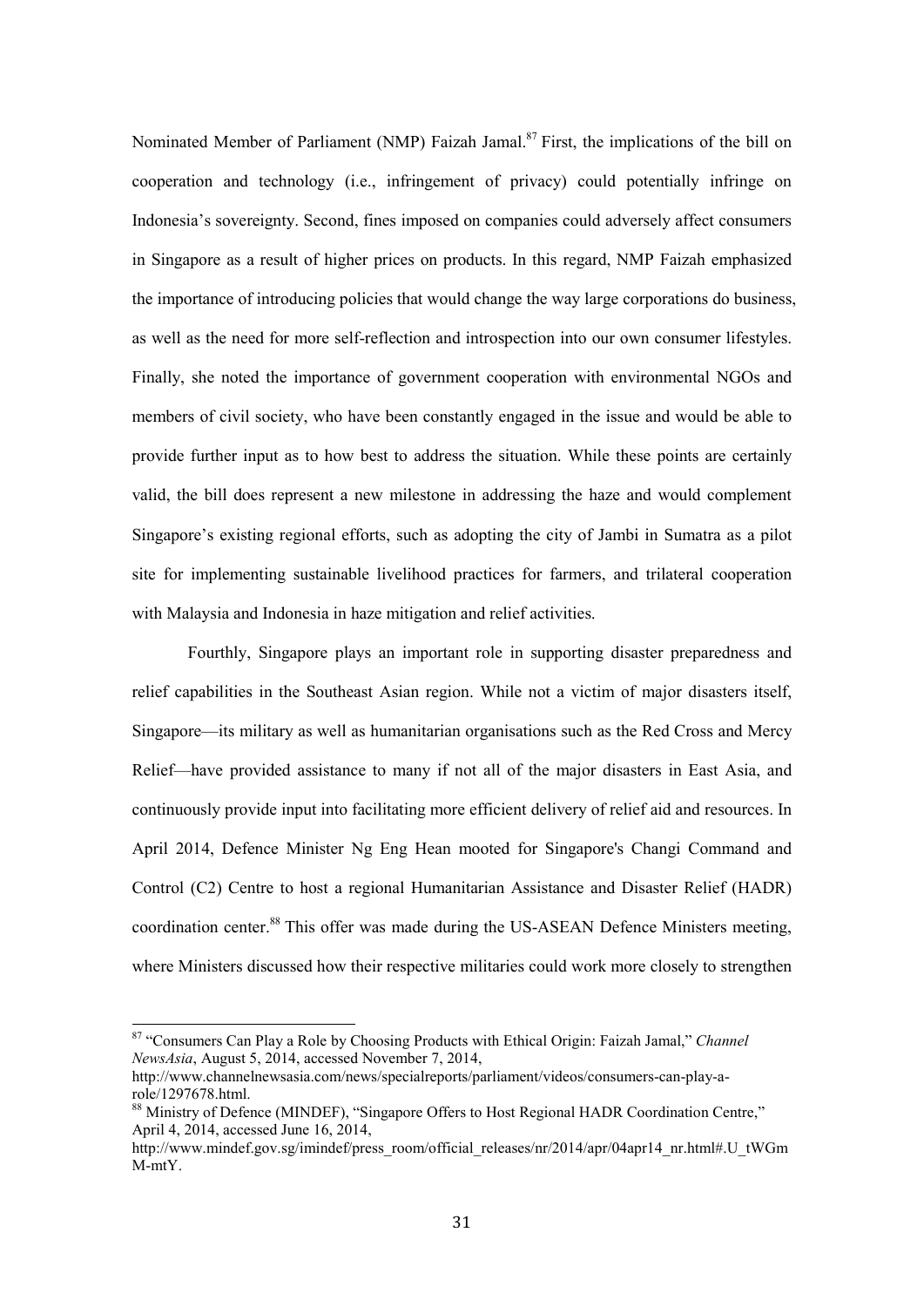the region's HADR capabilities, particularly in the wake of Typhoon Haiyan in the Philippines. While this is a generous gesture, it remains to be seen how this offer will fit in with existing regional arrangements such as the role of the ASEAN Humanitarian Assistance Centre, which was set up for that same objective.

Fifth, there has been a concerted effort to socialize the Southeast Asian region to the threat of infectious diseases and contribute to the development of regional crises-management mechanisms. To this end, Singapore's Ministry of Home Affairs funded a series of three international and regional conferences on pandemic preparedness held annually between 2009 and 2011. These projects sought to map out the state of pandemic preparedness in the region by critically examining various framings of pandemic preparedness, the roles of different societal actors, as well as the prospects of enhancing regional cooperation in public health emergencies. In addition, on behalf of ASEAN, Singapore was responsible for holding the regional stockpile of antiviral drugs and personal protection equipment such as masks and isolation gowns and to distribute the stockpile in a rapid containment operation in the event that a human-to-human transmission pandemic was confirmed in the ASEAN region.

Sixth, unlike other developed countries in Northeast Asia that have explicitly provided Overseas Development Assistance (ODA) to many developing countries in Southeast Asia, Singapore's assistance of regional neighbours may not necessarily be classified as ODA. Rather its local foundations and philanthropic organizations such as the Singapore International Foundation, Lien Aid, and Habitat for Community enrich lives and enable positive change in communities through international development and volunteerism programs. The Singapore International Foundation seeks to bridge Singaporeans and world communities and effect positive change through programs addressing healthcare, education, the environment, arts and culture, as well as livelihood and business. Lien Aid is a Singapore privately funded philanthropic organization that works with partners to deliver accessible and affordable safe water and sanitation to poor communities in Asia. To date, it has successfully completed projects in Cambodia, China, Vietnam, Myanmar, Thailand, and Indonesia. Through volunteer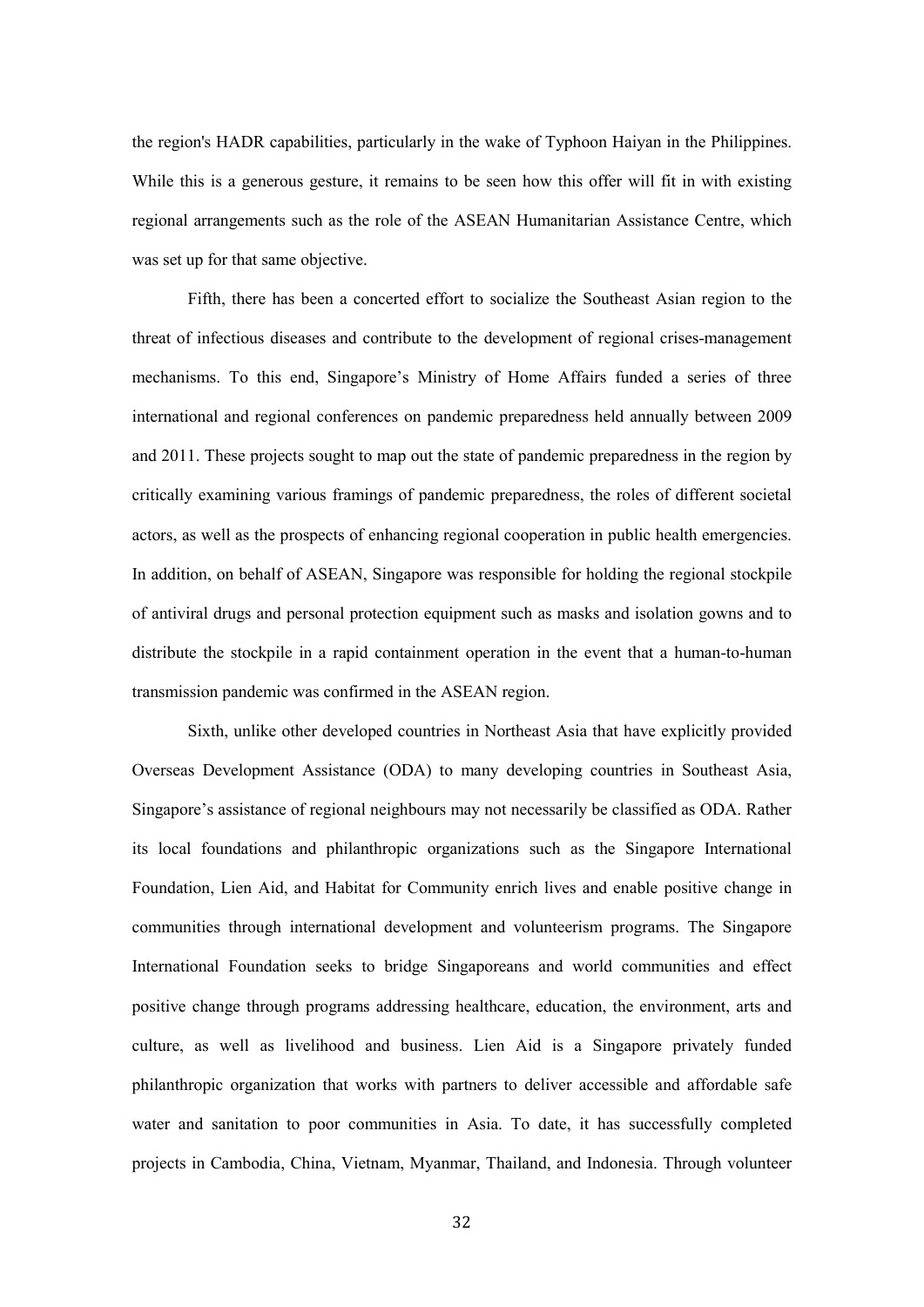labor and donations, Habitat builds and rehabilitates simple houses in developing countries across Asia with the direct involvement of the homeowners. The completed houses are sold to the homeowners at cost price, financed with interest free loans.

 Finally, in ensuring freedom from fear for its citizens, the Singaporean government's approach to addressing terrorism and extremism is two-fold. First, it takes a primarily hardline stance on persecuting individuals deemed to be supporting terrorist activities and transnational militant movements, such as the Islamic State in Syria and Iraq(ISIS), and the Jemaah Islamiyah network in Southeast Asia. Following the discovery of Singaporeans joining the fight in Syria, Deputy Prime Minister Teo Chee Hean noted that such persons pose "a real threat to Singapore's national security, and will be dealt with in accordance with our laws."<sup>89</sup> This hardline stance is complemented by a second softer approach that involves counseling and religious rehabilitation for the suspects. In addition to this, the government is aware of the importance of maintaining the social fabric, specifically, avoiding the association of terrorism with Singapore's Muslim minority population.

### **Conclusion**

-

Singapore is held in high esteem for overcoming the challenges of being a small nation with no natural resources, and meeting human security goals that other countries in the region continue to struggle with. It is often perceived as a development model by governments who look towards its corporatist-style of governance under which the citizenry willingly relinquishes some levels of personal freedom for basic protection and growth in terms of income and material wealth. In recent years, however, the thrust of Singapore's age-old social compact has been questioned and the demand for greater freedoms has become a major challenge for the government. As Benny Lim, Permanent Secretary, Prime Minister's Office and Ministry of

<sup>&</sup>lt;sup>89</sup> Nur Asyqin Mohamad Salleh, "Parliament: Singaporeans Planning to Support or Join ISIS Will Be Dealt with under the Law," *The Straits Times*, October 7, 2014,

http://www.straitstimes.com/news/singapore/more-singapore-stories/story/parliament-singaporeansplanning-support-or-join-isis-wi#sthash.rwdkwjJn.dpuf.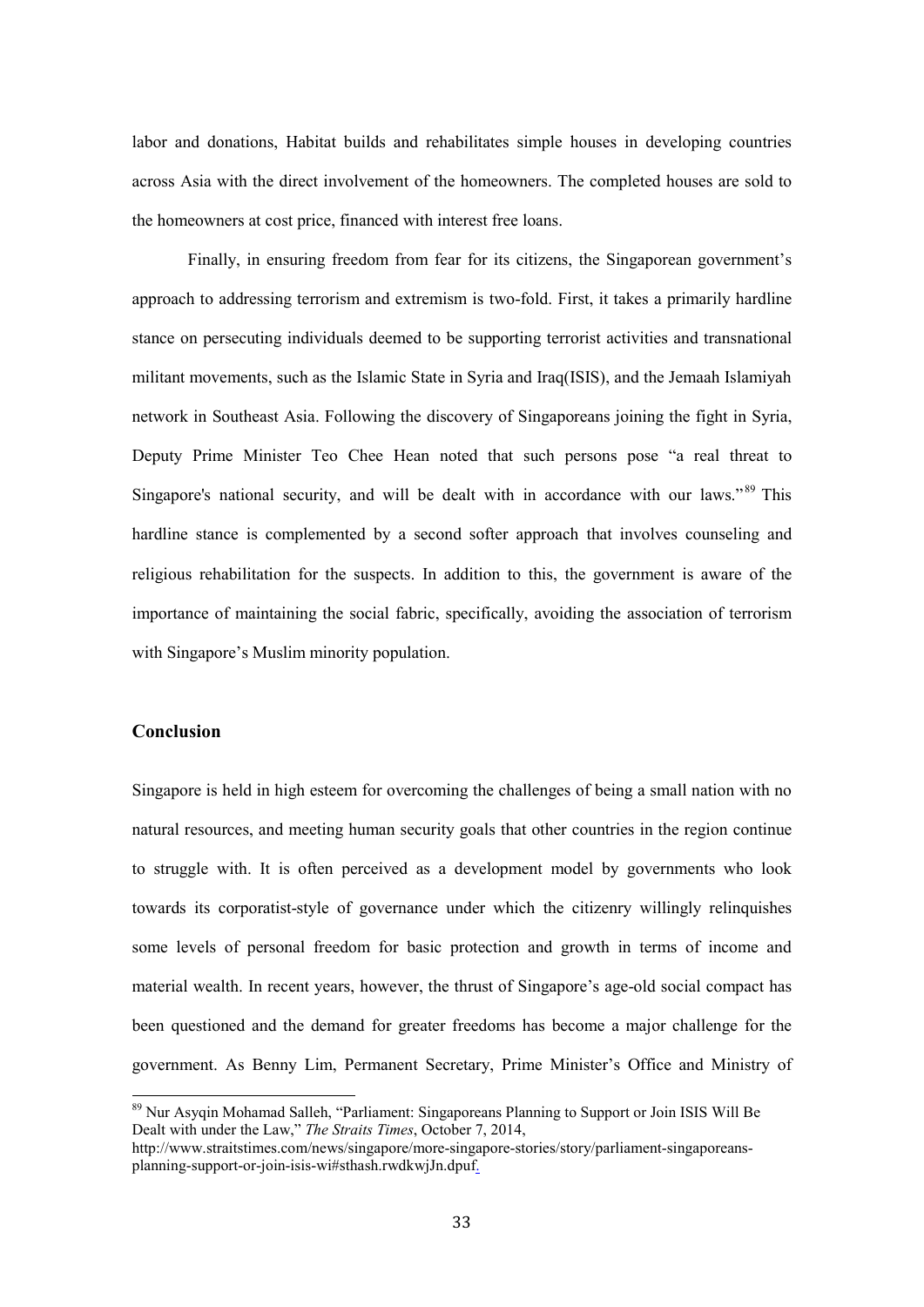National Development puts it, "Our level of tolerance for security problems is very low largely because we've been blessed by peace, stability, and safety."90 As such, the heavy top-down approach has to be complemented with a bottom-up approach in order to build up the resilience of society to downside risks and to empower society with the means to resolve or manage a range of diverse and complex issues that challenge Singapore's human development, freedom to live in dignity, community security, and economic security.

This study has highlighted that Singaporeans are more aware and in-tune to demanding these missing HS aspects as manifested through a series of events particularly in the last ten years. Such citizen-led advocacy will likely be a feature of Singapore's future development, and will therefore keep the Singapore government vigilant as it continues its efforts at understanding perspectives on the ground. A lesson that can be drawn from Singapore's experience is that a social compact anchored to a country's economic performance is unsustainable. In this information age where the use of social media is prevalent, issues are brought to the fore instantly and governments are pressured to respond just as rapidly. While Singapore's authoritarian and corporatist style of governance has provided the majority population with basic levels of HS, the time has come to change its governance style to one that is consultative and involves more actors in the process of decision-making.

<u>.</u>

<sup>90</sup> Prime Minister's Office, "Life is More Complicated Than Black and White," *Singapore Challenge*, March 2012, accessed November 7, 2014, http://issuu.com/challengeonline/docs/challenge-mar2012 single/22.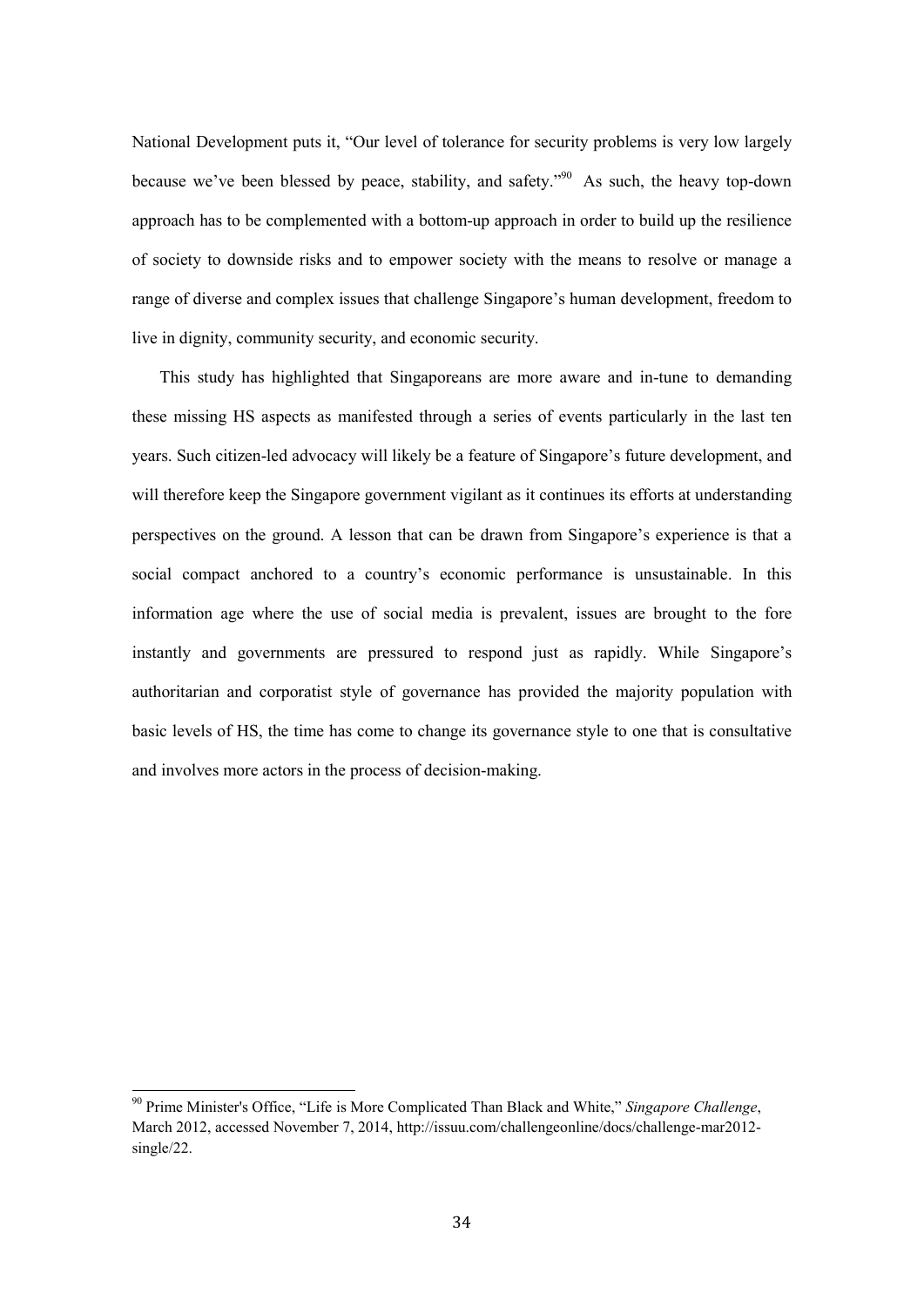#### **Bibliography**

- "About Full-Time Maids." *Kiasu Parents*. Accessed November 7, 2014. http://www.kiasuparents.com/kiasu/forum/viewtopic.php?p=263924.
- Abu Baker, Jalelah. "Indiegogo Fundraiser Wants to Sponsor Trip for Vietnamese Tourist Bullied at Sim Lim Square," *AsiaOne*, November 6, 2014. Accessed November 7, 2014. http://www.straitstimes.com/news/singapore/more-singapore-stories/story/indiegogo fundraiser-wants-sponsor-all-expenses-paid-tri#sthash.47vHIiT9.dpuf.
- Au, Alex Waipang. "Manpower Director Makes Incredible Claims about How Well Migrant Workers Are Treated by Ministry." *Yawning Bread*, March 24, 2014. Accessed August 7, 2014. http://yawningbread.wordpress.com/2014/03/24/manpower-director-makesincredible-claims-about-how-well-migrant-workers-are-treated-by-ministry/#more-10808.
- Annan, Kofi. *In Larger Freedom: Towards Development, Security and Human Rights for All*. New York: United Nations Publications, 2005. Accessed November 1, 2014. http://www.un.org/en/events/pastevents/in\_larger\_freedom.shtml.
- Association of Malay Professionals. "Malay Professionals Rebutt LKY's Policy on Malay Leadership." *Think Centre*, November 1, 2000. Accessed August 7, 2014. http://www.thinkcentre.org/article.cfm?ArticleID=138.
- Association of Small and Medium Enterprises (ASME). "The Sentiments from the Ground." September, 2012. Accessed August 7, 2014. http://www.asme.org.sg/downloads/ED%2045%20COMPLETE%20SET.23.pdf.
- "A win-win election?" *Economist Online*, May 8, 2011. Accessed August 7, 2014. http://www.economist.com/blogs/banyan/2011/05/singapores election.
- "Bad maid? Post here!!!" *Singapore Motherhood*. Accessed November 6, 2014. http://singaporemotherhood.com/forum/threads/bad-maid-post-here.4207/.
- Banu, Yasmeen. "Geylang—MP Expresses Frustration, Wants 'Major Clean Up'." *The Online Citizen*, April 2, 2014. Accessed August 7, 2014. http://www.theonlinecitizen.com/2014/04/geylang-mp-expresses-frustration-wantsmajor-clean-up/.
- Barclays Wealth and Investment Management. " 'Origins and Legacy': The Changing Order of Wealth Creation." *Barclays Wealth Insights* Volume 17, June 2013. Accessed August 7, 2014. http://www.absawealth.com/Insights/Wealth%20Insights%20from%20Barlcays%20V ol%2017\_Brochure\_Final.pdf.
- Campbell, Charlie. "Singapore Provokes Outrage by Pulping Kids' Books About Gay Families." *Time*, July 11, 2014. Accessed August 7, 2014. http://time.com/2975400/singapore lgbt-gay-family-library-book-and-tango-makes-three-white-swan-express-whos-in-my family/.
- Chan, Robin. "Policy, Implementation Both Vital: Civil Service Chief." *The Straits Times*, March 27, 2014.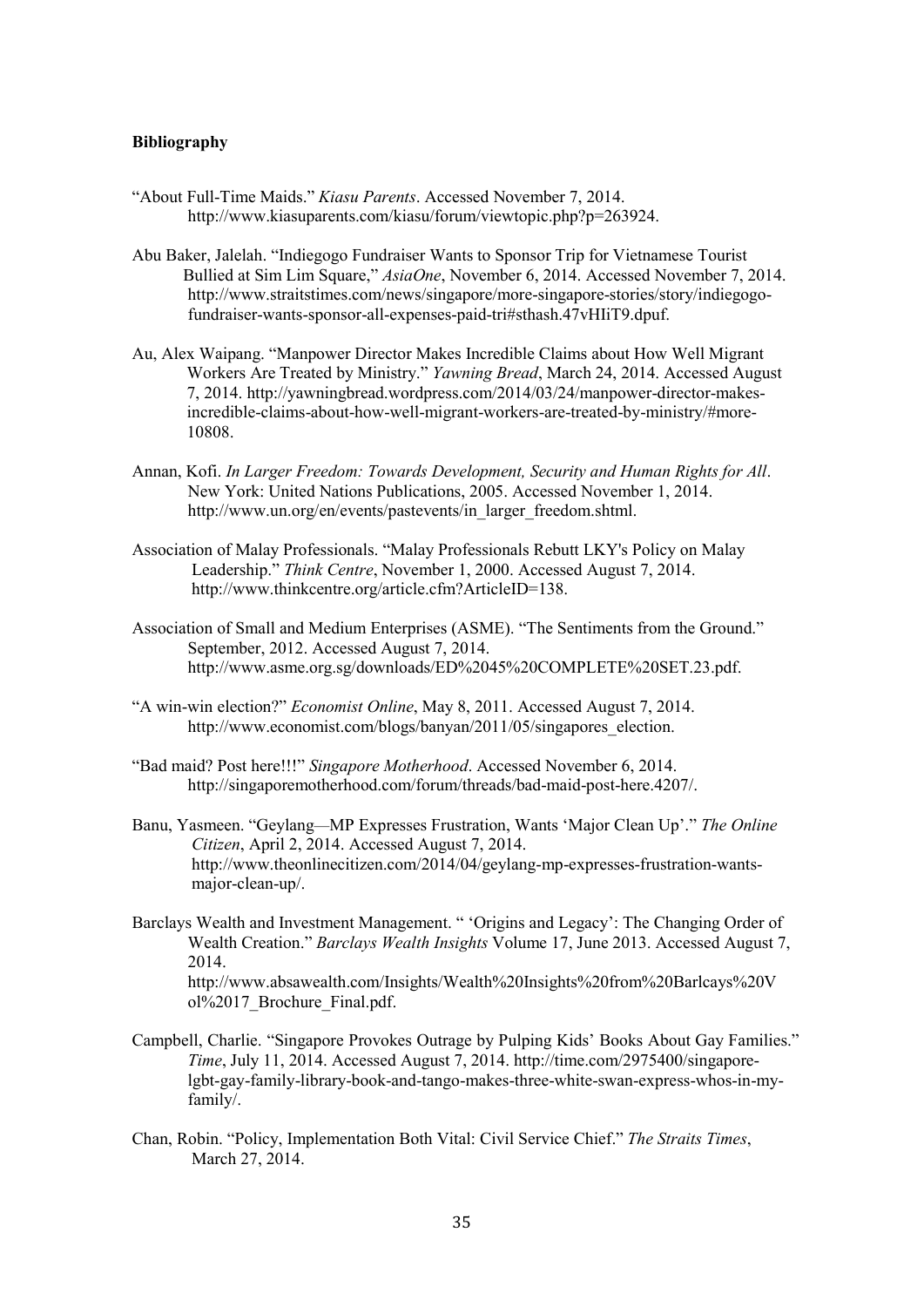- Chia Siow Yue. "'The Singapore Model of Industrial Policy': Past Evolution and Current Thinking." Paper presented at the Second LAEBA Annual Conference, Buenos Aires, November 28-29, 2005.
- Chua, Trinity. "Pink Dot and Muslims." *The Independent Singapore*, June 27, 2014. Accessed August 7, 2014. http://theindependent.sg/blog/2014/06/27/pink-dot-and-muslims/.
- Cook, Alexander. "Third World Maoism." In *A Critical Introduction to Mao*, edited by Timothy Cheek, 288-312. Cambridge: Cambridge University Press, 2010.
- "Consumers Can Play a Role by Choosing Products with Ethical Origin: Faizah Jamal." *Channel NewsAsia*, August 5, 2014. Accessed November 7, 2014. http://www.channelnewsasia.com/news/specialreports/parliament/videos/consumerscan-play-a-role/1297678.html.
- "Dialogue Session at the IIMPACT Gala Dinner." YouTube video, 2:53. Posted by "Prime Minister's Office, Singapore," August 28, 2014. Accessed November 6, 2014. https://www.youtube.com/watch?v=-i0\_zuGEow0&index=5&list=PLqvAkd0laMfuTGK5KeJMrwr61v4PrE0p.
- "Don't be confrontational on LGBT issues: MUIS." *Channel NewsAsia*, June 20, 2014. Accessed August 7, 2014. http://www.channelnewsasia.com/news/singapore/don-t-beconfrontational/1183582.html.
- Economist Intelligence Unit. "Worldwide Cost of Living Survey 2014." Accessed August 7, 2014. http://www.eiu.com/public/topical\_report.aspx?campaignid=Wcol2014.
- Elections Department Singapore. "Parliamentary Elections Results." Accessed August 7, 2014. http://www.eld.gov.sg/elections\_past\_parliamentary.html.
- Francesca. "Domestic Workers Cheer New Day-Off Rule, Struggle with Memories of Work without Rest." Transient Workers Count Too. March 8, 2012. Accessed November 7, 2014. http://twc2.org.sg/2012/03/08/domestic-workers-cheer-new-day-off-rulestruggle-with-memories-of-work-without-rest/.
- "George Yeo Not Standing for Elections in 5 Years." *AsiaOne*, May 11, 2011. Accessed November 7,2014. http://news.asiaone.com/print/News/Elections/Story/A1Story20110510-277985.html.
- "George Yeo: PAP Must Change." *The New Paper, RazorTV*, May 6, 2011. Accessed August 7, 2014.http://news.asiaone.com/News/AsiaOne%2BNews/Singapore/Story/A1Story201 1050 6-277414.html.
- Hodal, Kate. "Singapore's Maids to Get a Day Off." *The Guardian*, March 6, 2012. Accessed November 7, 2014. http://www.theguardian.com/world/2012/mar/06/singapore maids-one-day-off-a-week.
- Institute of Policy Studies. "Summary Report from the Forum on CPF and Retirement Adequacy." July 22, 2014. Accessed November 7, 2014. http://lkyspp.nus.edu.sg/ips/wp- content/uploads/sites/2/2014/07/IPS-Forum-on-CPFand-Retirement-Adequacy\_Summary-Report\_230714.pdf.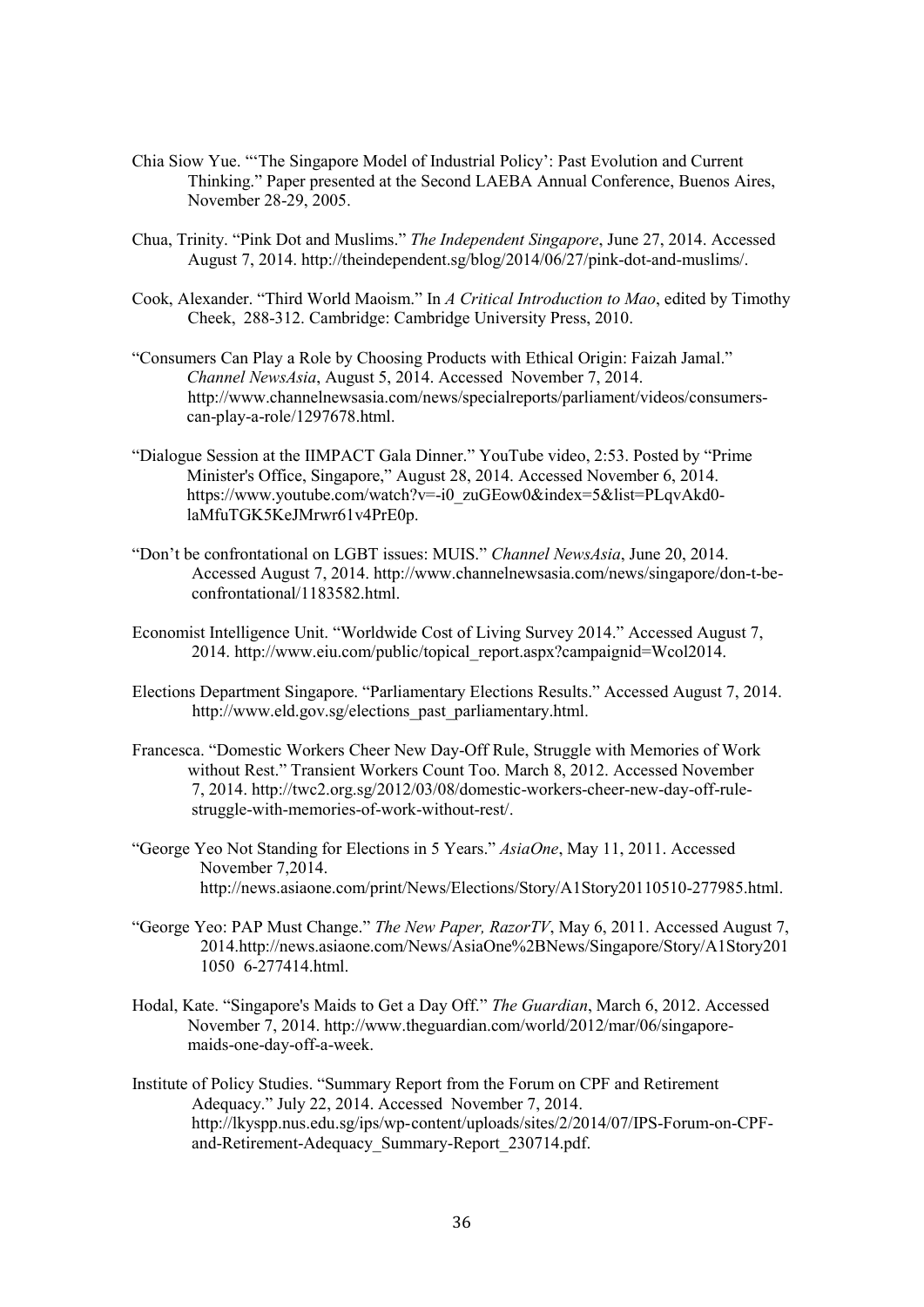- Jianyue, Xue. "Sim Lim Case: Citizen Action May Be Against the Law." *Channel NewsAsia*, November 7, 2014. Accessed November 7, 2014. http://www.channelnewsasia.com/news/singapore/sim-lim-case citizen/1458478.html?cid=FBS.
- Kotwani, Monica. "Parliament passes Transboundary Haze Pollution Bill." *Channel NewsAsia*, August 5, 2014. Accessed November 6, 2014. http://www.channelnewsasia.com/news/singapore/parliament-passes/1297832.html.
- Kwara, Michelle. "Catholic Church in Singapore Reiterates 'Consistent' Position on LGBT Issue in Reply to Wijeysingha." *Yahoo*, June 24, 2014. Accessed August 7, 2014. https://sg.news.yahoo.com/vincent-wijeysingha-hits-out-at-singapore-archbishop-sopen-letter-about-lgbt-individuals-030444396.html.
- Liew, Hanqing. "100 Pregnant Maids Sent Home a Year." *The Straits Times*, September 29, 2010. Accessed November 7, 2014. http://www.healthxchange.com.sg/News/Pages/100-pregnant-maids-sent-home-ayear.aspx.
- "Lion City Tops Economist Intelligence Unit List for the First Time, Bumping Tokyo from No. 1 Spot." *Today*, March 4, 2014. Accessed November 7, 2014. http://www.todayonline.com/business/singapore-now-worlds-most-expensive-cityeconomist.
- Ministry of Defence (MINDEF). "Singapore Offers to Host Regional HADR Coordination Centre." April 4, 2014. Accessed November 7, 2014. http://www.mindef.gov.sg/imindef/press\_room/official\_releases/nr/2014/apr/04apr14 nr.html#.U\_tWGmM-mtY.
- Ministry of Home Affairs. "Report of the Committee of Inquiry into the Little India Riot on 8 December 2013." June 30, 2014. Accessed August 7, 2014. http://www.mha.gov.sg/news\_details.aspx?nid=MzE5NQ%3D%3D-7gL6m3ondpU%3D.
- Ministry of Manpower. "National Wages Council (NWC) Guidelines 2013/2014." May 31, 2013. Accessed November 7, 2014. http://www.mom.gov.sg/newsroom/Pages/PressReleasesDetail.aspx?listid=503.
- Ministry of Social and Family Development. "Progress of the Malay Community in Singapore since 1980." July 30, 2014. Accessed August 7, 2014. http://app.msf.gov.sg/Research- Room-Archives/Progress-of-the-Malay-Community-in-Singapore-Since.
- Ministry of Transport. "Report on the Committee of Inquiry (COI) into the Disruption of MRT Train Services on 15 and 17 December 2011." July 3, 2012. Accessed August 7, 2014. http://www.mot.gov.sg/news/COI%20report%20-%20Executive%20Summary.pdf.
- "Mobile Air Attracts More Complaints, Sparks Two Online Campaigns." *Channel NewsAsia*, November 5, 2014. Accessed November 7, 2014. http://www.channelnewsasia.com/news/singapore/mobile-air-attractsmore/ $1455\overline{1}36$  html.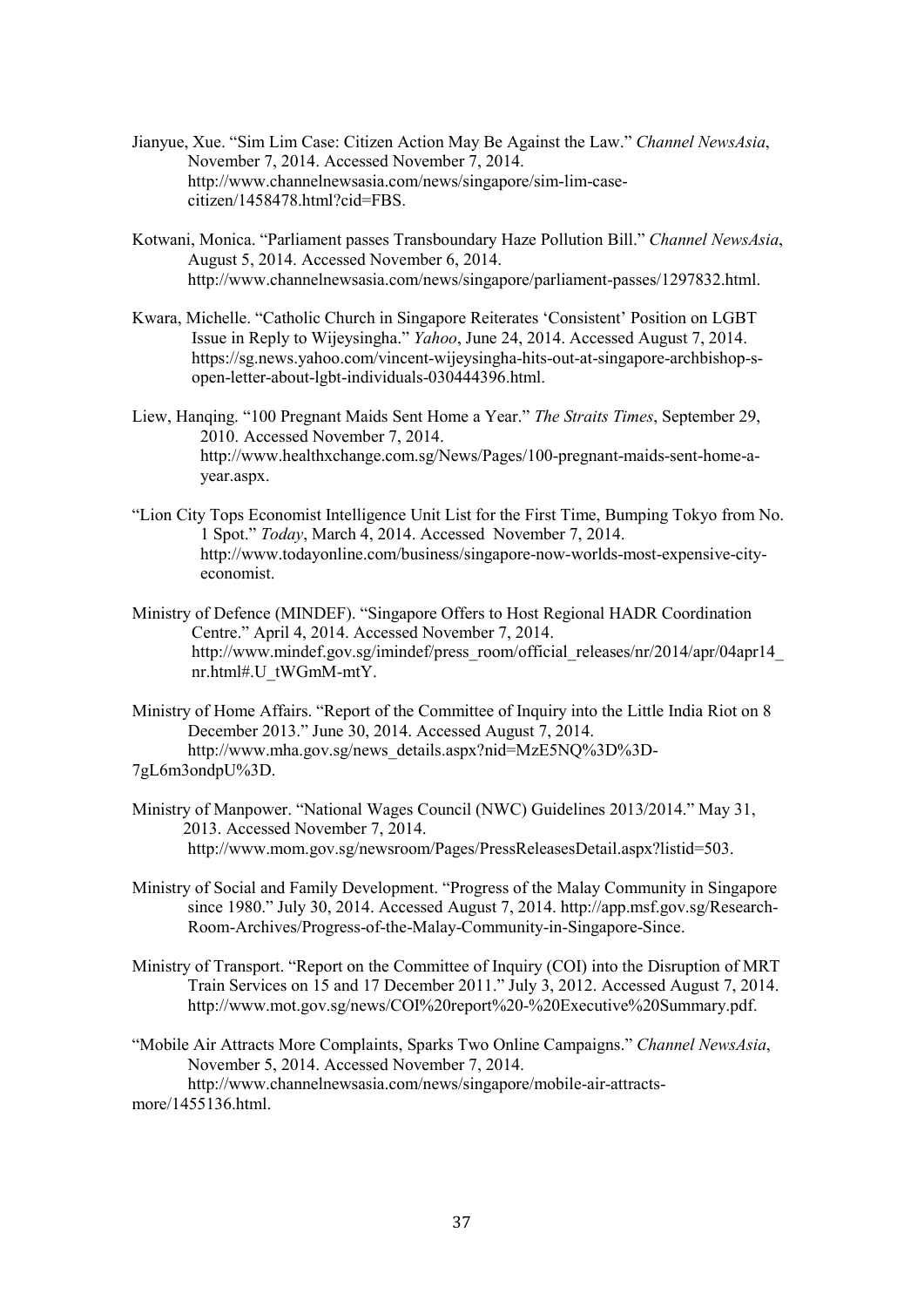- Mokhtar, Maryam. "Vital to Listen to Silent Minority's Views…." *The Straits Times*, March 27, 2014. Accessed November 7, 2014. http://news.asiaone.com/news/singapore/vitallisten- silent-majoritys-views.
- Mutalib, Hussin. *Singapore Malays: Being Ethnic Minority and Muslim in a Global City-State*. New York: Routledge, 2012.
- "National Day Rally 2014 Full Speech in English." YouTube video, 1:25:41. Posted by "Prime Minister's Office, Singapore," August 17, 2014. Accessed November 6, 2014. https://www.youtube.com/watch?v=x2wsTopymmk.
- "NLB 'Saddened by' Reaction over Its Removal of Three Books with Homosexuality Themes, Says Chief Executive." *The Straits Times*, July 13, 2014. Accessed August 7, 2014. http://www.straitstimes.com/news/singapore/more-singapore-stories/story/nlbsaddened-criticism-20140713#sthash.jhccMaLp.dpuf.
- "NTUC Chief Lim Swee Say: Firing Amy Cheong Was One of the Most Difficult Decisions." *Channel NewsAsia* via Facebook, October 9, 2012. Accessed November 7, 2014. https://www.facebook.com/notes/channel-newsasia-singapore/ntuc-chief-lim-swee-sayfiring-amy-cheong-was-one-of-the-most-difficult-decision/10151292389877845.
- Ong, Andrea. "Christopher de Souza to Introduce Private Member's Bill on Human Trafficking." *The Straits Times*, November 11, 2013. Accessed November 7, 2014. http://news.asiaone.com/news/singapore/christopher-de-souza-introduce-privatemembers-bill-human-trafficking#sthash.M2HpNMte.dpuf.
- PERGAS (Persatuan Ulama dan Guru-Guru Agama Islam, Singapore [Singapore Islamic Scholars & Religious Teachers Association]). "PERGAS' Response to HPB's FAQ on Sexuality." February 11, 2014. Accessed August 7, 2014. www.pergas.org.sg.
- Philomin, Laura Elizabeth. "Muslims Should Not Attend LGBT-related Events: Islamic Group." *Today*, June 21, 2014. Accessed August 7, 2014. http://www.todayonline.com/singapore/muslims-should-not-attend-lgbt-related-eventsislamic-group.
- "Pink Dot 2014 For Family, For Friends, For Love." Youtube video, 4:03. Posted by "Pink Dot SG," May 22, 2014. Accessed August 7, 2014. https://www.youtube.com/watch?v=3iGKeIbxDoQ.
- Poh, Eileen. "Reading Event in Response to NLB Book Withdrawal Draws a Crowd." *Channel NewsAsia*, July 13, 2014. Accessed August 7, 2014. http://www.channelnewsasia.com/news/singapore/400-people-attendreading/1258622.html#.U8SQc33SAHs.twitter.
- Prime Minister's Office, Singapore. "Life is More Complicated Than Black and White." *Singapore Challenge*, March 2012. Accessed November 7, 2014. http://issuu.com/challengeonline/docs/challenge-mar2012-single/22.
- Prime Minister's Office, Singapore. "Administrative Officers, Political, Judicial and Statutory Appointment Holders to Get 4% to 21% Pay Increase." December 13, 2007. Accessed August 7, 2014. http://app.psd.gov.sg/data/Press%20release%20- %2013%20Dec%2007.pdf.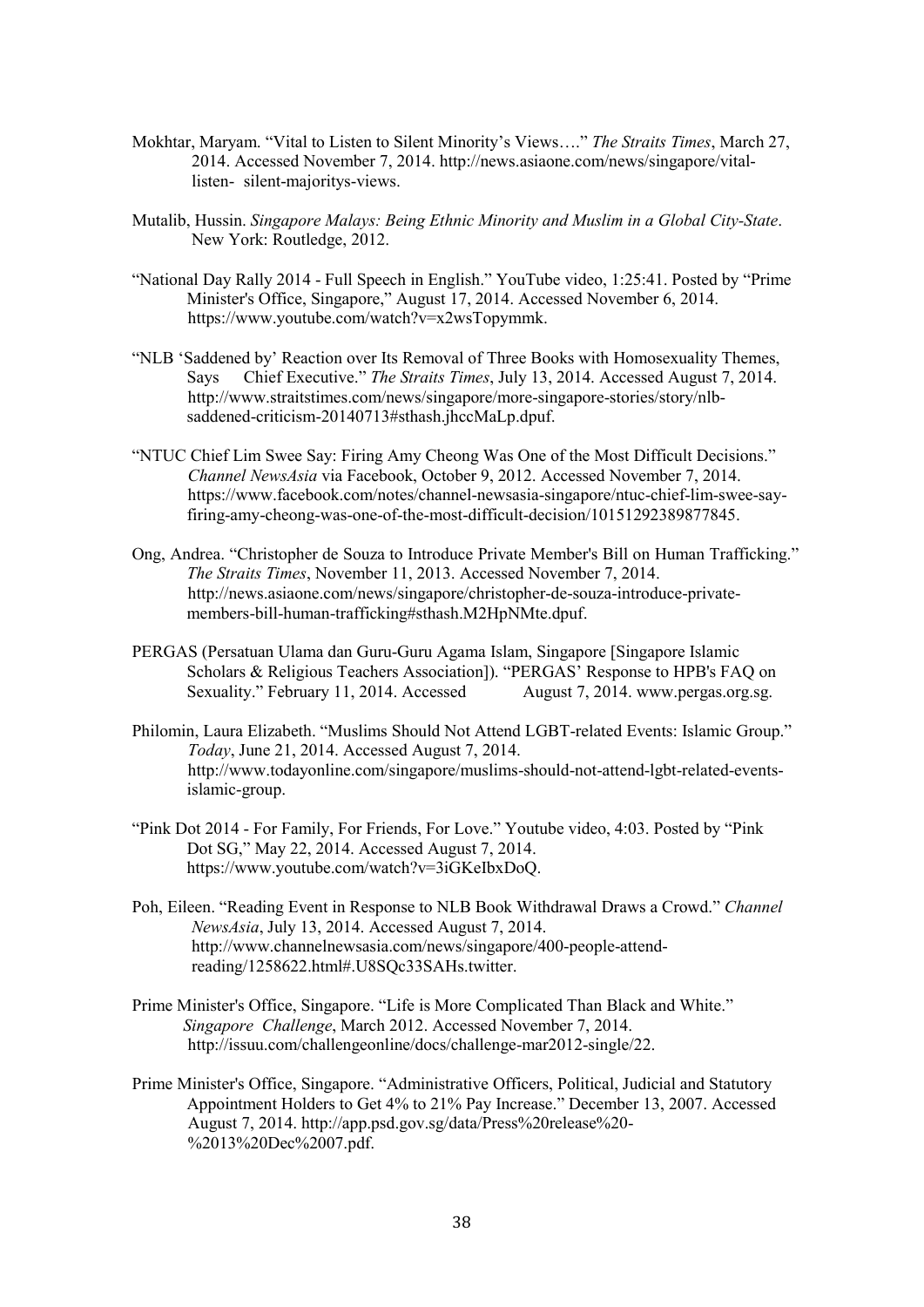- Rashith, Rahimah. "Haze in Singapore Hits PSI All-Time Record High of 371." *Yahoo*, June 17, 2013. Accessed November 6, 2014. https://sg.news.yahoo.com/haze-reaches- unhealthy--level-in-singapore-085448213.html.
- "Reflections of Our Singapore Conversation." Our Singapore Conversation Secretariat. October 2013. Accessed November 7, 2014. http://www.reach.gov.sg/Portals/0/Microsite/osc/OSC\_Reflection.pdf.
- "Renaming of Madrasah Al-Irsyad in Honour of Kiyai Ahmad Zuhri Mutammim." YouTube video, 1:01. Posted by "govsingapore," September 22, 2014. Accessed November 6, 2014. http://www.youtube.com/watch?v=LnWFIm2kme4.
- Salleh, Mohamad, Nur Asyqin. "Parliament: Singaporeans Planning to Support or Join ISIS Will Be Dealt with under the Law." *The Straits Times*, October 7, 2014. Accessed November 7. 2014. http://www.straitstimes.com/news/singapore/more-singapore stories/story/parliament-singaporeans-planning-support-or-join-isis wi#sthash.rwdkwjJn.dpuf.
- Shamim, Adam, and Weiyi Lim. "Singapore's Lee Retains Power with Smallest Margin Since 1965." *Bloomberg*, May 8, 2011. Accessed August 7, 2014. http://www.bloomberg.com/news/2011-05-07/singapore-s-people-s-action-party- keepsparliamentary-majority-state-says.html.
- "Singapore." World Bank. Accessed August 7, 2014. http://data.worldbank.org/country/singapore.
- Singapore Police Force. "Crime Rate Falls to 30-year Low." *Annual Crime Brief*, February 14, 2014. Accessed August 7, 2014. http://www.spf.gov.sg/mic/2014/02/20140214\_others\_crime\_brief.html.
- Singh, Inderjit. "Response to the President Address At the Re-Opening of  $2<sup>nd</sup>$  Session of Parliament May 2014." *Facebook*, May 26, 2014. Accessed August 7, 2014, https://m.facebook.com/story.php?story\_fbid=864760460217355&id=10000050227128 8.
- Singh, Inderjit. "Speech on the White Paper on Population." *Facebook*, February 6, 2013. Accessed August 7, 2014. https://www.facebook.com/kbinderjit/posts/598891680137569.
- "Some Individuals Have 'Gone Too Far' in Sim Lim Square Case: Iswaran." *Today*, November 8, 2014. Accessed November 9, 2014. http://www.todayonline.com/singapore/some individuals-have-gone-too-far-sim-lim-square-case-iswaran.
- Storey, Ian, and Lee Poh Onn, eds. *Regional Outlook: Southeast Asia 2009-2010*. Singapore: Institute of Southeast Asian Studies, 2009.
- Tan, Jeanette. "NTUC Fires Assistant Director for Racist Comments." *Yahoo*, October 8, 2012. Accessed November 7, 2014. https://sg.news.yahoo.com/ntuc-assistant-director-says sorry-for-racist-post.html.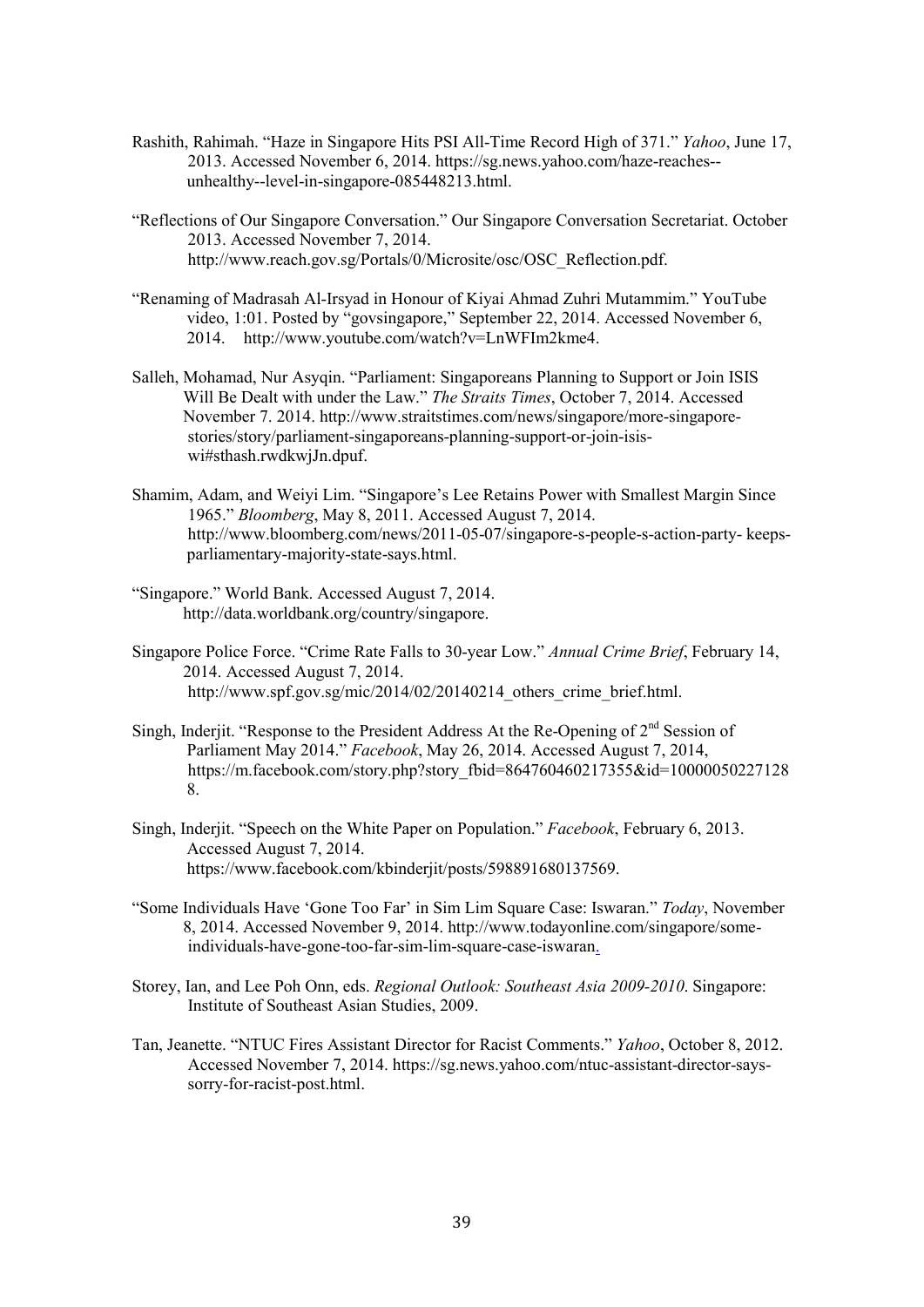- Tan, Martino. "Mega Troll SMRT Ltd (Feedback) Pranked Sim Lim Shop Owner, Appears on Wanbao Newspaper." *Mothership.sg*, November 5, 2014. Accessed November 7, 2014. http://mothership.sg/2014/11/mega-troll-smrt-ltd-feedback-pranked-sim-lim-shop owner-appears-on-wanbao-frontpage/.
- "Thousands of Singaporean Christians Wear White to Protest Pink Dot Gay Rally." *Yahoo*, June 29, 2014. Accessed August 7, 2014. https://sg.news.yahoo.com/thousands-ofsingaporean-christians-wear-white-to-protest-pink-dot-gay-rally-143235694.html.
- United Nations Development Programme (UNDP). *Human Development Report 201*3. Accessed August 7, 2014. http://hdr.undp.org/sites/default/files/reports/14/hdr2013\_en\_complete.pdf.
- "Update: Over \$14,000 Raised for Vietnamese Tourist Scammed in Sim Lim Square." *AsiaOne*, November 6, 2014. Accessed November 7, 2014. http://news.asiaone.com/news/singapore/over-8000-raised-vietnamese-touristscammed-sim-lim-square#sthash.IYz0kpc6.dpuf.
- Wan Jr., Henry. "SMEs in the Globalising Developing Economies: Some Asia-Pacific Examples." In *Globalisation and SMEs in East Asia*, edited by Charles Harvie and Boon-Chye Lee, Volume 1, 43-60. Cheltenham, UK: Edward Elgar, 2002.
- Yeoh, Lam Keong, Donald Low, and Manu Bhaskaran. "Rethinking Singapore's Social Compact." *Global-is-Asian* No. 13, January-March 2012. Accessed November, 2014. http://issuu.com/nuslkyschool/docs/gia\_13.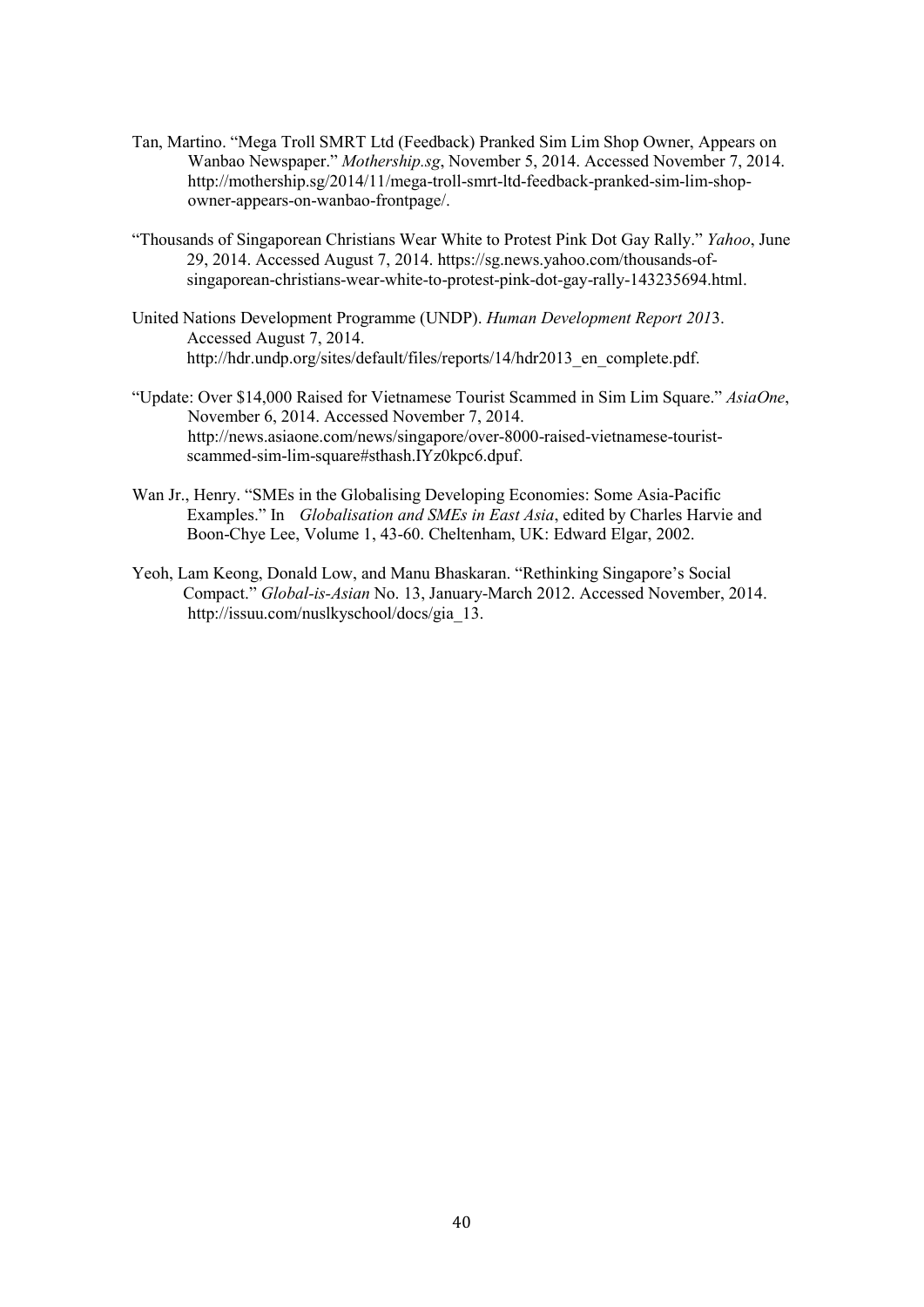#### **Abstract (in Japanese)**

#### 要約

本稿では、シンガポールにおける人間の安全保障の矛盾した発展状況を検証する。シ ンガポールは全国的に高いレベルの人間の安全保障を達成したにも拘らず、その極度 にトップダウンに偏ったアプローチにより、社会がコミュニティレベルで自立的にリ スクに対処しうるだけの十分なエンパワメントは行われてこなかった。本研究がカバ ーするのは次の内容である。第一に、シンガポールにおける高いレベルの人間の安全 保障達成のための努力について、その背景を簡単に述べる。第二に、ダウンサイドリ スク、すなわち人間の安全保障に関する予期しない政策的帰結は、国家による保護の 提供およびそれに対するアクセスが不公平であること、また、エンパワメント(すな わち人々がリスクに対処することを可能にする活動)が不足していることの結果であ ることを論じる。第三に、近年、とりわけ分水嶺となった 2011 年の総選挙後、シンガ ポール政府が行っているダウンサイドリスク低減のための取り組みの概略を示す。第 四に、国境を越える人間の安全保障上のリスクの低減のため、シンガポールが行って いる政策について議論する。シンガポールは国土が狭く他国に近接している都市国家 として自身の脆弱性を認識しており、ゆえに国境を越えるリスクでシンガポールへの 波及効果が予想される場合、それを低減するための対応を取る必要がある。

41